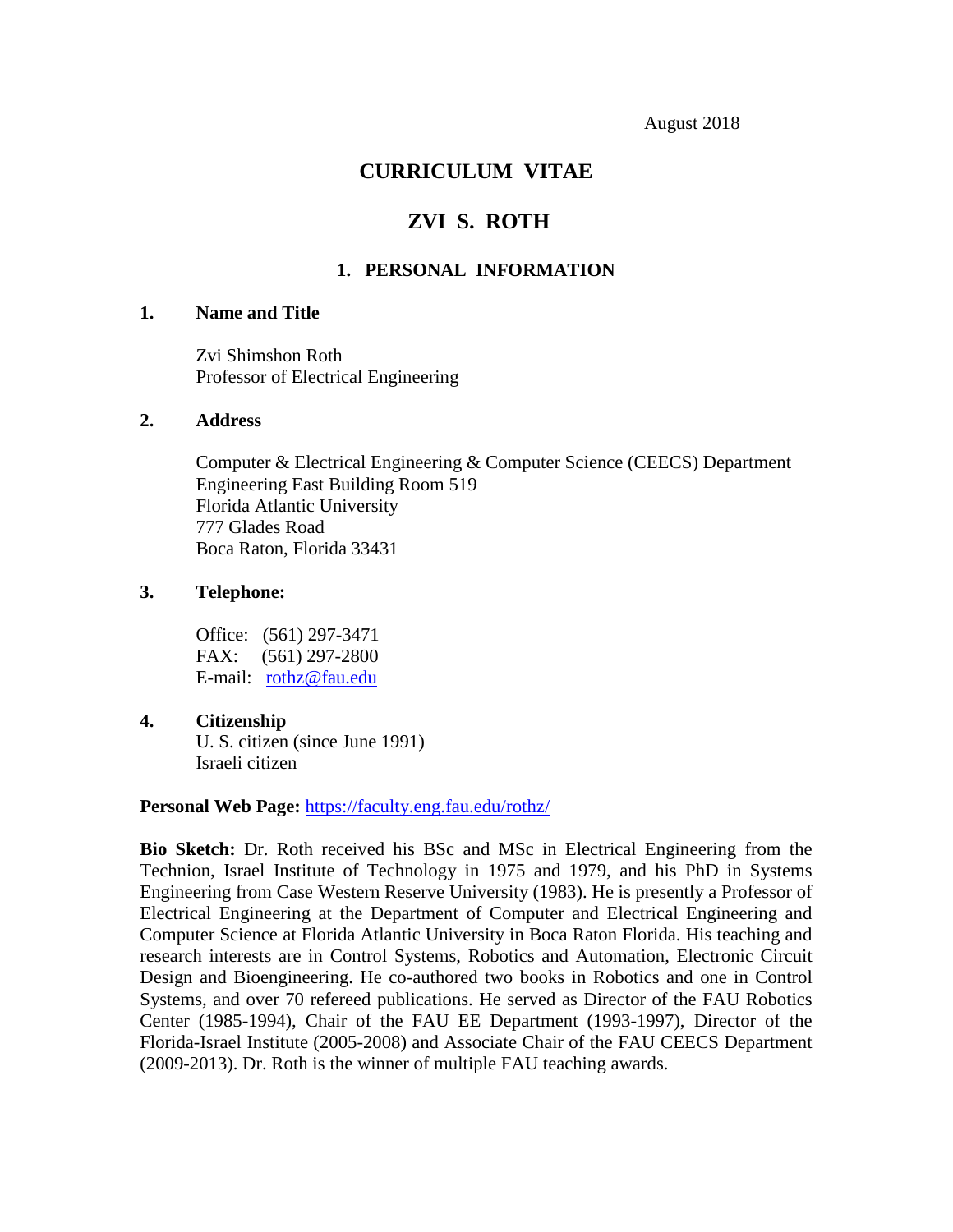## **II. PROFESSIONAL INFORMATION**

### **1. Educational Background**

## **1.1. Academic Degrees**

Ph.D. in Systems Engineering, Case Western Reserve University, Cleveland, Ohio, December 1982. (Degree formally awarded in 1983).

M.Sc. in Electrical Engineering, Technion, Israel Institute of Technology, Haifa, Israel, July 1979.

B.Sc. in Electrical Engineering, Technion, Israel Institute of Technology, Haifa, Israel, September 1974.

### **1.2. Professional Development Activities**

| $1/85 - 12/85$ Visiting Consultant                       |
|----------------------------------------------------------|
| Process Automation Group, Manufacturing Systems Products |
| IBM Corporation, Boca Raton, Florida                     |

10/12 – 7/13 Sabbatical Leave: Visiting Professor at the Technion Israel Institute of Technology, Department of Electrical Engineering (October 2012-July 2013).

# **2. Employment History**

| $9/93-9/09$ & Professor | 10/13-present Department of Electrical Engineering<br>Florida Atlantic University                             |
|-------------------------|---------------------------------------------------------------------------------------------------------------|
| $7/13 - 10/13$          | Professor and Interim Chairman<br>Department of Computer & Electrical Engineering & Computer<br>Science       |
| $10/12 - 7/13$          | <b>Visiting Professor</b><br>Department of Electrical Engineering<br>Technion, Israel Institute of Technology |
| $9/09 - 7/13$           | Professor and Associate Chairman<br>Department of Computer & Electrical Engineering & Computer<br>Science     |
| $9/05 - 10/08$          | Interim co-Director<br>Florida-Israel Institute<br>Florida Atlantic University                                |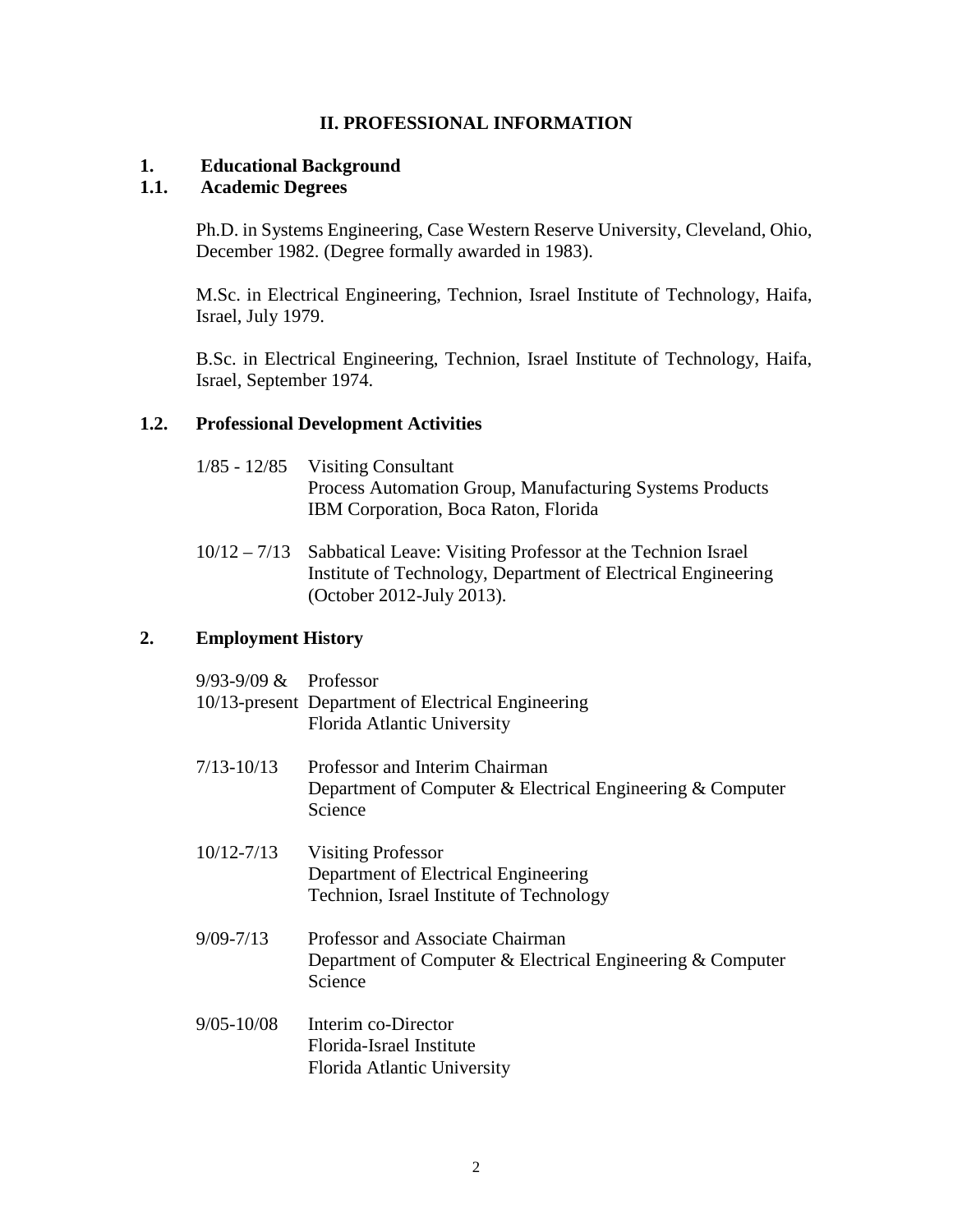| 8/94-12/97    | Chairman<br>Department of Electrical Engineering<br>Florida Atlantic University                                            |
|---------------|----------------------------------------------------------------------------------------------------------------------------|
| $8/93 - 7/94$ | Acting Chairman, Department of Electrical Engineering<br>Florida Atlantic University<br>Elected as Chairman 2/17/94        |
| $9/85 - 7/94$ | Director of the Florida Atlantic University Robotics Center                                                                |
| $6/87 - 9/93$ | <b>Associate Professor</b><br>Department of Electrical Engineering<br>Florida Atlantic University (Tenured since May 1987) |
| $9/84 - 8/85$ | Associate Director of the Florida Atlantic University Robotics<br>Center                                                   |
| $8/83 - 6/87$ | <b>Assistant Professor</b><br>Department of Electrical and Computer Engineering<br>Florida Atlantic University             |
| $9/82 - 7/83$ | <b>Visiting Assistant Professor</b><br>Department of Electrical and Computer Engineering<br>Florida Atlantic University    |
| $9/80 - 9/82$ | <b>Research Assistant</b><br>Case Western Reserve University<br>Department of Systems Engineering                          |
| $9/74 - 9/75$ | <b>Electronics Engineer</b><br>RADA, Inc., Haifa, Israel                                                                   |

### **3. Instructional Experience**

**3.1. Courses recently developed or modernized**: Undergraduate level: Fundamentals of Engineering (hands-on freshmen-level course), Electronics I and II (with PSPICE computer-aided analysis and design), Control Systems I (with Matlab / Simulink system design), Introduction to DSP (with Matlab). Graduate level: CMOS Amplifiers (with PSPICE and ADS design), Biosystems Modeling and Control (with Matlab / Simulink simulations), Control Systems 2 (with Matlab / Simulink), Modern Control (with Matlab/Simulink).

**3.2. Full List of Courses Taught at FAU** (\*\*\* indicates a course that was taught in recent years)

EGN 1002 Fundamentals of Engineering (7 times) \*\*\*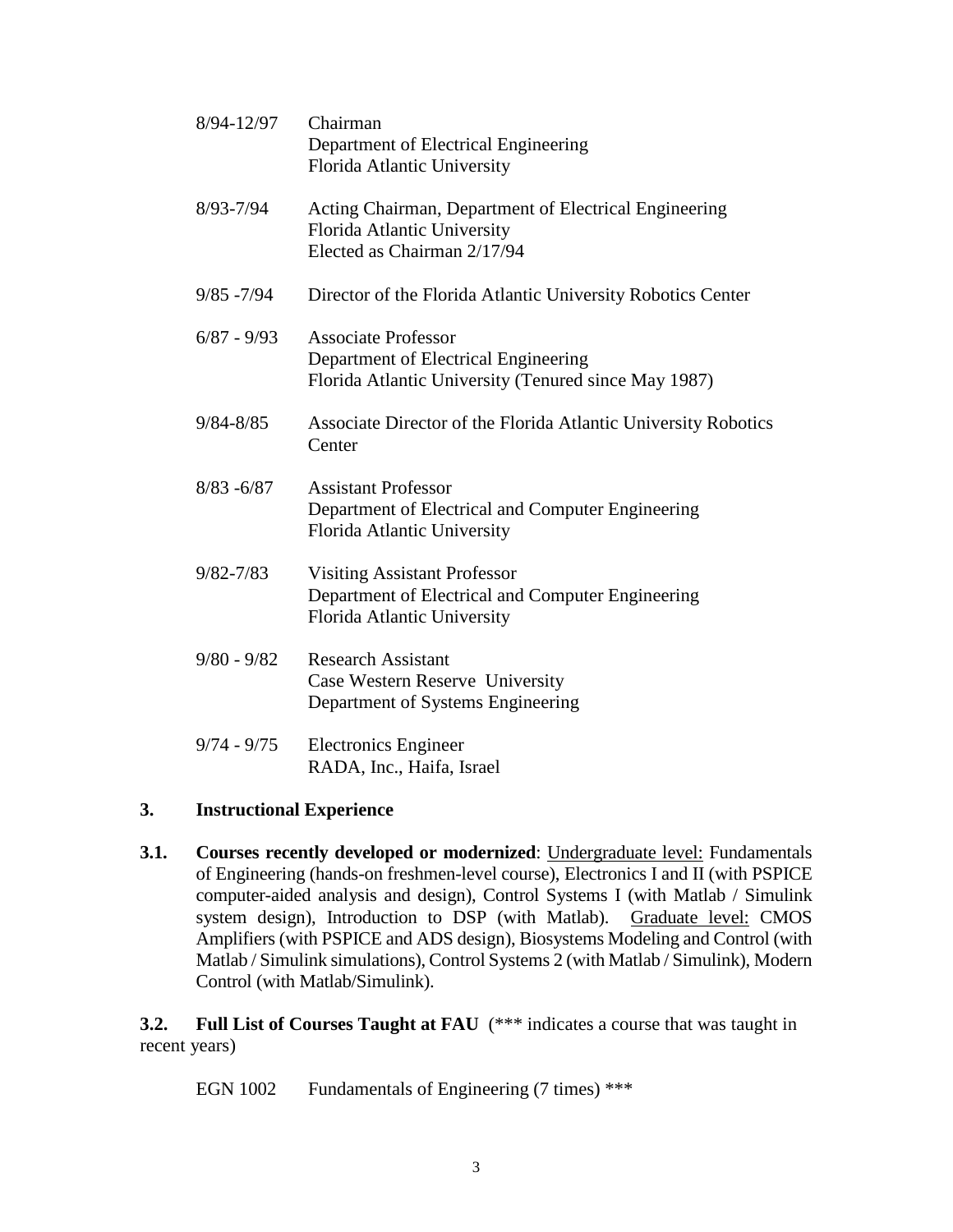- EGN 3935 Electronic Design with Operational Amplifiers (7 times)
- EEL 1007C Electronic Design with Operational Amplifiers (4 times) \*\*\*
- EEL 3003 Analog Electronics for Non EE Majors (1 time)
- EEL 3130 Network Analysis I (3 times)
- EEL 3111 Network Analysis I (3 times)
- EEL 3300 Electronics I (20 times as regular class, 3 times Mostly Online) \*\*\*
- EEL 4361 Electronics II (22 times as regular class, 2 times as Mostly Online) \*\*\*
- EEL 4510 Introduction to DSP  $(4 \text{ times})$ \*\*\*
- EEL 4512 Communication Systems (1 time)
- EEL 4541 Probability and Random Processes (4 times)
- EEL 4652 Control Systems I (12 times) \*\*\*
- EEL 4652L Control Lab (1 time)
- EEL 4656 Linear System Analysis (2 times)
- EEL 4914 Senior Project I (1 time)
- EEL 4915 Senior Project II (3 times)
- EEL 4933 Advanced Control Design (1 time)
- EEL 5500 Digital Communication Systems (1 time)
- EEL 5613 Modern Control (3 times)\*\*\*
- EEL 5653 Digital Control (8 times)
- EEL 5654 Control Systems II (9 times) \*\*\*
- EEL 5321 CMOS Amplifiers (4 times regular, 1 time Mostly Online) \*\*\*
- BME 5742 Bio-Systems Modeling and Control (11 times as regular class, 1 time as Mostly Online) \*\*\*
- EEL 6624 Nonlinear Systems (6 times)
- EEL 6665 Robot Manipulators (3 times)
- EEL 6935 Robot Calibration (1 time)

# **3.3. Completed Ph.D. Dissertations Supervised**

- 1. Tuula Ruokonen, "Nonlinear Filtering Techniques for Failure Detection in Dynamic Systems", August 1989.
- 2. Hanqi Zhuang, "Kinematic Modeling, Identification and Compensation of Robot Manipulators", November 1989. Co-advisor with Dr. Fumio Hamano.
- 3. Hua Xu, "Derivation and Identification of Linearly Parametrized Robot Manipulator Dynamic Models", February l992, Co-advisor with Dr. Ali Zilouchian.
- 4 Jian Wang, "Workspace Evaluation and Kinematic Calibration of Stewart Platforms" November 1992, Co-advisor with Dr. Oren Masory.
- 5. Kuanchih Wang, "Synthesis of Vision-Based Robot Calibration Using Moving Cameras", June 1993, Co-advisor with Dr. Hanqi Zhuang.
- 6. Shui Hu-Motaghedi, "Self calibration of Laser Tracking Measurement System With Planar Constraints", August 1999, Co-advisor with Dr. Hanqi Zhuang.
- 7. Ying Bai, "Design and Implementation of a Control System for a Laser Tracking Measurement System", May 2000, Co-advisor with Dr Hanqi Zhuang.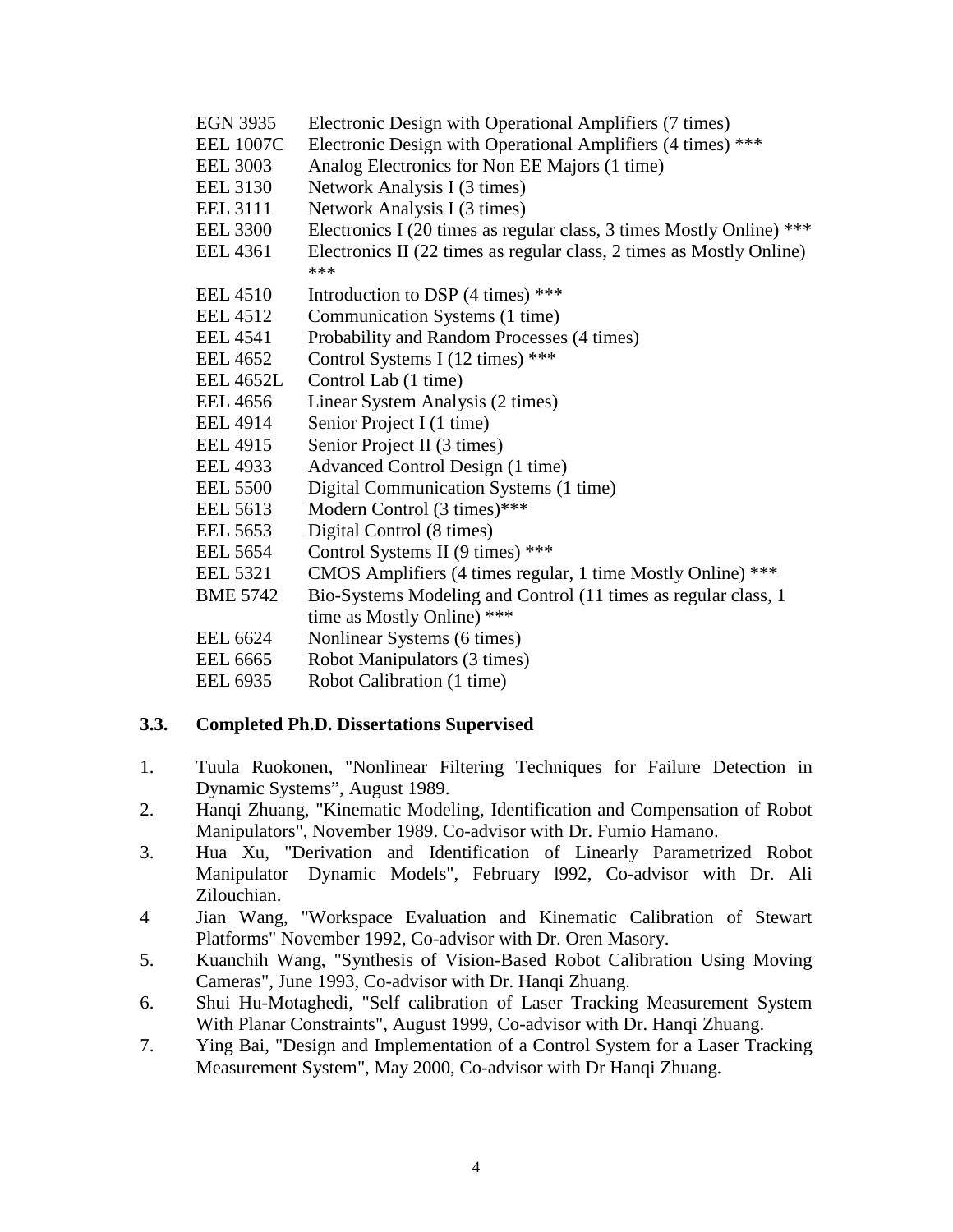- 8. Wilfredo Rivas-Torres, "An Empirical Methodology for Foundry Specific Submicron CMOS Analog Circuit Design", December 2013.
- 9. Aura Maria Cardona Baquero, "Design Considerations in High-Throughput Automation for Biotechnology Protocols", December 2014.

# **3.4. M. S. Theses Supervised**

- 1. To Choi Lau, "The Dynamics of the Generalized Manipulator", April 1985.
- 2. Oussama El-Balah, "Kalman Filtering in Robot Calibration", April 1987.
- 3. Shoupu Chen, "Robot Calibration Using Stereo Vision", December 1987. Coadvisor with Dr. R. Sudhakar.
- 4. Hua Xu, "Modeling Errors in Kalman Filters", April 1988
- 5. Ajey A. Mohile, "Robot Singularities Under Small Perturbation in the Kinematic Parameters", November 1988.
- 6. Neal J. Alewine, "A Simplified Jacobian Representation of Robot Manipulators", November 1988.
- 7. Huseyin Hakan Yakali, "Interactive Computer Aided Digital Control Design", November 1988.
- 10. Xuan Xu, "Camera Calibration Techniques", November 1991. Co-Advisor with Dr. H. Zhuang.
- 11. Cristian Popescu, "Control of Under Actuated Horizontal Double Pendulum", May 2002. Co-advisor with Dr. Yuan Wang. [M.S. Thesis in Mathematics]
- 12. Wilfredo Rivas-Torres, "Submicron CAD Design and Analysis of MOS Current Mirrors", April 2004.
- 13. Meta Leesirikul, "A Study on Glucose Metabolism: Computer Simulation and Modeling", August 2005. Co-advisor with Drs. Sal Morgera and P. Neelakanta.

# **3.5 Educational Program Development**

- 1. Zvi Roth, Yuandan Lin and Yuan Wang, "Accelerated Joint MS in Mathematics and Ph.D in Electrical Engineering Graduate Degree Program", Proposal submitted in Fall 2000, approved by the FAU Mathematics and Electrical Engineering Departments, by the FAU College of Science and College of Engineering Graduate Studies Committees, and by the FAU Graduate Studies Committee (Spring 2001).
- 2. Salvatore Morgera and Zvi Roth, "M.S. Degree in Bioengineering", Proposal, 2005-2006 – Program in place (effective Spring Semester 2007).
- 3. Salvatore Morgera and Zvi Roth, "Ph.D. Degree in Bioengineering", Proposal (draft), 2005.
- 4. Zvi Roth, "M.S. Degree in Bioengineering Revised Curriculum", Draft Proposal, Spring 2015.
- 5. Javad Hashemi and Zvi Roth, "Market-Based M.S Degree in Bioengineering", Proposal, Spring 2015.
- 6. Oren Masory, Daniel Meeroff, Mirjana Pavlovic and Zvi Roth, "Curriculum planning for a BS degree program in Bioengineering", Fall 2016 and Spring 2017.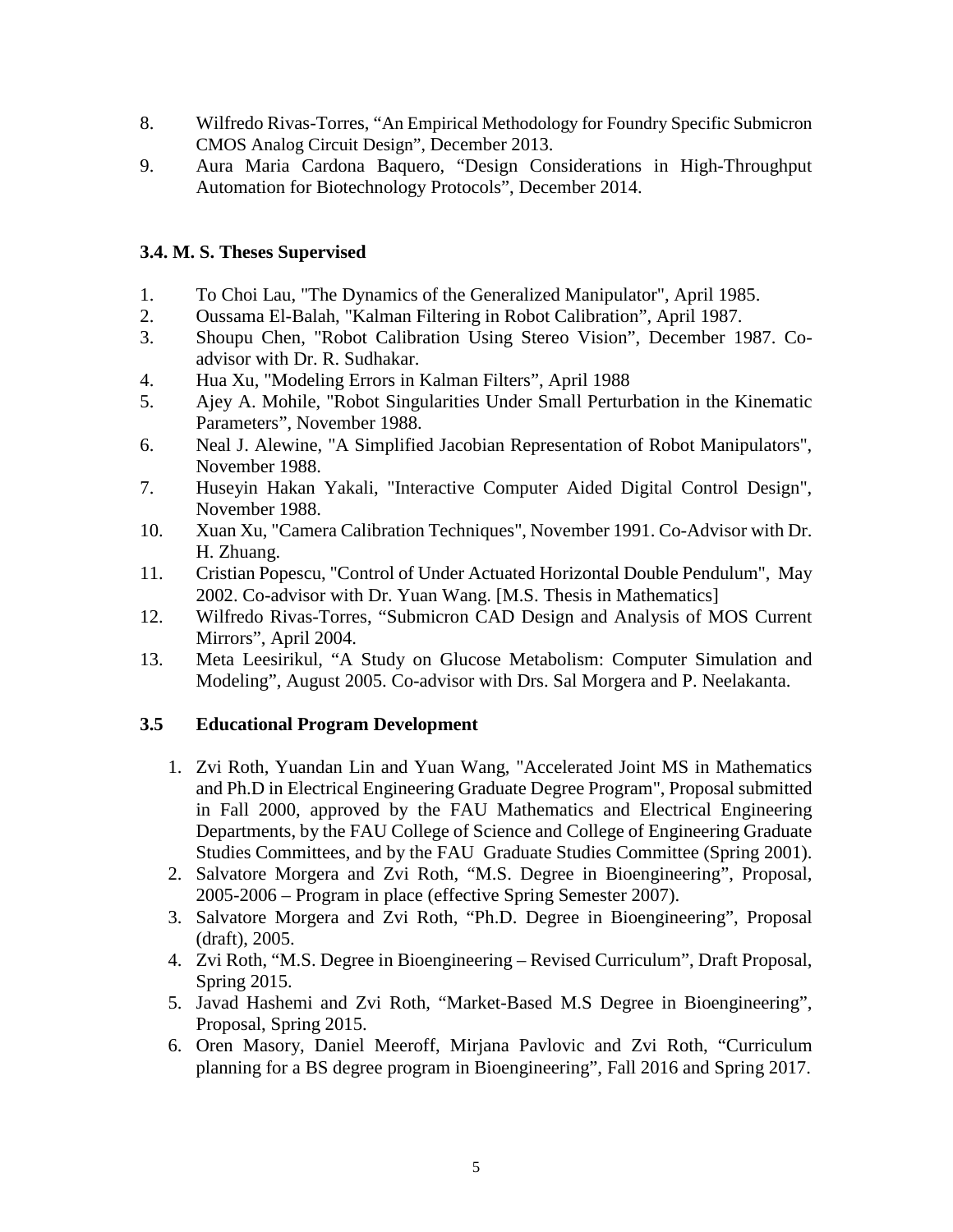7. Oren Masory, Daniel Meeroff, Mirjana Pavlovic and Zvi Roth, "New Academic Degree Program Authorization Pre-Proposal Form: BS degree program in Bioengineering", Spring 2017 and Summer 2017.

# **3.6. Other Instructional Activities at FAU**

- \* Development of the Electrical Engineering Control Laboratory (1984- 1985) and the EEL 4652L - Control Systems Lab course.
- \* Experiment Manuals written: DC-Servo, Analog Computer, Temperature Process Control
- \* Development and academic supervision of the EEL 5660L Robotics Lab course (1986-1990)
- \* Development of the Florida Engineering Scholar Program (ESP) course "Electronic Design with Operational Amplifiers" (Roger Messenger and Zvi Roth), Spring 1998 (course for gifted high school students).
- \* Development of the EGN 1002 "Fundamentals of Engineering" course (Zvi Roth, Daniel Raviv and T.C. Su), 1998. Course has been offered 1998-Present.
- \* Revision of the EEL 1007C "Electronic Design with Operational Amplifiers" (Zvi Roth and Ali Zilouchian) – course has been offered every summer to gifted high-school students, 1999-2017.
- Development of PSPICE Tutorials for several courses: EEE 3111 Circuits 1, EEE 3300 Electronics 1, EEE 4361 Electronics 2, EGN1002 Fundamentals of Engineering and EEL 1007 Electronic Design with Operational Amplifiers.
- Developed and taught a full-internet version of the EEE 3300 Electronics 1 course on a Blackboard platform

# **3.7. Instructional Activities at other Institutions**

- 1. October 2012 February 2013: Technion 044142 Linear Electronic Circuits
- 2. March 2013 July 2013: Technion 044004 CAD of Analog Electronic Circuits, and 046006 Biosystems Modeling and Control

| 3. | $9/79 - 9/80$ | <b>Teaching Assistant</b>         |
|----|---------------|-----------------------------------|
|    |               | Case Western Reserve University   |
|    |               | Department of Systems Engineering |
|    |               | Control Laboratory course         |

4. 9/75 - 9/79 Teaching Assistant Technion, Israel Institute of Technology Department of Electrical Engineering

Problem Session Instruction in the courses: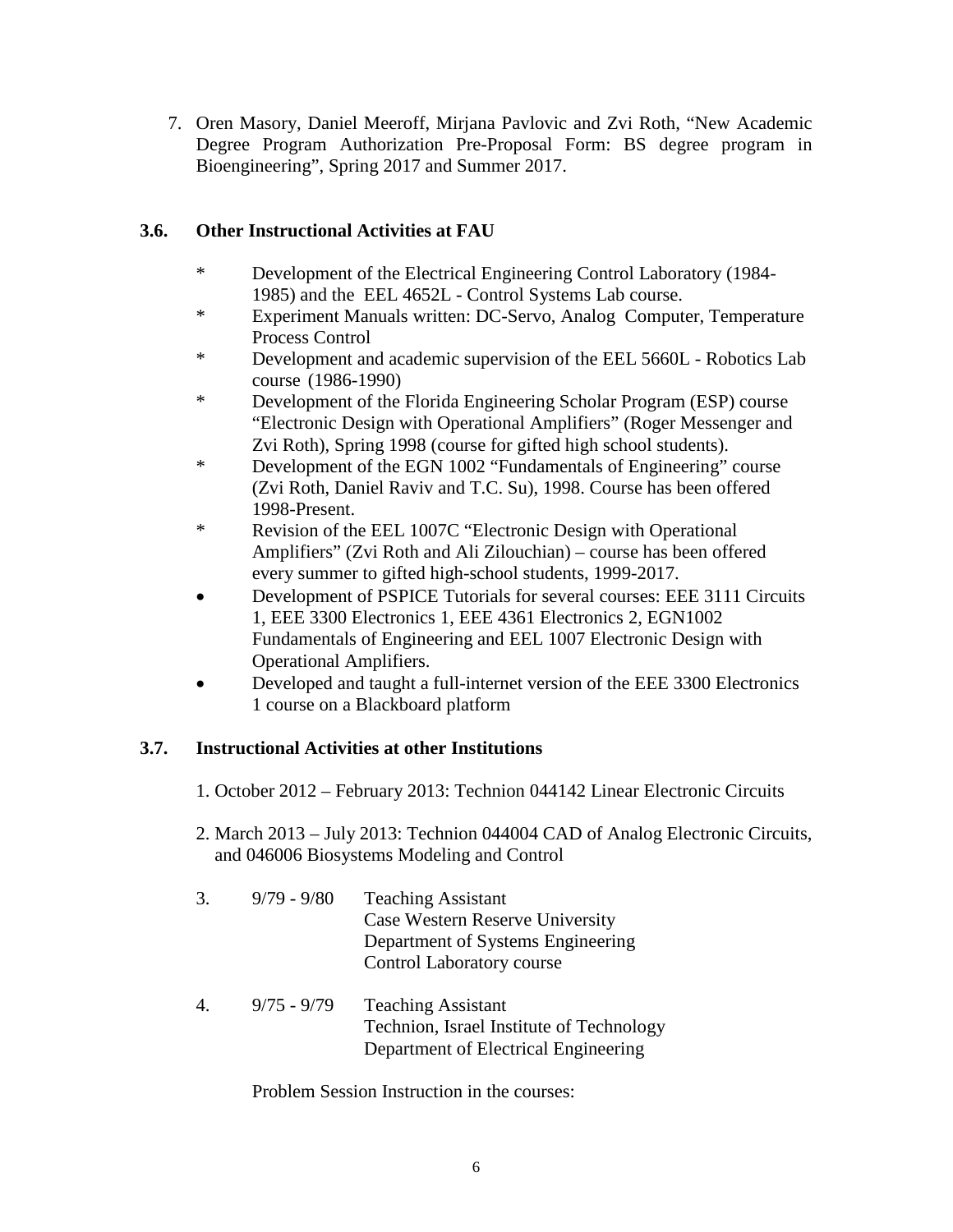Electronics II, Linear Systems II, Control Systems, Nonlinear Systems, Control Instrumentation. Lab Instruction in the courses: Electronics Lab II, Control Lab (Control Lab Supervisor, 1978-1979).

# **3.8. Teaching Awards**

- 1977 Second Place (out of 50) Best Teaching Assistant Award, Department of Electrical Engineering Students Organization, The Technion, Israel Institute of Technology.
- 1978 First Place (out of 50) Best Teaching Assistant Award, Department of Electrical Engineering Students Organization, The Technion, Israel Institute of Technology.
- 1979 First/Second Place (out of 50) Student's Best Teaching Assistant Award Department of Electrical Engineering, The Technion, Israel Institute of Technology.
- 2002 Winner of the 2001-2002 Florida Atlantic University Undergraduate Teaching Award.
- 2006 Finalist, 2005-2006 FAU Distinguished Teacher of the Year Award
- 2012 Finalist, 2011-2012 FAU Distinguished Teacher of the Year Award
- 2017 Finalist, 2017 FAU Distinguished Teacher of the Year Award

# **4. Scholarly Achievements**

**4.1. Research Interests** (\*\*\* indicates a recent research area)

a) Kinematic Modeling, Metrology (Vision and Laser Tracking), Kinematic Identification, Control and Calibration of Robots and Manufacturing Machinery.

b) Control Systems – Auto-Tuned PID Control, Lyapunov-type Nonlinear Control, Sliding-Mode Control, Kalman Filters and Nonlinear Filters in Fault Detection and Diagnosis.

c) Analog Electronic Circuits Design – Computer-Aided Design of CMOS Analog Circuits, Testing of 3D Integrated Circuits \*\*\*

d) Bio-Systems Modeling and Control – Glucose Metabolism and Closed-loop Drug Delivery for Diabetes Treatment; Epitope Bioinformatic Characterization and Dynamic System Modeling of the Immune System Towards Rational Vaccine Design\*\*\*

e) Robotics and Automation for Biotechnology – Automation Integrative Design for High-Throughput High-Yield Systems\*\*\*

f) Smart Grid Systems – Optimal Power Distribution in Microgrid Communities \*\*\*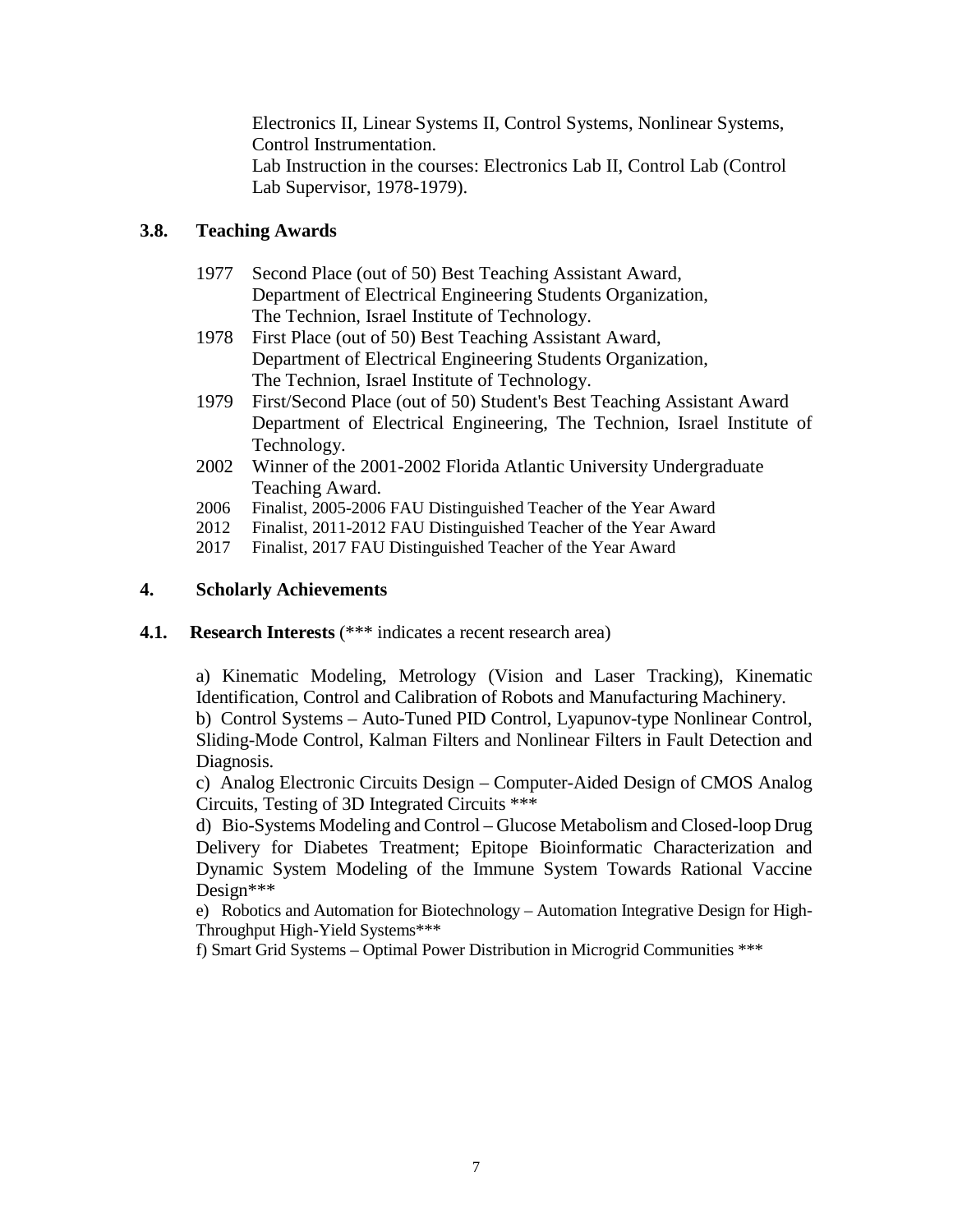## **4.2. Publications**

### **4.2.1. Refereed Journal Articles**

- 33. F. Ashikin, M. Hashizume, H. Yotsuyanagi, S.K. Lu and Z. Roth, "A Design for Testability of Open Defects at Interconnects in 3D Stacked ICs", IEICE Transactions on Information & Systems, Vol. E101-D, No. 8, August 2018, pp. 2053-2063.
- 32. Widiant, M. Hashizume, S. Suenaga, H. Yotsuyanagi, A. Ono, S.K. Lu and Z. Roth, "A Built-in Test Circuit for Electrical Interconnect Testing of Open Defects in Assembled PCBs", IEICE Transactions on Information & Systems, Vol. E99-D, No. 11, November 2016, pp. 2723-2733.
- 31. Wilfredo Rivas-Torres and Zvi Roth, "Determination and Study of MOSFET Technology Current", Canadian Journal on Electrical and Electronics Engineering Vol. 4, No. 2, April 2013.
- 30. Aura-Maria Cardona, Zvi S. Roth and Chingping Han, "High-Throughput Automation Design Considerations for Biotechnology Processes Involving RNA Purification Protocols using Multi-Centrifuge Bioseparation Steps", Journal of Robotics and Computer-Integrated-Manufacturing, Volume 28, Issue 3, June 2012, pp 285-293.
- 29. Banton, S.A., Roth, Z., Pavlovic, M. *A bioengineering approach for rational vaccine design towards the Ebola Virus.* **BMC Bioinformatics**, Special Issue: ISMB (Intelligent Systems for Molecular Biology) 2010, July 8-11, 2010, Boston, Massachusetts
- 28. Perambur S. Neelakanta, Meta Leesirikul, Zvi Roth and Salvatore Morgera, "A Complex System Model of Glucose Regulatory Metabolism", Complex Systems, 16 (2006) 343-367.
- 27. David C. Sheats, Zvi S. Roth and Joseph W. Snyder, "Autotune of PID Temperature Control Based on Closed-Loop Step Response Tests", Proceedings of CEC Advances in Cryogenic Engineering, 2006 (regular journal paper).
- 26. Ying Bai, Zvi S. Roth and Hanqi Zhuang, "Fuzzy Logic Control to Suppress Noises and Coupling Effects in a Laser Tracking System", IEEE Transactions on Control Systems Technology, Vol. 13, No. 1, January 2005, pp. 113-121.
- 25. Hanqi Zhuang, Shui H. Motaghedi, Zvi S. Roth and Ying Bai, "Calibration of Multi-Beam Laser Tracking Systems", Robotics and Computer-Integrated Manufacturing 19 (2003), pp 301-314.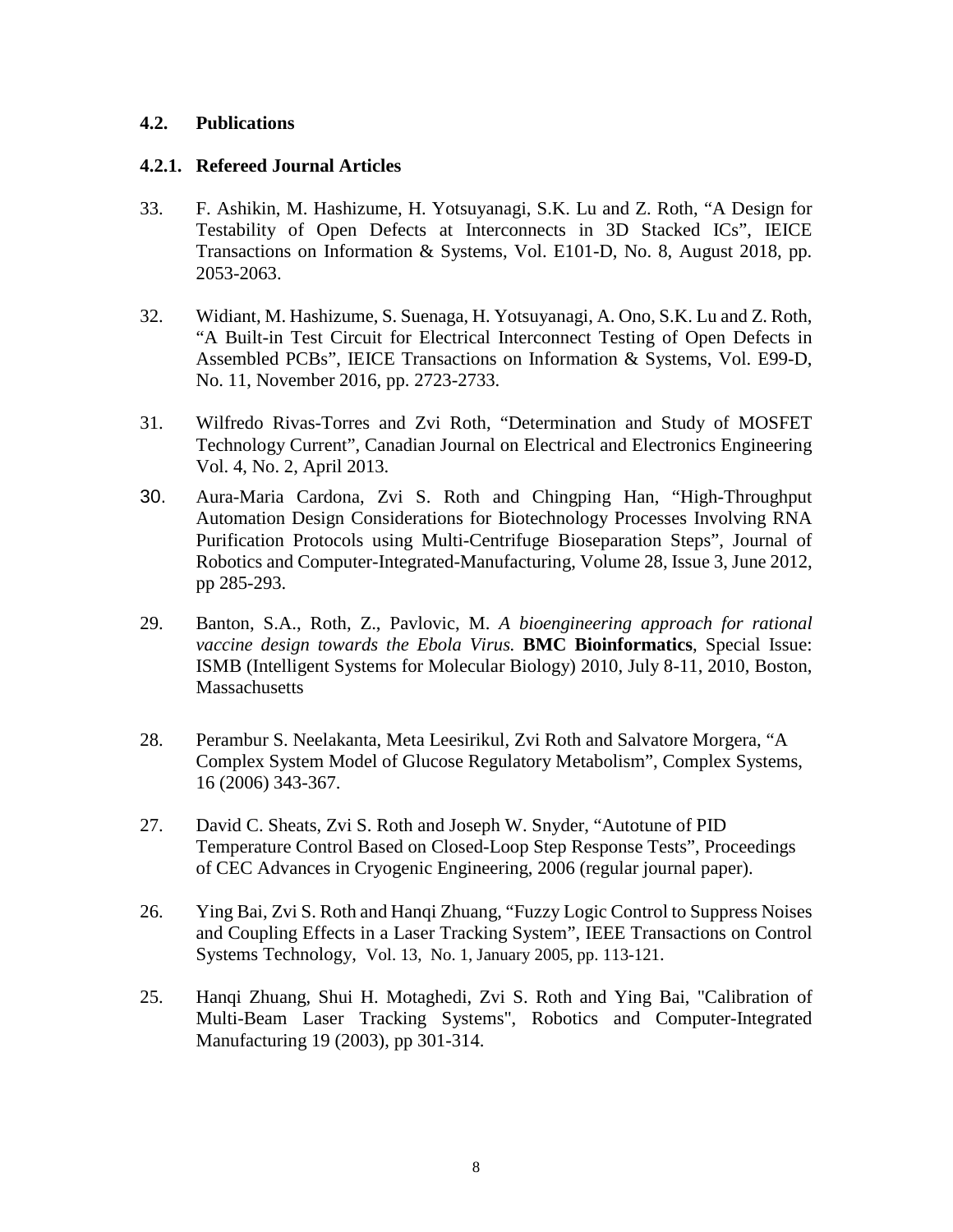- 24. H. Zhuang, W. C. Wu and Z. S. Roth, "Camera-Assisted Robot Calibration for SCARA Arms", IEEE Robotics and Automation Magazine, Vol. 3, No. 4, 1996, pp. 46-53.
- 23. H. Zhuang, and Z. S. Roth, "A Note on 'Singularity Studies Using a Modified CPC Model'", Journal Robotics and CIM, Vol 12, No. 2, 1996, pp. 169-171.
- 22. H. Zhuang and Z. S. Roth, "A Tutorial on Robot Calibration with Hand-mounted Cameras," International Journal of Intelligent Automation and Soft Computing, Vol. 1, No. 3, 1995, pp. 325-344.
- 21. H. Zhuang and Z. S. Roth, "A Note on 'A Linear Solution to the Kinematic Parameter Identification of Robot Manipulators'", IEEE Transactions on Robotics and Automation, Vol 11. No. 11, 1995, pp. 922.
- 20. H. Zhuang and Z. S. Roth, "Modeling Gimbal Axis Misalignments and Mirror Center Offset in a Single-beam Laser Tracking Measurement Systems", The International Journal of Robotics Research, Vol. 14, No. 3, June 1995, pp. 211- 224. Also in:

Proceedings of the IEEE International Conference on Robotics and Automation, San Diego, CA, May 1994, pp. 3416-3421.

19. H. Zhuang, L. Wang and Z. S. Roth, "Simultaneous Calibation of a Robot and a Hand-mounted Monocular Camera", IEEE Transactions on Robotics and Automation, Vol. 11, No. 5, 1995, pp. 649-660. A version of this paper also appeared as:

H. Zhuang, L. Wang, and Z. S. Roth, "Simultaneous Calibration of a Robot and a Hand-mounted Camera", Proceedings IEEE International Conference on Robotics and Automation, Atlanta, GA, Vol. 2, pp. 149-154, May 1993,

18. H. Zhuang, Z. S. Roth and R. Sudhakar, "Simultaneous Calibration of Robot/World and Hand/Eye Transformation by Solving System of Equations of the Form AX=YB", IEEE Transactions on Robotics and Automation, Vol. 10, No. 4, August 1994, pp. 549-554. A version of this paper also appeared as Z. S. Roth, H. Zhuang and R. Sudhakar, "Simultaneous Calibration of Robot/World and Eye/Hand Transformations", Proceedings of IROS'92, 1992 IEEE/RSJ International Conference on Intelligent Robots and Systems, July 1992, Raleigh,

North Carolina, 1063-1070.

17. H. Zhuang, Z. S. Roth and K. Wang, "Robot Calibration by Mobile Camera Systems", Journal of Robotic Systems,, Vol. 11, No. 3, 1994, pp. 155-168. Also in: Advances in Instrumentation-1991, DSC-Vol. 30, pp. 65-72, ASME Winter Annual Meeting, Atlanta, Georgia, December 1991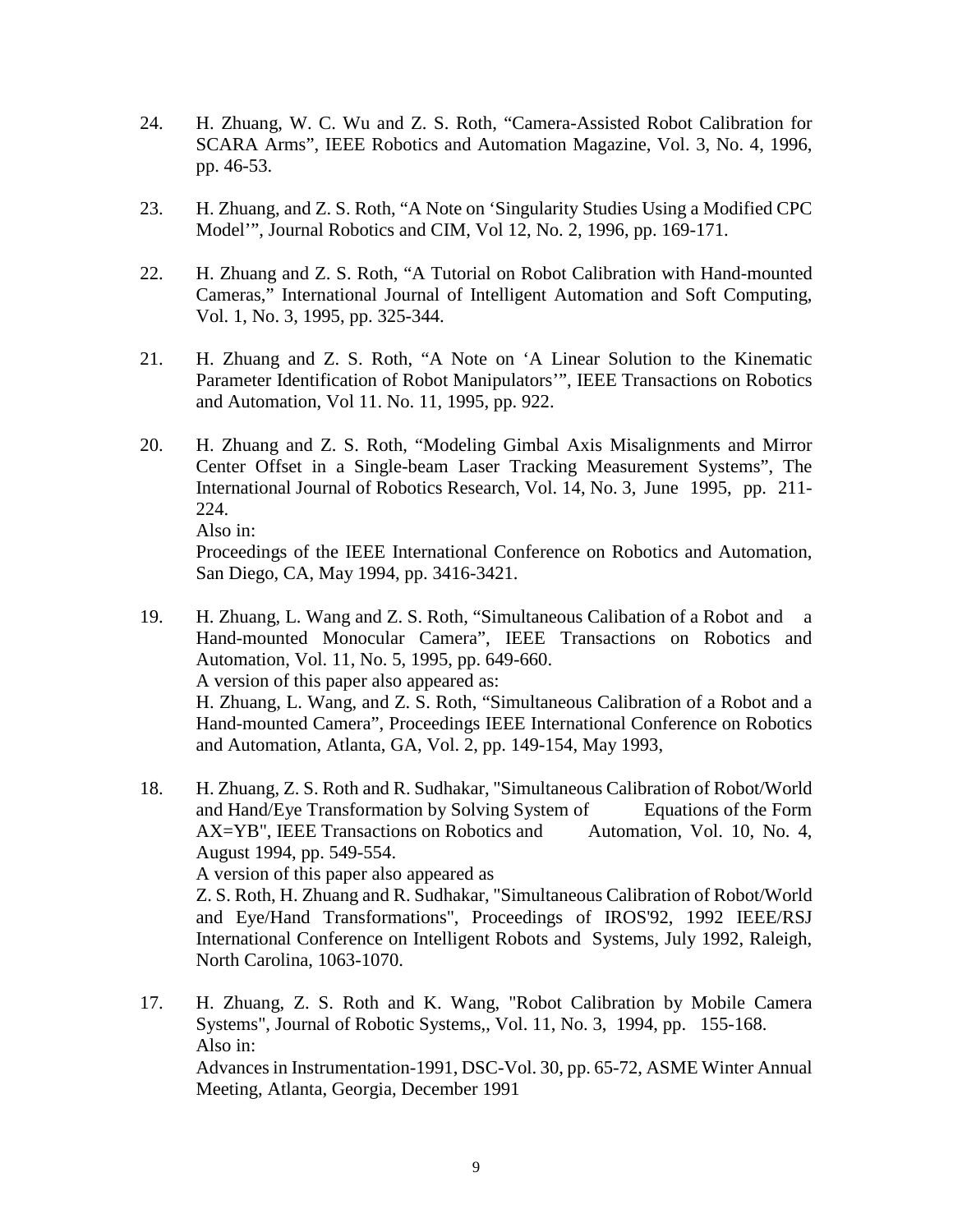- 16. H. Zhuang, Zvi S.Roth, Xuan Xu and K.Wang,"Camera Calibration issues in Robot Calibration with Eye-on-Hand Configuration", Accepted as regular paper to Journal of Robotics and Computer Integrated Manufacturing Special issue: "Intelligence in Robotics and Manufacturing", Vol. 10, No. 6, pp. 401-412, 1993. A version of this paper also appeared as H. Zhuang, Z. S. Roth, X. Xu and K. Wang, "A Simplified RAC-based Camera Calibration Algorithm and Related Implementation Issues,' ASME Press Series, "Robotics and Manufacturing--Recent Trends in Research, Education and Applications' Vol. 4, Proceedings 4th International Symposium on Robotics and Manufacturing (ISRAM'92), November 1992, Santa Fe, NM, pp. 97-102.
- 15. H. Zhuang, Z. S. Roth and F. Hamano, "Optimal Design of Robot Accuracy Compensators", IEEE Transactions on Robotics and Automation, December 1993, Vol. 9, No. 6, pp. 854-857. Earlier Versions appeared as:

H. Zhuang, F. Hamano and Z. S. Roth, "Optimal Design of Robot Accuracy Compensators", Proceedings of 1989 IEEE International Conference on Robotics and Automation, Scottsdale, Arizona, pp. 751-756, May 1989.

H. Zhuang, F. Hamano and Z. S. Roth, "Optimal Solution to the Neighboring Inverse Kinematics", Proceedings of 1988 IEEE Conference on Decision and Control, Austin, Texas, December 1988, pp. 2284-2285.

14. H. Zhuang, K. Wang and Z. S. Roth, "Error-Model-Based Robot Calibration Using a Modified CPC Model", Internation Journal of Robotics and Computer-Integrated Manufacturing, Vol 10, No. 4, 1993, pp. 287-299. Appeared earlier as:

H. Zhuang, Z. S. Roth and K. Wang, "Robot Calibration Using a ModifiedDenavit Hartenberg Model", ASME Press Series, "Robotics and Manufacturing--Recent Trends in Research, Education and Applications", Vol. 4, Proceedings of the Fourth International Symposium on Robotics and Manufacturing (ISRAM'92), November 1992, Santa Fe, NM, pp. 33-36.

And in:

Proceedings of the 5th Annual Conference on Recent Advances in Robotics, Florida Atlantic University, June 11-12, 1992, pp. 602-629.

- 13. H. Zhuang and Z. S. Roth, "A Linear Solution to the Kinematic Parameter Identification of Robot Manipulators", IEEE Transactions on Robotics and Automation, Vol. 9, No. 2, pp. 174-185, April 1993. A version of this paper also appeared as: "A Closed Form Solution to the Kinematic Parameter Identification of Robot Manipulators", Proceedings IEEE Robotics and Automation Conference, Sacramento, California, pp. 2682-2689, April 1991.
- 12 H. Zhuang and Z. S. Roth, "Method for Kinematic Calibration of Stewart Platforms", Journal of Robotic Systems,, 10(3), pp. 391-405, April 1993.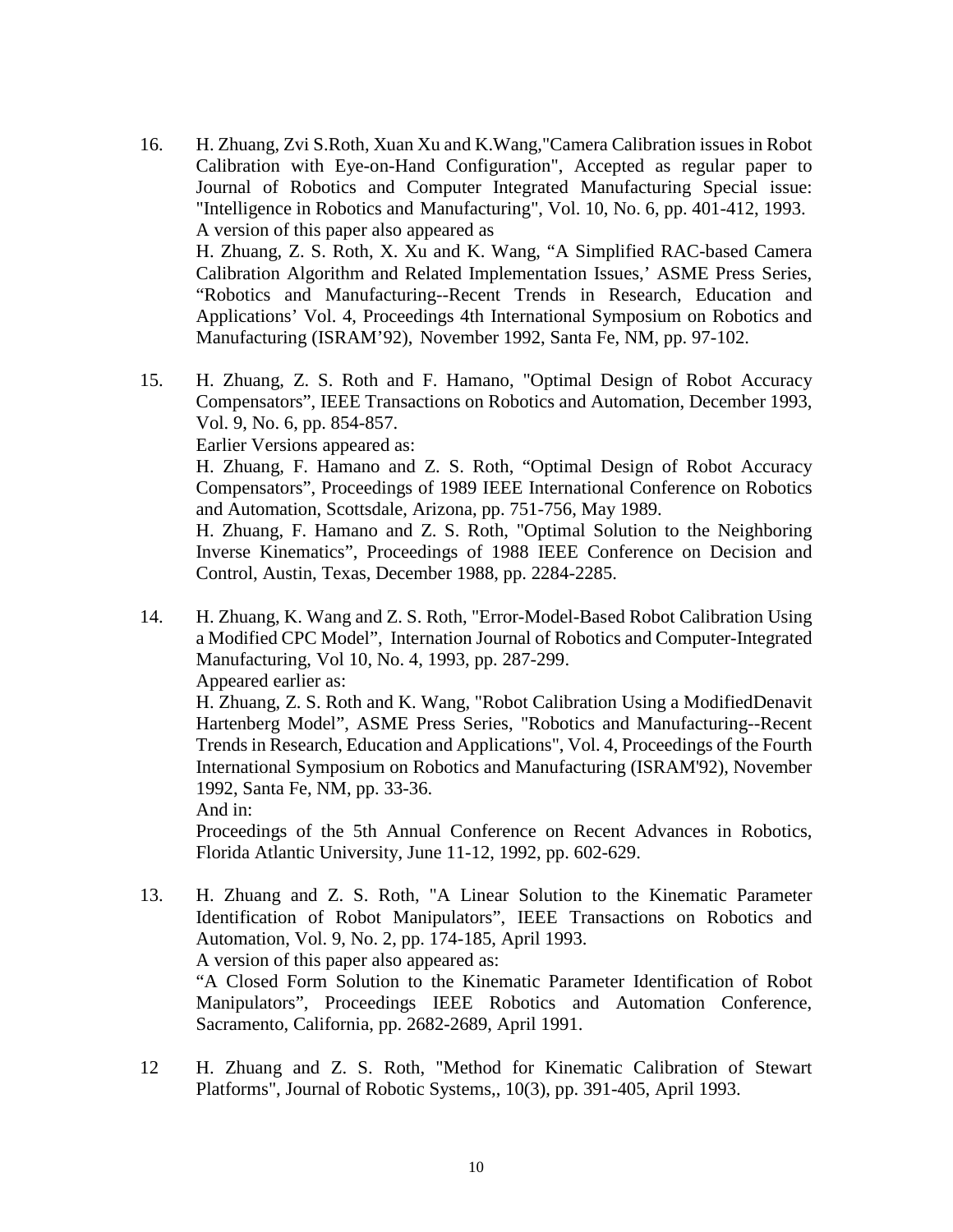Also in:

Applications of Modeling and Identification to improve Machine Performance, DSC-Vol. 29, pp. 43-48, ASME Winter Annual Meeting, Atlanta, Georgia, December 1991 and Proceedings of the 4th Conference on Recent Advances in Robotics, Florida Atlantic University, Boca Raton , Florida, pp. 156-168, May 1991.

- 11. H. Zhuang, Z. S. Roth and R. Sudhakar, "Fusion Algorithms for Rotation Matrices", Journal of Robotic Systems, Vol. 9(7), October 1992, 915-932. Shorter versions of this paper appeared in: "Practical Fusion Algorithms for Rotation Matrices", 1991 American Control Conference, Boston, Massachusetts, pp. 2064-2065, June 1991. (Short paper) "Practical Fusion Algorithms for Rotation Matrices", Proceedings 4th Conference on Recent Advances in Robotics, Florida Atlantic University, Boca Raton Florida, pp. 330-346, May 1991.
- 10 H. Zhuang, B. Li, Z. S. Roth and X. Xie, "Self Calibration and Mirror Offset Elimination of a Multi-Beam Laser Tracking System", International Journal of Robotic and Autonomous Systems. Special issue on "Trends in Robot Kinematics, Dynamics, Control, Sensing and Computer Programming", Vol. 9, 1992, 255- 269.

Also in:

H. Zhuang, B. Li, Z. S. Roth and F. Hamano, "Self-Calibration of a Laser Tracking Coordinate Measuring Machine", Robotics and Manufacturing, Recent Trends in Research, Education and Applications, Vol. 3, edited by M. Jamshidi and M. Saif, pp. 197-203, 1990. (Also presented at ISRAM'90, Third International Symposium in Robotics and Manufacturing, July 1990).

and

"Calibration of a 3-D Laser Measurement System", Proceedings of PROCIEM'89- The Second Conference on Productivity Through Computer Integrated Engineering and Manufacturing, Orlando, Florida, November 1989.

- 9. H. Zhuang and Z. S. Roth, "Robot Calibration Using the CPC Error Model", International Journal of Robotics and Computer-integrated Manufacturing, Vol. 9, No. 3, September 1992,227-237. A version of this paper appeared as a Book Chapter -- See 4.2.3.,11. September(3).
- 8. H. Zhuang, Z. S. Roth and F. Hamano, "A Complete and Parametrically Continuous Kinematic Model for Robot Manipulators", IEEE Transactions on Robotics and Automation, Vol. 8, No. 4, August 1992, 451-463. A shorter version appeared in:. Proceedings of 1990 IEEE International Conference on Robotics and Automation, Cincinnati, OH, pp. 92-98.
- 7. H. Zhuang, Z. S. Roth and F. Hamano, "Observability Issues in Kinematic Identification of Manipulators", ASME Journal of Dynamic Systems, Measurement and Control, Vol. 114, June 1992, 319-322.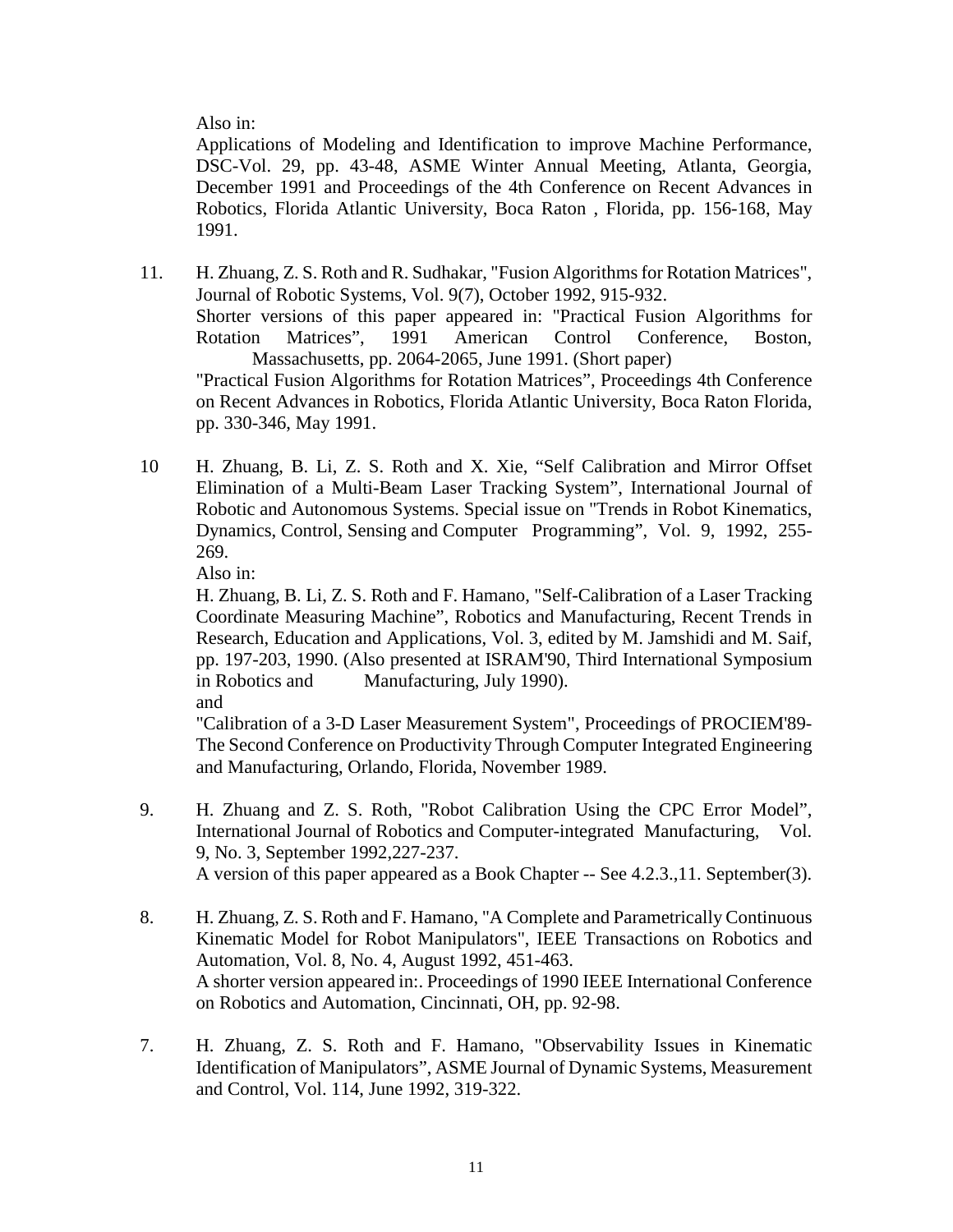For a longer version of this paper see 4.2.2.(7).

6. H. Zhuang and Z. S. Roth, "Comment on 'Calibration of Wrist-mounted Robotic Sensors by Solving Homogeneous Transform Equations of the Form  $AX = XB''$ , IEEE Transactions in Robotics and Automation Vol. 7, No. 6, December 1991, 877-878. Also refer to:

H. Zhuang and Z. S. Roth, "Authors Reply to Comments on 'Comment on' Calibration of Wrist-mounted Robotic Sensors by Solving Homogeneous Transform Equations of the Form AX=XB'", IEEE Transactions on Robotics and Automation, Vol. 8, No. 4, August 1992,493-494.

- 5. Z. S. Roth, B. W. Mooring and B. Ravani, "An Overview of Robot Calibration", IEEE Journal of Robotics and Automation, Vol. RA-3, No. 5, October 1987, 377- 385.
- 4. K. A. Loparo, Z. Roth and S. J. Eckert, "Nonlinear Filtering for Systems with Random Structure", IEEE Transactions on Automatic Control, Vol. AC-31, No. 1 1, November1986, 1064-1068.
- 3. Z. S. Roth and K. A. Loparo, "Nonlinear Filtering Problems with Finite Dimensional Matrix Estimation Algebras", Systems and Control Letters, Vol. 7, September 1986,423-427. (Also appeared in the Proceedings IEEE Conference on Decision and Control, Fort Lauderdale, Florida, December 1985, pp. 1953-1956.
- 2. S. J. Eckert, K. A. Loparo and Z. S. Roth, "An Application of Nonlinear Filtering to Instrument Failure Detection in a Pressurized Water Reactor", Nuclear Technology, Vol. 74, August 1986, 139-151.
- 1. Z. S. Roth and K. A. Loparo, "Optimal Filter Realization for a Class of Nonlinear Systems with Finite Dimensional Estimation Algebra", Systems and Control Letters, 4, February 1984, 23-26.

### **4.2.2. Refereed Conference Proceedings**

- 41. H. Zhuang, Z. Roth, O. Masory and N. Erdol, "Assistive Technology in Capstone Engineering Design", IEEE IS3C, X'ian China, July 2016.
- 40. T. Miabe, M. Hashizume, H. Yotsuyanagi, S.K. Lu and Z. Roth, "A Built-in Test Circuit for Detecting Open Leads in Assembled PCB Circuits", ICEP 2016 Proceedings, FC3-1, pp. 451-455.
- 39. Shoichi Umezu, Masaki Hashizume, Hiroyuki Yotsuyangi, Shyue-Kung Lu and Zvi Roth, "Feasibility of Interconnect Tests of Open Defects in a 3D-IC with Built-In Supply Current test Circuit", Digest of Papers of the  $14<sup>th</sup>$  IEEE Workshop on RTL and High Level Testing (WRTLT 2013), pp. I.1.F-1 – I.1.F-5, Yilan, Taiwan, November 2013.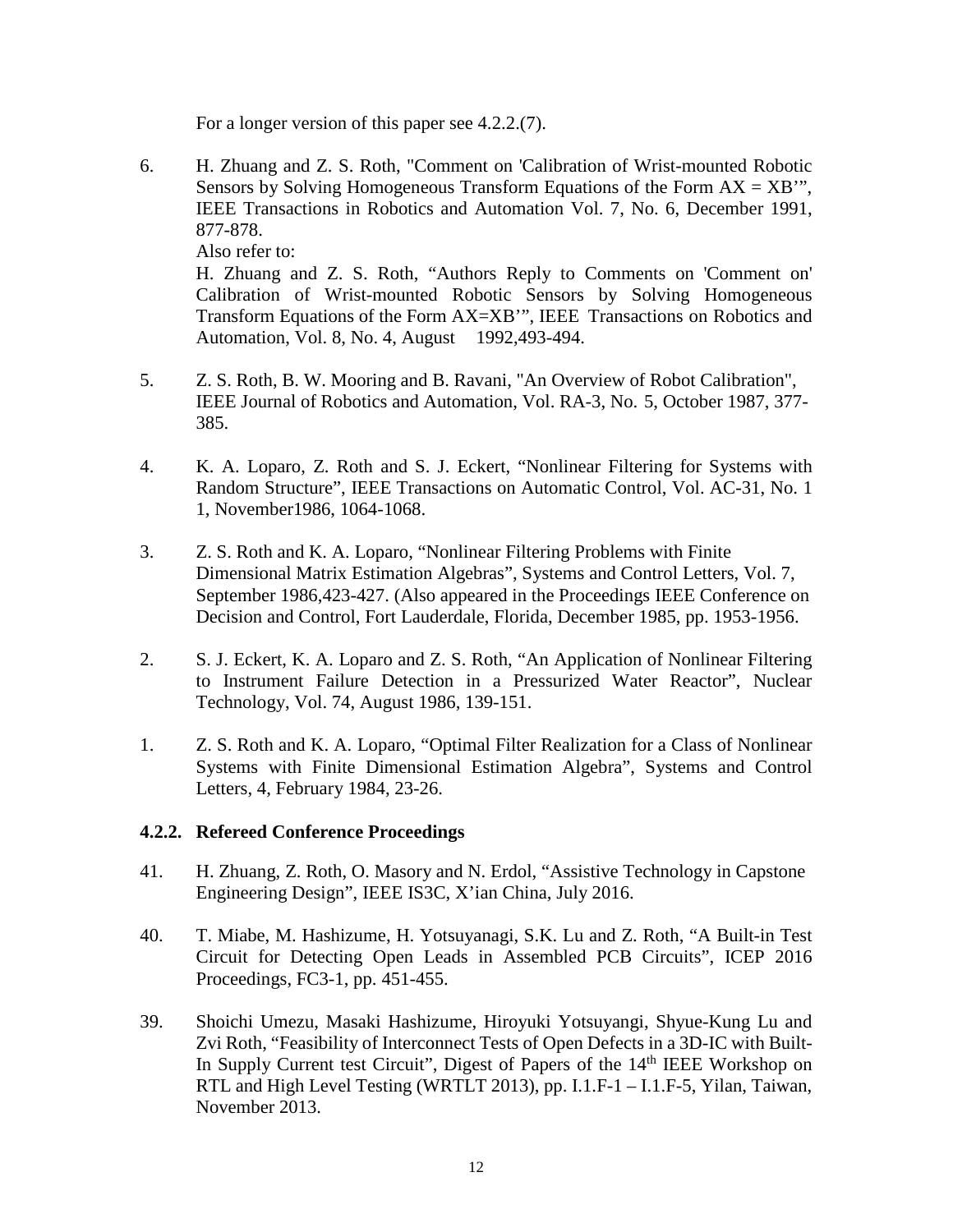- 38. Widianto, Hiroyuki Yotsuyanagi, Akira Ono, Masao Takagi, Zvi Roth and Masaki Hashizume, "A Built-in Electrical Test Circuit for Interconnect tests in Assembled PCBs," Proc. of IEEE CPMT Symposium, Kyoto Japan, December 10-12, 2012 (ICSJ 2012), pp.201-204, 2012. ISBN#: 978-1-4673-2653- 7, IEEE Catalog Number: CFP12PWJ-PRT
- 37. M.Hashizume, S.Kondo, E.Haraguchi, H.Yotsuyanagi, T.Tada and Z. Roth: "Output Voltage Estimation Method of Hard Open TSV in 3D ICs," Digest of Papers of the 13th IEEE Workshop on RTL and High Level Testing, November 22- 23, 2012, Niigata, Japan, pp.6.1.1-6.1.5, 2012.
- 36. Banton, S.A., Roth, Z. *Mathematical Modeling of Ebola Virus Dynamics as a Step towards Rational Vaccine Design*. IFMBE Proceedings 26th Southern Biomedical Engineering Conference 2010, 30 April - 2 May 2010, College Park, Maryland, Springer, 2010
- 35. Zhuang H., S. Hu and Z. Roth, "Observability of Error Parameters of Laser Tracking Systems Under Plane Constraints", Proceedings of the IEEE International Conference on Robotics and Automation, May 1999, Detroit MI, pp 805-810.
- 34. Y. Bai, Z. S. Roth and H. Zhuang, "Design and Implementation of a Fuzzy Logic Controller for a Laser Tracking CMM", Proceedings of FUZZY'97, International Conference on Fuzzy Logic and Applications, Zichron Yaakov, Israel, May 18-21, 1997, pp. 385-390.
- 33. H. Zhuang, R. Sudhakar and Z. S. Roth, " A New Method for Pose Fitting from Two 3D Point Sets and Its Application to Robot Localization", Proceedings of IEEE International Conference on Robotics and Automation, Minneapolis, MN, April 1996, pp. 655-660.
- 32. H. Zhuang, W. Wu and Z. S. Roth, "Camera-Assisted SCARA Arm Calibration", Proceedings of IEEE/RSJ IROS, 1995, Vol. I, pp. 507-512.
- 31. H. Zhuang and Z. S. Roth, "A Tutorial on Robot Calibration with Hand-mounted Cameras," Proceedings of ISRAM'94, Maui, HI, August 1994. In Robotics and Manufacturing, Vol. 5, ed: M. Jamshidi, C. Nguyen, R. Lumia and J. Yuh, pp. 743-749.
- 30. H. Zhuang and Z. S. Roth, "Modeling Gimbal Axis Misalignments and Mirror Center Offset in a Single-beam Laser Tracking Measurement Systems", Proceedings of the IEEE International Conference on Robotics and Automation, San Diego, CA, May 1994, pp. 3416-3421.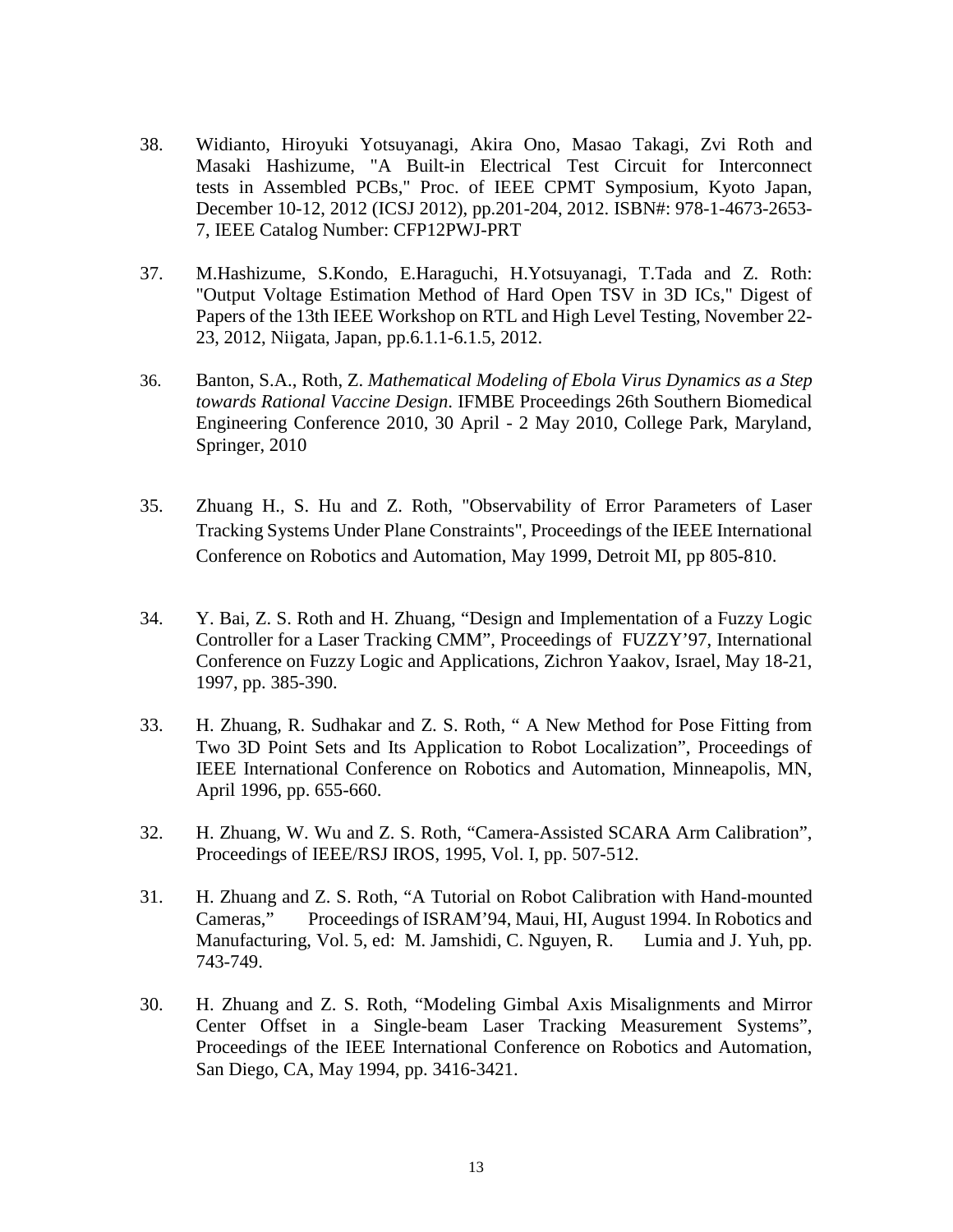- 29. H. Zhuang, L. Wang, and Z. S. Roth, "Simultaneous Calibration of a Robot and a Hand-mounted Camera", Proceedings IEEE International Conference on Robotics and Automation, Atlanta, GA, Vol. 2, pp. 149-154, May 1993,
- 28. Z. S. Roth, H. Zhuang and R. Sudhakar, "Simultaneous Calibration of Robot/World and Eye/Hand Transformations", Proceedings of IROS'92, 1992 IEEE/RSJ International Conference on Intelligent Robots and Systems, July 1992, Raleigh, North Carolina, 1063-1070.
- 27. H. Zhuang, Z. S. Roth and K. Wang, "Robot Calibration by Mobile Camera Systems", Advances in Instrumentation-1991, DSC-Vol. 30, pp. 65-72, ASME Winter Annual Meeting, Atlanta, Georgia, December 1991
- 26. H. Zhuang, Z. S. Roth, X. Xu and K. Wang, "A Simplified RAC-based Camera Calibration Algorithm and Related Implementation Issues,' ASME Press Series, "Robotics and Manufacturing--Recent Trends in Research, Education and Applications' Vol. 4, Proceedings 4th International Symposium on Robotics and Manufacturing (ISRAM'92), November 1992, Santa Fe, NM, pp. 97-102.
- 25. H. Zhuang, F. Hamano and Z. S. Roth, "Optimal Design of Robot Accuracy Compensators", Proceedings of 1989 IEEE International Conference on Robotics and Automation, Scottsdale, Arizona, pp. 751-756, May 1989.
- 24. H. Zhuang, F. Hamano and Z. S. Roth, "Optimal Solution to the Neighboring Inverse Kinematics", Proceedings of 1988 IEEE Conference on Decision and Control, Austin, Texas, December 1988, pp. 2284-2285.
- 23. H. Zhuang, Z. S. Roth and K. Wang, "Robot Calibration Using a Modified Denavit Hartenberg Model", ASME Press Series, "Robotics and Manufacturing--Recent Trends in Research, Education and Applications", Vol. 4, Proceedings of the Fourth International Symposium on Robotics and Manufacturing (ISRAM'92), November 1992, Santa Fe, NM, pp. 33-36.
- 22. H. Zhuang and Z. S. Roth, "A Closed Form Solution to the Kinematic Parameter Identification of Robot Manipulators", Proceedings IEEE Robotics and Automation Conference, Sacramento, California, pp. 2682-2689, April 1991.
- 21. H. Zhuang and Z. S. Roth, "Method for Kinematic Calibration of Stewart Platforms", Applications of Modeling and Identification to improve Machine Performance, DSC-Vol. 29, pp. 43-48, ASME Winter Annual Meeting, Atlanta, Georgia, December 1991.
- 20. H. Zhuang, Z. S. Roth and R. Sudhakar, "Practical Fusion Algorithms for Rotation Matrices", 1991 American Control Conference, Boston, Massachusetts, pp. 2064-2065, June 1991. (Short paper)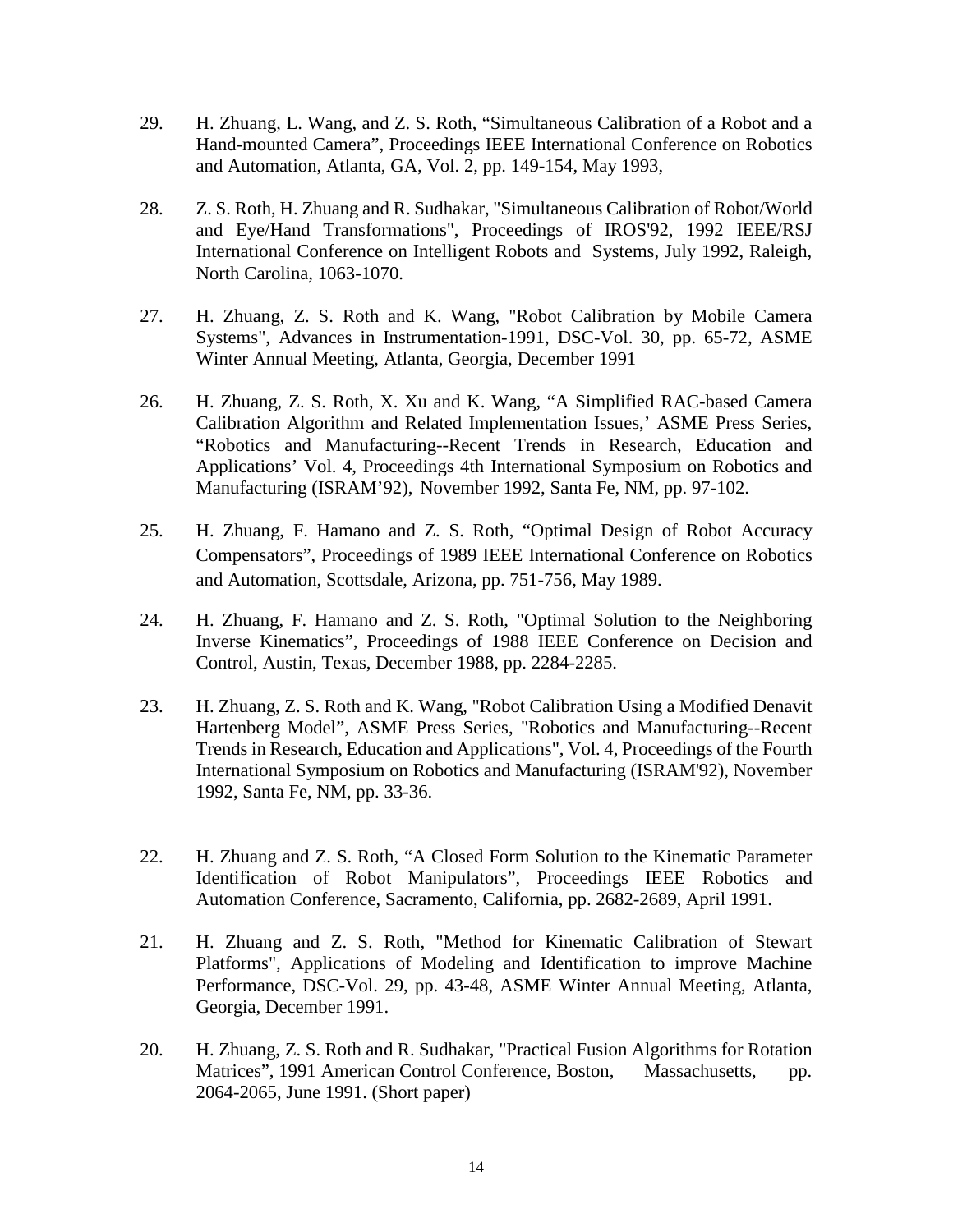- 19. H. Zhuang, B. Li, Z. S. Roth and F. Hamano, "Self-Calibration of a Laser Tracking Coordinate Measuring Machine", Robotics and Manufacturing, Recent Trends in Research, Education and Applications, Vol. 3, edited by M. Jamshidi and M. Saif, pp. 197-203, 1990.
- 18. H. Zhuang, B. Li, Z. S. Roth and F. Hamano, "Self-Calibration of a Laser Tracking Coordinate Measuring Machine", ISRAM'90, Third International Symposium in Robotics and Manufacturing, July 1990.
- 17. H. Zhuang, B. Li, Z.S. Roth and F. Hamano, "Calibration of a 3-D Laser Measurement System", Proceedings of PROCIEM'89-The Second Conference on Productivity Through Computer Integrated Engineering and Manufacturing, Orlando, Florida, November 1989.
- 16. H. Zhuang and Z. S. Roth, "Robot Calibration Using the CPC Error Model", International Journal of Robotics and Computer-integrated Manufacturing, Vol. 9, No. 3, September 1992,227-237.
- 15. H. Zhuang, Z. S. Roth and F. Hamano, "A Complete and Parametrically Continuous Kinematic Model for Robot Manipulators", Proceedings of 1990 IEEE International Conference on Robotics and Automation, Cincinnati, OH, pp. 92-98.
- 14. H. Zhuang, Z. S. Roth and F. Hamano, "Observability Issues in Kinematic Identification of Manipulators", ASME Journal of Dynamic Systems, Measurement and Control, Vol. 114, June 1992, 319-322.
- 13. Z. S. Roth, B. W. Mooring and B. Ravani, "Robot Precision and Calibration Issues in Electronic Assembly", Southcon/86, Orlando, Florida, March 1986.
- 12. H. Zhuang and Z. S. Roth, "Differential Relationships in the Modeling and Control of a Single-Beam Tracking Measurement System", Presented at ISRAM'94, Maui, HI, August 1994.
- 11. H. Zhuang, K. Wang and Z. S Roth, "Optimal Selection of MeasurementConfigurations for Robot Calibration Using Simulated Annealing", Proceedings of the IEEE International Conference on Robotics and Automation, San Diego, CA, May 1994.
- 10. H. Zhuang, K. Wang and Z. S. Roth, "Implementation Issues of Simultaneous Calibration of a Robot and a Hand-mounted Camera", Proceedings Sixth Annual Conference on Recent Advances in Robotics, pp- 1B/3:1-lB/3:8, Gainesville, Florida, April 19-20, 1993.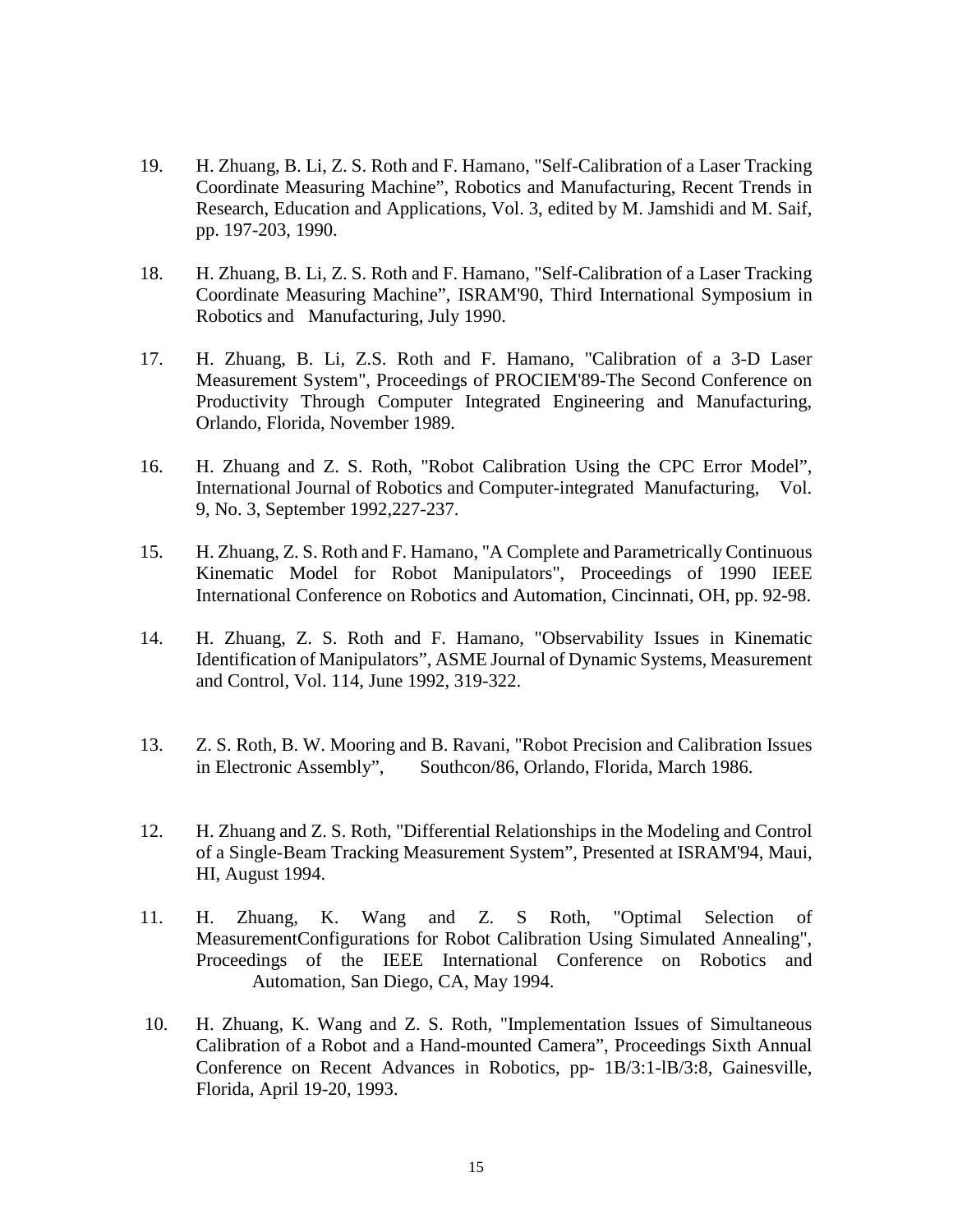- 9. H. Zhuang, Z. S. Roth and Z. Qu, "Study of the Jacobian of Single-Beam Laser Tracking Systems", Proceedings Sixth Annual Conference on Recent Advances in Robotics, pp. 2B/2:1-2B/2:7, Gainesville, Florida, April 19-20, 1993.
- 8. H. Zhuang, Z. S. Roth and F. Hamano, "Observability issues in Kinematic Error Parameters Identification of Manipulators", Proceedings of 1990 American Control Conference, San Diego, California, pp. 2287-2293, May 1990.
- 7. T. Ruokonen and Z. S. Roth, "Failure Detection Performance Analysis of the Optimal Nonlinear Filter for the Identification Problem", Proceedings of 1989 American Control Conference, Pittsburgh, Pennsylvania, June 1989. (Short paper)
- 6. Z. S. Roth and Hua Xu, "Effects of Modeling Errors on the Stability and Innovations Moments of Kalman Filters", Proceedings of ICCON'89--IEEE International Conference on Control and Applications, Jerusalem, Israel, April 1989. (Short paper)
- 5. T. C. Lau and Z. S. Roth, "The Dynamics of Robot Manipulators With Wheeled Base", Proceedings of the Fourth International Symposium on Robotics and Artificial Intelligence in Building Construction, Haifa, Israel, June, 1987, Vol. 1, 379-401.
- 4. Z. S. Roth and K. A. Loparo, "Nonlinear Filtering Problems with Finite Dimensional Matrix Estimation Algebras", Proceedings IEEE Conference on Decision and Control, Fort Lauderdale, Florida, December 1985, pp. 1953-1956.
- 3. K. A. Loparo and Z. S. Roth, "On the Solution of the Zakai Equation for the Process Diagnostics Problem", Proceedings IEEE Conference on Decision and Control, Las Vegas, Nevada, December 1984. (Short paper)
- 2. K. A. Loparo and Z. S. Roth, "Suboptimal Nonlinear Filters for Systems with Random Structure", Proc. IEEE Conference on Decision and Control, San Diego, December 1981.
- 1. K. A. Loparo and Z. S. Roth, "Nonlinear Filtering for Process Diagnostics", Proc. JACC, University of Virginia, June 1981.

# **4.2.2. Papers Submitted to Journals**

- 1. N/A
- **4.2.3. I. Books**
- 2. H. Zhuang and Z. S. Roth, "Camera-Aided Robot Calibration", CRC Press, 1996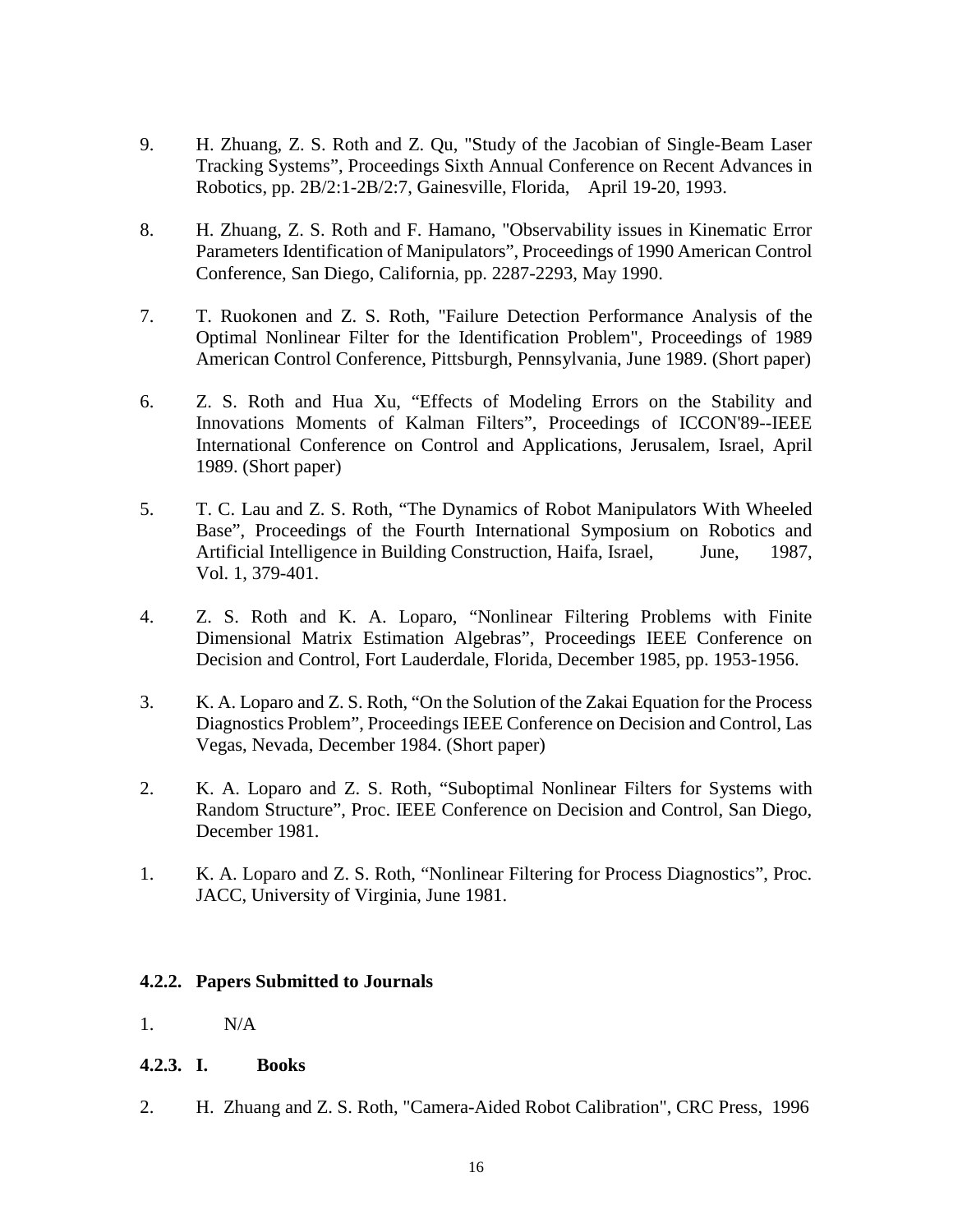1. B. W. Mooring, Z. S. Roth and M. R. Driels, "Fundamentals of Manipulator Calibration", John Wiley and Sons. 1991.

# **II. Invited Book Chapters**

5. Section 8.7 of the book: "*Three-Dimensional Integration of Semiconductors – Processing, Materials and Applications*" Kondo Kazuo, Kada Morihiro and Takahashi Kenji, Editors, Springer 2015, ISBN 978-3-319-18675-7.

Chapter 8: Hiroshi Takahashi, Senling Wang, Shuichi Kameyama, Yoshinobu Higami, Hiroyuki Yotsuyangi, Masaki Hashizume, Shyue-Kung Lu and Zvi Roth, "Trends in 3D Integrated Circuit (3D-IC) Testing Technology", pp. 235-268. Section 8.7: Masaki Hashizume, Hiroyuki Yotsuyangi, Shyue-Kung Lu and Zvi Roth, "Electrical Interconnect Tests of Open Defects in a 3D-IC with Built-In Supply Current test Circuit", pp. 258-268. (same as Refereed Conference paper 18).

- 4. Ying Bai, Hanqi Zhuang and Zvi Roth, Chapter 6: "Apply a Fuzzy Logic Controller to Suppress Noises and Coupling Effects for a Laser Tracking System", in "Advanced Fuzzy Logic Technologies in Industrial Applications", Edited by Ying Bai, Hanqi Zhuang and Dali Wang, Springer 2006 (Advances in Industrial Control), pp. 83-98.
- 3. H. Zhuang and Z. S. Roth, "A Unified Approach to Kinematic Modeling, Identification and Compensation for Robot Calibration", in "Control and Dynamic Systems, Advances in Theory and Applications", Volume 39: Advances in Robotic Systems, Part 1, Edited by C. T. Leondes, Academic Press, 1991, 71-127.
- 2. Z. S. Roth, "Self-Repair and Self-Organizing Robots", International Encyclopedia of Robotics, Edited by R. C. Dorf, John Wiley & Sons, 1988, Vol. 3, 1476-1485. A shorter version of this Chapter is in: Concise International Encyclopedia of Robotics--Applications and Automation, Edited by R. C. Dorf, John Wiley & Sons, 1990, 862-867.
- 1. Y. Shamash, Y. Yang and Z. S. Roth, Teaching a Robot, International Encyclopedia of Robotics, Edited by R. C. Dorf, John Wiley & Sons, 1988, Vol. 3, 1689-1701. A shorter version of this Chapter is in: Concise International Encyclopedia of Robotics--Applications and Automation, Edited by R. C. Dorf, John Wiley & Sons, 1990, 969-976.

# **III. Book Contracts**

1. Ying Bai and Zvi Roth, "Modern Controls with Microcontrollers: Design, Implementation and Applications", (estimated 600 pages, with 150 illustrations), Springer International Publishing AG; Contract Signed on 9/27/2017. Promised Delivery Date: 9/1/2018. (Book Submitted on 8/1/2018).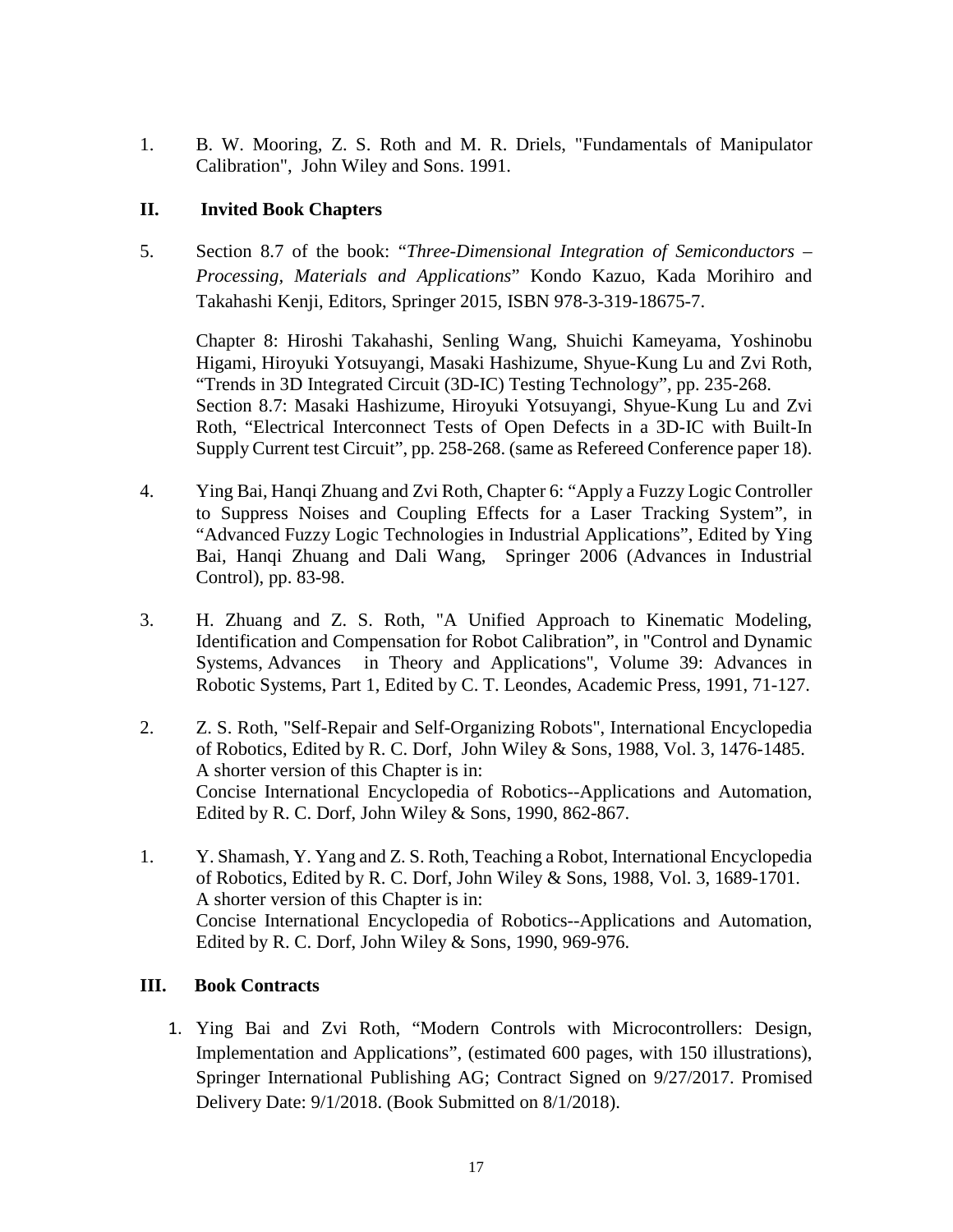### **4.2.4. Non-refereed Publications**

- 58. Mirjana Pavlovic and Zvi Roth, "Establishment of Bioengineering Teaching Lab", XV LACCEI International Multi-Conference for Engineering, Education & Technology, Work in Progress Paper WP #551, July 19-21, 2017, Boca Raton, FL
- 57. Aura-Maria Cardona, Zvi S. Roth and Chingping Han, "Queue Clearing and Throughput Enhancement Strategies in Biotechnology Automation", Proceedings of FCRAR 2015, 2015 Florida Conference on Recent Advances in Robotics, Florida Institute of Technology, Melbourne, May 14-15, 2015.
- 56. Luna L. Gloria and Zvi S. Roth, "Implementation Considerations in the Optimization of a Microgrid Centralized Control", Proceedings of FCRAR 2014, 2014 Florida Conference on Recent Advances in Robotics, Florida International University, Miami, May 8-9, 2014.
- 55. Rosana Melendez-Norona, Zvi S. Roth and Hanqi Zhuang, "Design Considerations of Power Management Control Strategies for Micro-Grid Systems", Proceedings of FCRAR 2014, 2014 Florida Conference on Recent Advances in Robotics, Florida International University, Miami, May 8-9, 2014.
- 54. Aura-Maria Cardona, Zvi S. Roth and Chingping Han, "Modular Implementation of Laboratory Unit Operations (LUOs) for Automation of Biotechnology Protocols", Proceedings of FCRAR 2014, 2014 Florida Conference on Recent Advances in Robotics, Florida International University, Miami, May 8-9, 2014.
- 53. Aura-Maria Cardona, Zvi S. Roth and Chingping Han, "Group Technology (GT) Applied to Biotechnology Automation", Proceedings of FCRAR 2014, 2014 Florida Conference on Recent Advances in Robotics, Florida International University, Miami, May 8-9, 2014.
- 52. Aura-Maria Cardona and Zvi S. Roth, "Throughput Specifications for Upstream Biotechnology Process Automation to Meet the Needs of Automated Drug Discovery Campaigns", Proceedings of FCRAR 2012, 2012 Florida Conference on Recent Advances in Robotics, Boca Raton FL, May 10-11 2012 (6 pages).
- 51. Banton, S.A., Roth, Z., Pavlovic, M. A Bioengineering Approach to *Rational Vaccine*  Design towards the Ebola Virus. 6<sup>th</sup> Annual International Society for Computational Biology (ISCB) Student Council Symposium, Boston, Massachusetts, July 9, 2010. Oral presentation
- 50. Banton, S.A., Roth, Z., Pavlovic, M., Zhuang, H. *Mathematical Modeling of Ebola Virus Dynamics towards Rational Vaccine Design: The Humoral Immune Response*. 36th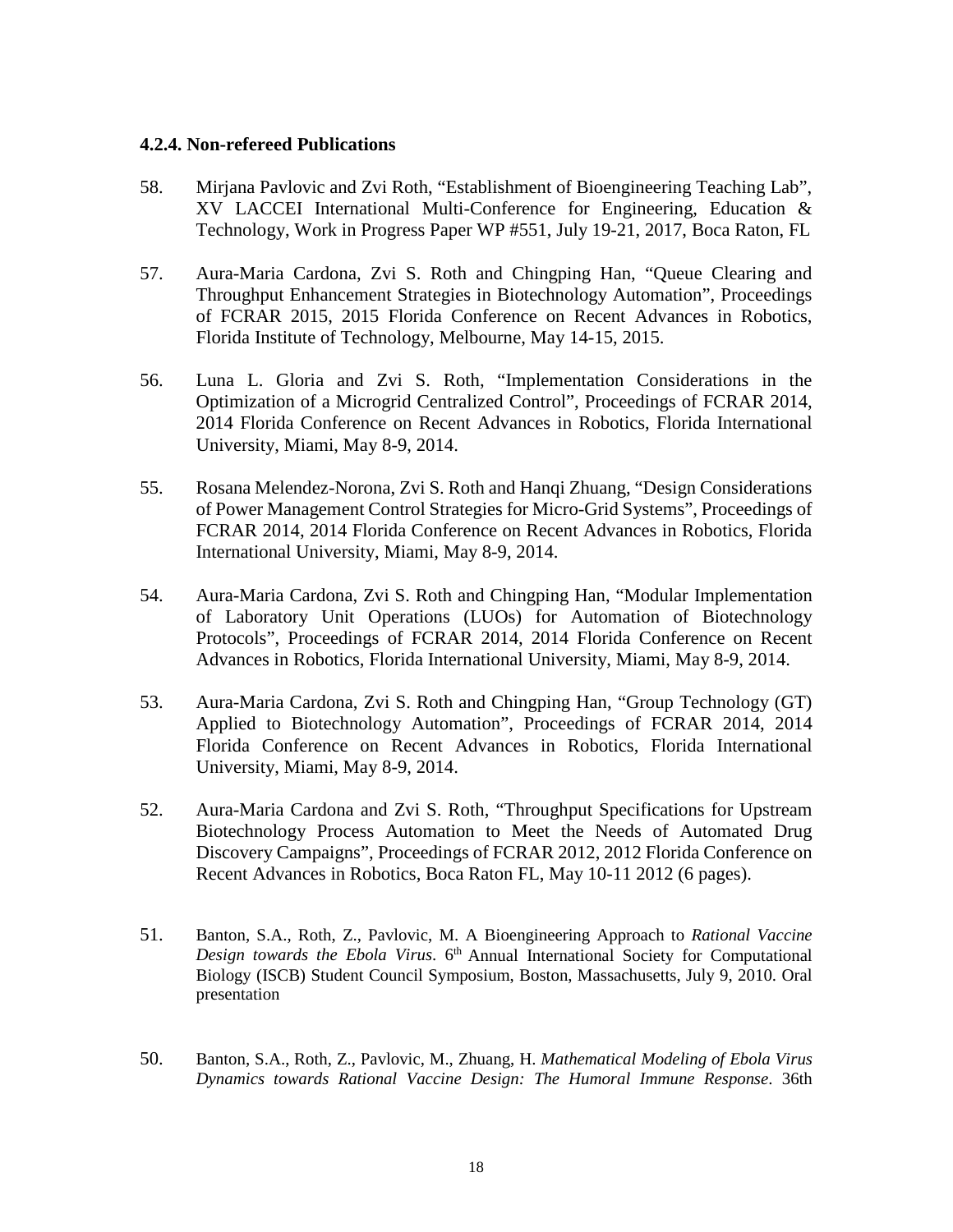Northeastern Bioengineering Conference 2010 (NEBEC) (Columbia University), 26 March – 28 March, 2010, New York, New York.

- 49. Sophia Banton and Zvi Roth, "Identification of Novel Epitopes of the Ebola Virus for Rational Vaccine Design", Abstract and Poster Presentation, Rocky Mountain Bioinformatics Conference (Rocky 09), December 10, 2009 – December 12, 2009, Aspen, Colorado.
- 48. Sophia Banton and Zvi Roth, "Mathematical Modeling of Ebola Virus Dynamics as a Step Towards Rational Vaccine Design", Abstract and Poster Presentation, The 21<sup>st</sup> Annual International Conference on Antibody Engineering and Immunotherapeutic for the  $21<sup>st</sup>$  Century (IBC), December 5, 2009 – December 9, 2009, San Diego, Ca.
- 47. Aura-Maria Cardona, Chingping Han and Zvi S. Roth, "Optimization of Multi-Centrifuge Steps in Biotechnology Automation", Proceedings of FCRAR 2009, Florida Conference on Recent Advances in Robotics, May 21-22, 2009, Florida Atlantic University, Jupiter, Florida (10 pages);
- 46. Aura-Maria Cardona and Zvi S. Roth, "Design Considerations in High-Throughput Automation for Biotechnology", Proceedings of FCRAR 2008, Florida Conference on Recent Advances in Robotics, May 8-9, 2008, Florida Institute of Technology, Melbourne Florida (11 pages); Winner of Best Paper Award.
- 45. David C. Sheats, Zvi S. Roth and Joseph W. Snyder, "Modeling Aspects of Temperature Controlled Cryogenic Processes", Proceedings of FCRAR 2006, Florida Conference on Recent Advances in Robotics, May 25-26 2006, Florida International University, Miami Florida. (5 pages).
- 44. David C. Sheats, Zvi S. Roth, Jon K. Burford and Joseph W. Snyder, "Simulation Studies of the SI PID Control Autotuning", Proceedings of FCRAR 2005, Florida Conference on Recent Advances in Robotics, May 5-6 2005, University of Florida, Gainesville Florida. (13 pages).
- 43. David Sheats, Zvi S. Roth, Mark Sheats and Elizabeth Srehlow, "Autotune of PID Cryogenic Temperature Control Based on Closed-Loop Step Response Tests", Proceedings of FCRAR 2004, Florida Conference on Recent Advances in Robotics, May 6-7 2004, University of Central Florida, Orlando Florida. (7 pages).
- 42. Zvi S. Roth, "The Making of the "Bio-Systems Modeling and Control" Course", Proceedings of FCRAR 2004, Florida Conference on Recent Advances in Robotics, May 6-7 2004, University of Central Florida, Orlando Florida (30 pages)
- 41. Cristian Popescu, Yuan Wang and Zvi S. Roth, "Passivity Based Control of Spring Coupled Underactuated Horizontal Double Pendulums", Proceedings of FCRAR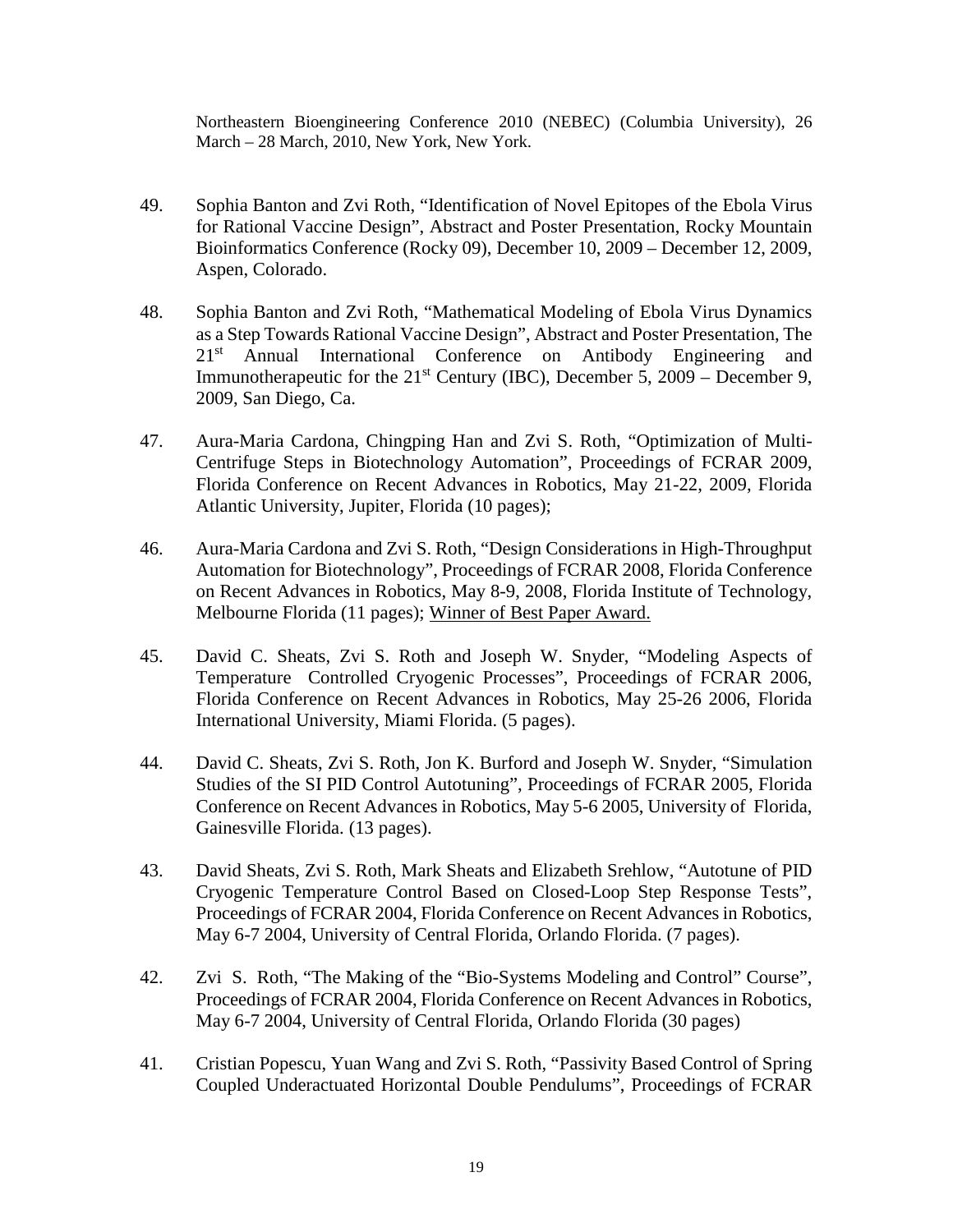2003, Florida Conference on Recent Advances in Robotics, May 8-9 2003, SeaTech, Dania Beach, Florida (17 pages)

40. Zvi .S. Roth, "Computer-Aided Control Systems Course Instruction", Proceedings of the 2002 Florida Conference on Recent Advances in Robotics, Florida International University, Miami, Florida, May 2002.

Also in World Automation Congress (WAC) 2002, Invited Session on Robotics and Control Education, June 9-13, 2002, Orlando, Florida. In *Robotics, Manufacturing, Automation and Control*, Vol. 14, TSI Press(Ed. M. Jamshidi et al.), pp.389-394.

- 39. Zvi S. Roth, "The Role of Robotics in Freshmen Engineering Curricula", Accepted to World Automation Congress (WAC) 2002, Invited Session on Robotics and Control Education, June 9-13, 2002, Orlando, Florida. In *Robotics, Manufacturing, Automation and Control*, Vol. 14, TSI Press (Ed. M. Jamshidi et al.), pp.405-410.
- 38. Z.S. Roth, "An Interdisciplinary Hands-on Freshmen Engineering Course", Proceedings of the 2000 Florida Conference on Recent Advances in Robotics, Florida Atlantic University, SeaTech, Dania, Florida. [http://www.eng.fau.edu/conf/fcrar2000/papers/EGN1002\\_FCRAR\\_2000.pdf.](http://www.eng.fau.edu/conf/fcrar2000/papers/EGN1002_FCRAR_2000.pdf)
- 37. Zhuang, S. Hu-Motaghedi and Z.S. Roth, " Robot Calibration with Planar Constraints", Proceedings of the 2000 Florida Conference on Recent Advances in Robotics, Florida Atlantic University, SeaTech, Dania, Florida. [http://www.eng.fau.edu/conf/fcrar2000/papers/puma\\_paper\\_3.pdf.](http://www.eng.fau.edu/conf/fcrar2000/papers/EGN1002_FCRAR_2000.pdf)
- 36. H. Zhuang, S. Hu-Motaghedi, Z.S. Roth and Y. Bai, " Self Calibration of Laser Tracking Systems", Proceedings of the 2000 Florida Conference on Recent Advances in Robotics, Florida Atlantic University, SeaTech, Dania, Florida. [http://www.eng.fau.edu/conf/fcrar2000/papers/LTS\\_paper.pdf](http://www.eng.fau.edu/conf/fcrar2000/papers/EGN1002_FCRAR_2000.pdf)
- 35. Y. Bai, Z. S. Roth and H. Zhuang, "Control Considerations in the Design of a Laser Tracking CMM", Proceedings of the 1997 Florida Conference in Recent Advances in Robotics, Florida International University, Miami, April 10-11, 1997, pp. 160- 166.
- 34. H. Zhuang, Z. Roth and S. Hu, "Observability Studies of Laser Tracking Measuring Systems Under Plane Constraints", Proceedings of the 1996 Florida Conference on Recent Advances in Robotics, April 1996, Boca Raton, Florida, pp. 337-354.
- 33. Y. Bai, Z. Roth and H. Zhuang, "Stability Analysis of a Fuzzy Logic Controller", Proceedings of the 1996 Florida Conference on Recent Advances in Robotics, April 1996, Boca Raton, Florida, pp. 325-336.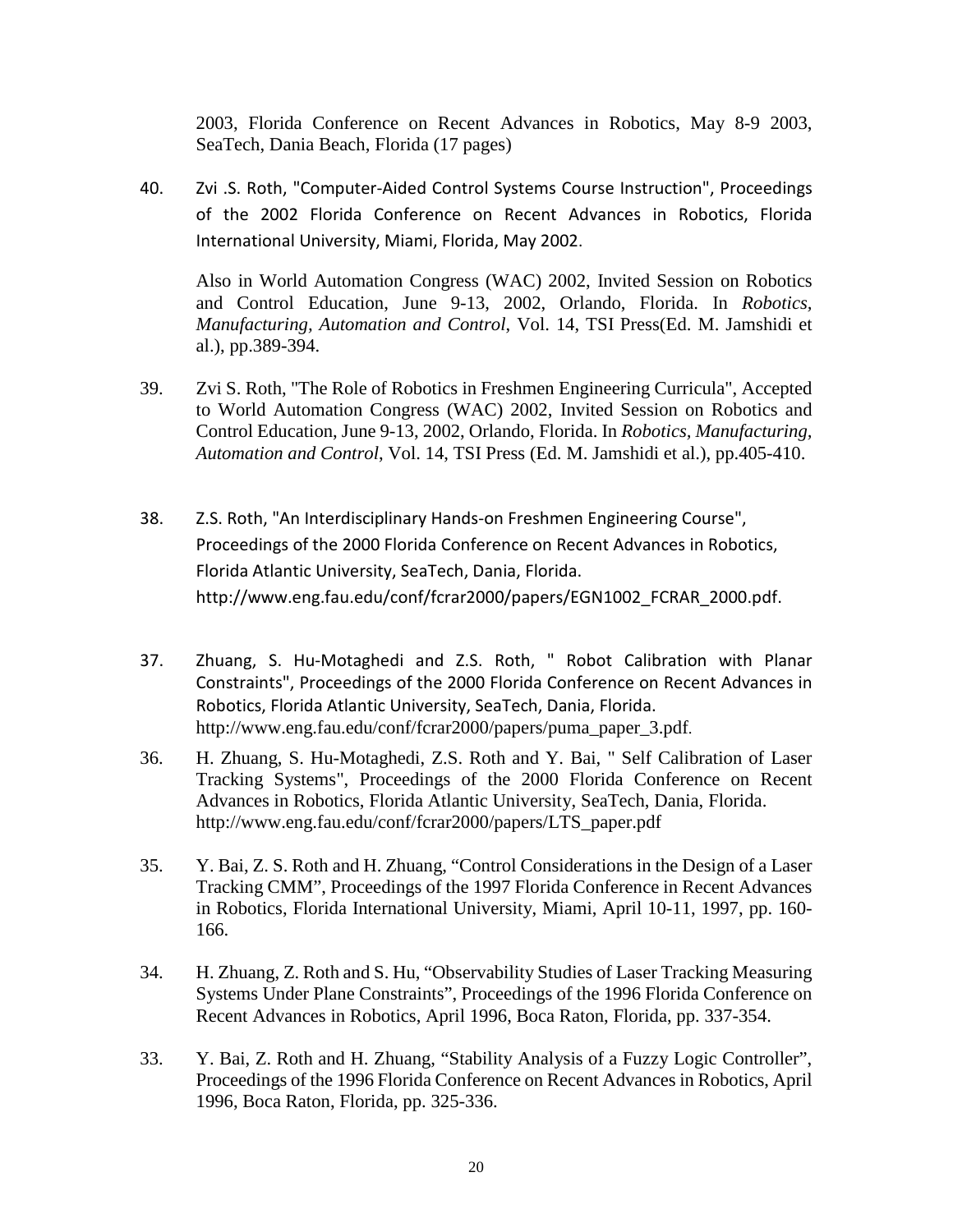- 32. S. Hu, Z. S. Roth and H. Zhuang, "Issues in Self-Calibration of Single-Beam Laser Tracking Systems", Proceedings of the 1995 Florida Conference on Recent Advances in Robotics, April 26, 1995, Orlando, Florida, pp.106-113.
- 31. Y. Bai, H. Zhuang and Z. S. Roth, "Design and Implementation of a Fuzzy Logic Controller for a Laser Tracking Cnn", Proceedings of the 1995 Florida Conference on Recent Advances in Robotics, April 26, 1995, Orlando, Florida, pp.29-33.
- 30. D. Raviv, E. W. Djaja and Z. S. Roth, "Technique for Enhancing the Closed-Loop Performance of Digital Controllers Obtained from Discretization of Analog Controllers", NIST Technical Report, #NISTIR 5527, November 1994. Also in: Proceedings of the 1995 Florida Conference on Recent Advances in Robotics, April 26, 1995, Orlando, Florida pp.114-132.
- 29. H. Zhuang, Z. S. Roth, Y. Bai, L. Liu and J. Yan, "Prediction of Mirror Center Offset Using Low-Resolution Encoders in a Laser Tracking Measurement System", Proceedings of the 1994 Florida Conference on Recent Advances in Robotics, April 1994, Gainesville, Florida, pp. 49-54.
- 28. Z. S. Roth, H. Zhuang and S. Hu, "A Control Architecture for a Laser Tracking Coordinate Measuring Systems", Proceedings of the 1994 Florida Conference on Recent Advances in Robotics, April 1994, Gainesville, Florida, pp. 153-158. Also in: International AMSE Conference: Systems Analysis, Control and Design, SYS'94, Lyon France, July 1994 Vol. 3, pp. 3-8.
- 27. Xangdong Xie and Zvi Roth, "Development of Systematic Control Tuning Method for Robot Manipulators", Final Report submitted to Sankyo Seiki America) Inc-, Robotics Division, Boca Raton, Florida, June 1993.
- 26. Xangdong Xi e and Zvi Roth,"The Control Tuning Cookbook" (for Sankyo SR5C and Similar robots), Project Report submitted to Sankyo Seiki (America) Inc., Robotics Division, Boca Raton, Florida, June 1993.
- 25. Jian Wang and Zvi Roth,"SR5CSCARA Robot Controller Design and Tuning", Final Report submitted to Sankyo Seiki (America) Inc., Robotics Division, Boca Raton, Florida, September 1992.
- 24. Jiahua Yan, Zvi S. Roth, Hanqi Zhuang and Roy Smollett, "Error Analysis and Parameter Optimization of a Spherical Retro-Reflector", Proceedings of the 5th Annual Conference on Recent Advances in Robotics, FloridAtlanticUniversityJune 11-12, 1992, pp. 188-198.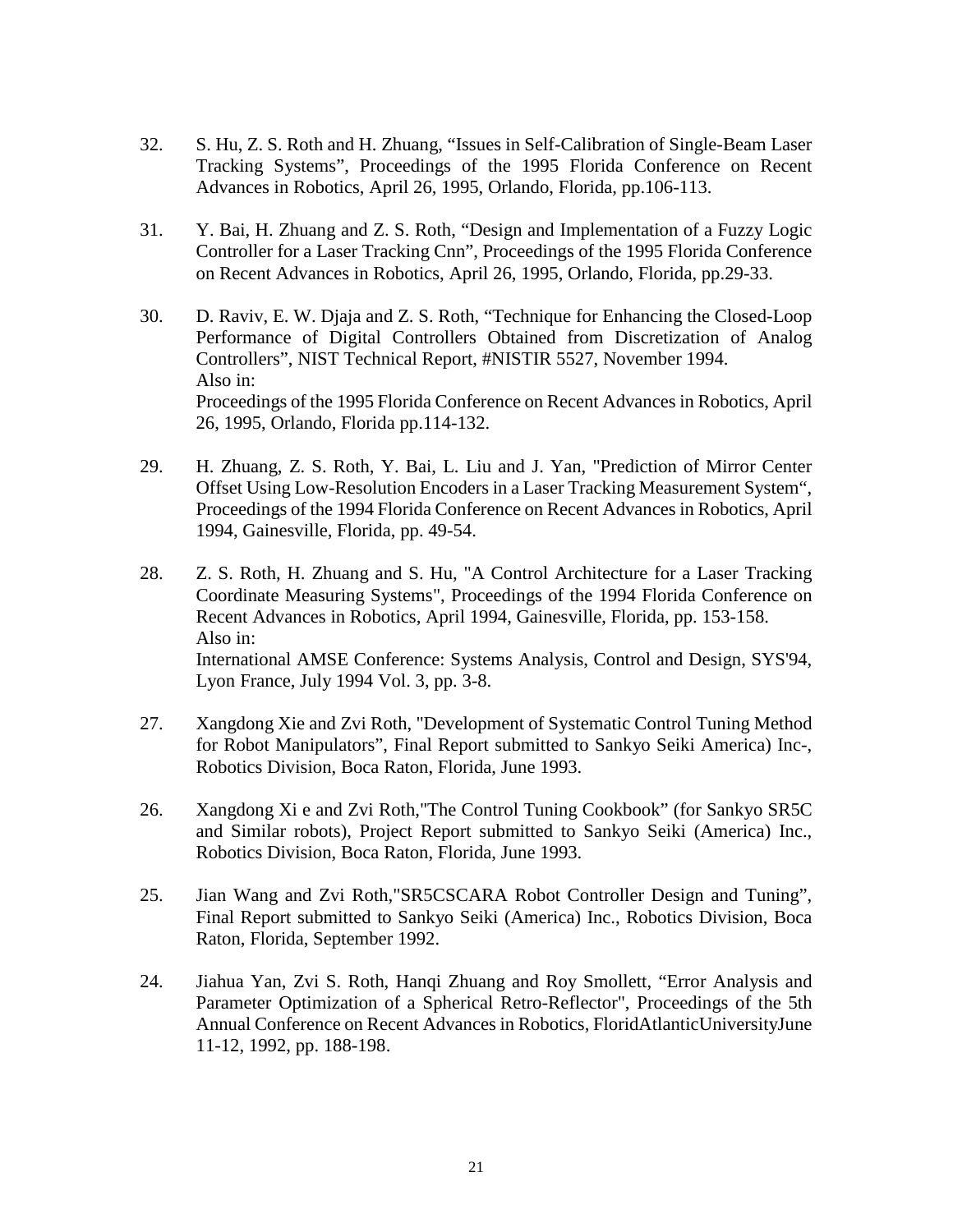- 23. Hanqi Zhuang, Luke K. Wang and Zvi S. Roth, "A Simulated Annealing Approach to Optimal Selection of Measurement Configurations for Robot Calibration", Proceedings of the 5th Annual Conference on Recent Advances in Robotics, Florida Atlantic University, June 11-12, 1992, pp 630-644.
- 22. Hanqi Zhuang and Zvi S. Roth, "Modeling and Self-Calibration of Single-Beam Laser Tracking System Having Gimbal Axis Misalignment and Morror Center Offset", Proceedings of the 5th Annual Conference on Recent Advances in Robotics, Florida Atlantic University, June 11-12, 1992, pp. 660-679.
- 21. H. Zhuang, Z. S. Roth and K. Wang, "Robot Calibration Using a Modified Denavit Hartenberg Model", Proceedings of the 5th Annual Conference on Recent Advances in Robotics, Florida Atlantic University, June 11-12, 1992, pp. 602-629.
- 20. H. Zhuang, Z. S. Roth and K. Wang, "Preliminary Study of Robot Calibration by Mobile Camera System", Proceedings 4th Conference on Recent Advances in Robotics, Florida Atlantic University, Boca Raton Florida, pp. 127-144, May 1991.
- 19. H. Zhuang and Z. S. Roth, "Method for Kinematic Calibration of Stewart Platforms", Applications of Modeling and Identification to improve Machine Performance, DSC-Vol. 29, pp. 43-48, ASME Winter Annual Meeting, Atlanta, Georgia, December 1991
- 18. H. Zhuang and Z.S. Roth, "Method for Kinematic Calibration of Stewart Platforms",Proceedings of the 4th Conference on Recent Advances in Robotics, Florida Atlantic University, Boca Raton , Florida, pp. 156-168, May 1991.
- 17. H. Zhuang, Z.S. Roth and R. Sudhakar, "Practical Fusion Algorithms for Rotation Matrices", Proceedings 4th Conference on Recent Advances in Robotics, Florida Atlantic University, Boca Raton Florida, pp. 330-346, May 1991.
- 16. H. Zhuang, Z. S. Roth and R. Sudhakar, "Application of Quaternions to World Coordinates Identification of Robot Manipulators", Proceedings 4th Conference on Recent Advances in Robotics, Florida AtlanticUniversity, Boca Raton Florida, pp. 145-155, May 1991.
- 15. X. Xie, B. Li, H. Zhuang and Z. S. Roth, "Mirror Center Offset Elimination of a Multi-Beam Laser Tracking Systems", Proceedings 4th Conference on Recent Advances in Robotics, Florida Atlantic University, Boca Raton Florida, pp. 117- 126, May 1991
- 14. K. Wang, H. Zhuang and Z. S. Roth, "Analysis of Perspective Projection Distortion Effects on the Image Coordinate Computation of Camera Calibration Points", Proceedings 4th Conference on Recent Advances in Robotics, Florida AtlanticUniversity, Boca Raton Florida, pp. 169-180. May 1991.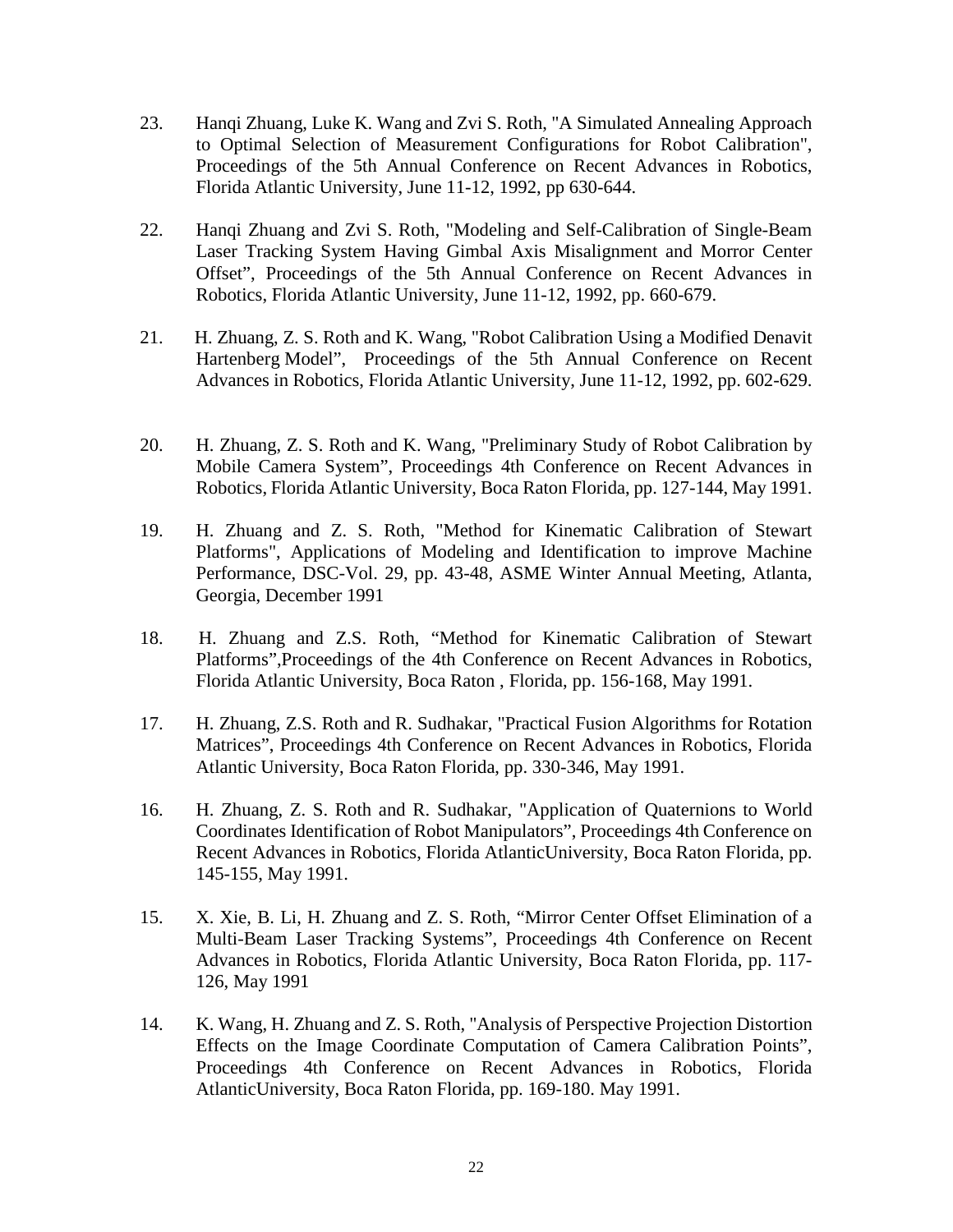- 13. H. Zhuang and Z. S. Roth, "Design and Calibration of a Stereo Camera Tracking Systems", 3rd Conference on Recent Advances in Robotics,Florida Atlantic University, Boca Raton Florida, May 1990. (ExtendedSummary)
- 12. H. Zhuang, Z. S. Roth and B. Li, "Design and Calibration of a Laser Tracking Machine with Passive Position and Orientation Measurement Capability", 3rd Conference on Recent Advances in Robotics, Florida Atlantic University, Boca Raton Florida, May 1990. (Extended Summary)
- 11 X. Xu, H. Zhuang and Z. S. Roth, "A Very Fast Camera Calibration Method for High Accuracy 3D Measurement Using Cameras with Unknown Specifications", 3rd Conference on Recent Advances in Robotics, Florida Atlantic University, Boca Raton Florida, May 1990. (Extended Summary)
- 10. S. Chen, Z. S. Roth, Z. Gershgoren and S. Y. Shao, "Stereo Vision for Robot Calibration", Proceedings of the Second Conference on Recent Advances in Robotics, Florida Atlantic University, pp. 163-173, May 1989.
- 9. Z. S. Roth and H. H. Yakali, "Interactive Computer Aided Digital ControlDesign", Technical Report, Florida Atlantic University, Robotics Center, January 1989.
- 8. Z. S. Roth, "Research and Development Issues in the Implementation of On-Line Robot Calibration", Proceedings of PROCIM'88--The First Annual Conference on Productivity Through Computer Integrated Manufacturing, Orlando, Florida, November 1988.
- 7. Z. S. Roth, "Robotics Research at Florida Atlantic University", Proceedings of PROCIM'88--The First Annual Conference on Productivity Through Computer Integrated Manufacturing, Orlando, Florida, November 1988.
- 6. M. Dubbury and Z. S. Roth, "Minimum Overshoot Digital Control Design Strategy", Proceedings of the First Conference on Recent Advances in Robotics, Florida Atlantic University, Robotics Center, May 1988. (Extended Summary)
- 5. M. R. Driels, B. W. Mooring, L. J. Everett and Z. S. Roth, "Fundamentals of Robot Calibration", Lecture Notes for the Tutorial on Robot Calibration, 1988 IEEE International Conference on Robotics and Automation, April 25, 1988.
- 4. R. E. Floyd and Z. S. Roth, "Industrial Robots Versus Educational Robots: Why the Difference?", Third International Robotic Systems Education and Training Conference, Detroit, Michigan, August 1986.
- 3. Z. S. Roth, "Modeling and Control of SEDAB Electric Drive Robot", IBM Technical Report, TR-54.379, 1985.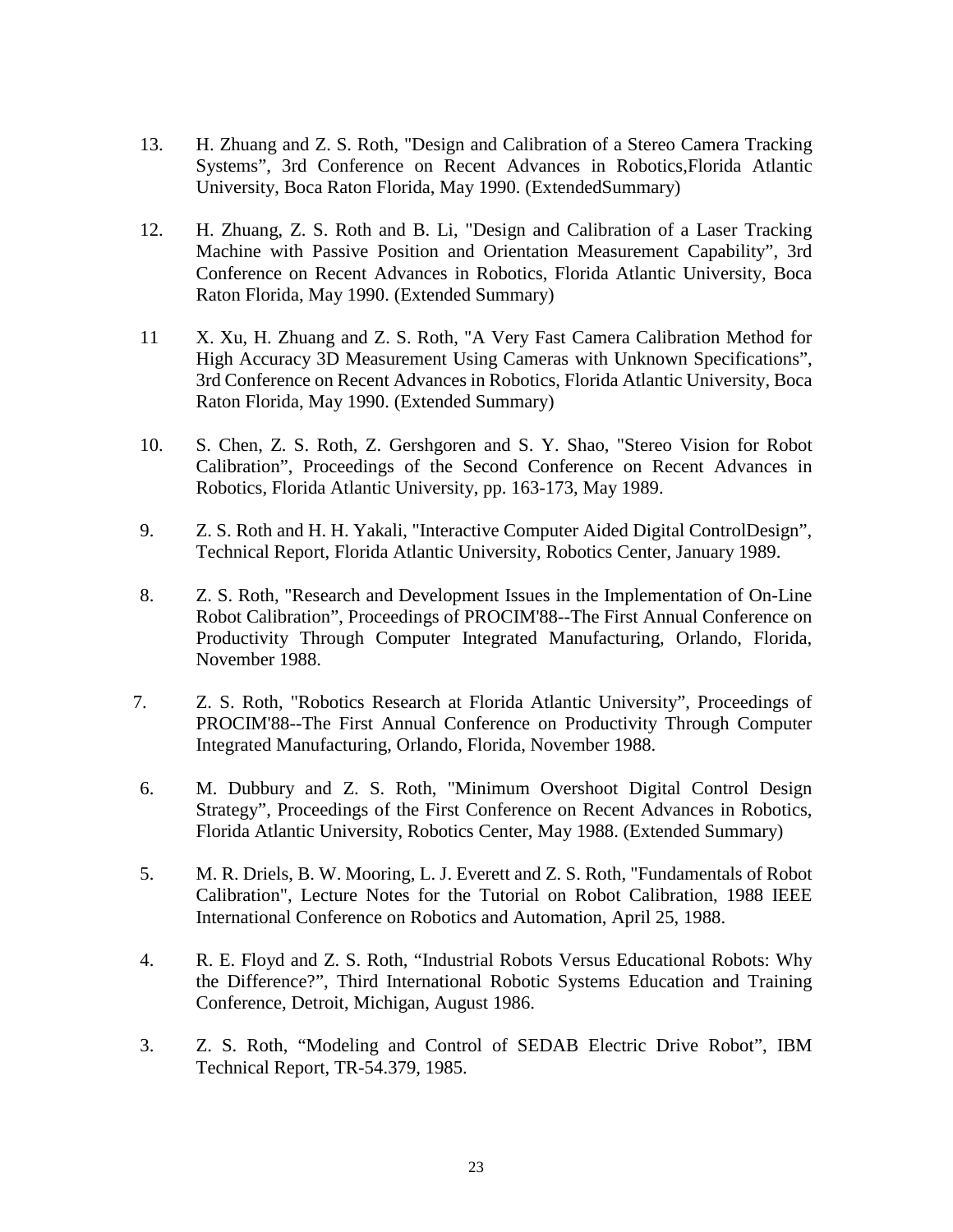- 2. T. Georgiou, F. Hamano, Z. Roth and Y. Shamash, "Robotics in Engineering Curriculum", 1984 Frontiers in Education Conference Proceedings, Philadelphia, Pennsylvania, October 1984.
- 1. J. Preminger and Z. S. Roth, "Analysis of Control Systems Linked Through a Sinusoidal Element", Proc. of IEEE, Israel Section, XIII Conference on Israeli Section IEEE, Tel Aviv, March 1983.

## **4.2.5. Submitted Papers (other than journal)**

N/A

### **4.2.6. Theses and Dissertations by Zvi Roth**

- 1. Zvi S. Roth, "Nonlinear Filtering for Systems with Random Structure", Ph.D. Dissertation, Case Western Reserve University, 1982. (Advisor: Dr. K. A. Loparo)
- 2. Zvi S. Roth, "Analysis of Control System Interconnected Through a Nonlinear Element of the Type  $f(x)=sin(x)$ ", M. Sc. Thesis, The Technion, Israel institute of Technology, 1979 (in Hebrew). (Advisor: Dr. J. Preminger)

## **a. Presentations**

- 26. Zvi S. Roth, "Modern Approach to Submicron CMOS Analog Circuit Design", FAU CEECS Department Weekly Seminars, April 11, 2014.
- 25. Zvi S. Roth, "Modern Approach to Submicron CMOS Analog Circuit Design", Invited Presentation, Ort Braude Engineering Academic College, Department of Electrical and Electronics Engineering Monthly Seminars, May 22, 2013.
- 24. Banton, S.A., Roth, Z., Pavlovic, M. A Bioengineering Approach to *Rational*  Vaccine Design towards the Ebola Virus. 6<sup>th</sup> Annual International Society for Computational Biology (ISCB) Student Council Symposium, Boston, Massachusetts, July 9, 2010.
- 23. Banton, S.A., Roth, Z. *Mathematical Modeling of Ebola Virus Dynamics as a Step towards Rational Vaccine Design*. 26th Southern Biomedical Engineering Conference 2010, 30 April - 2 May 2010, College Park, Maryland
- 22. Aura-Maria Cardona, Zvi S. Roth and Chingping Han, "Strategies for Queue Clearing and Throughput Enhancement in Biotechnology Automation Design", The 23rd Annual Florida Conference on Recent Advances in Robotics (FCRAR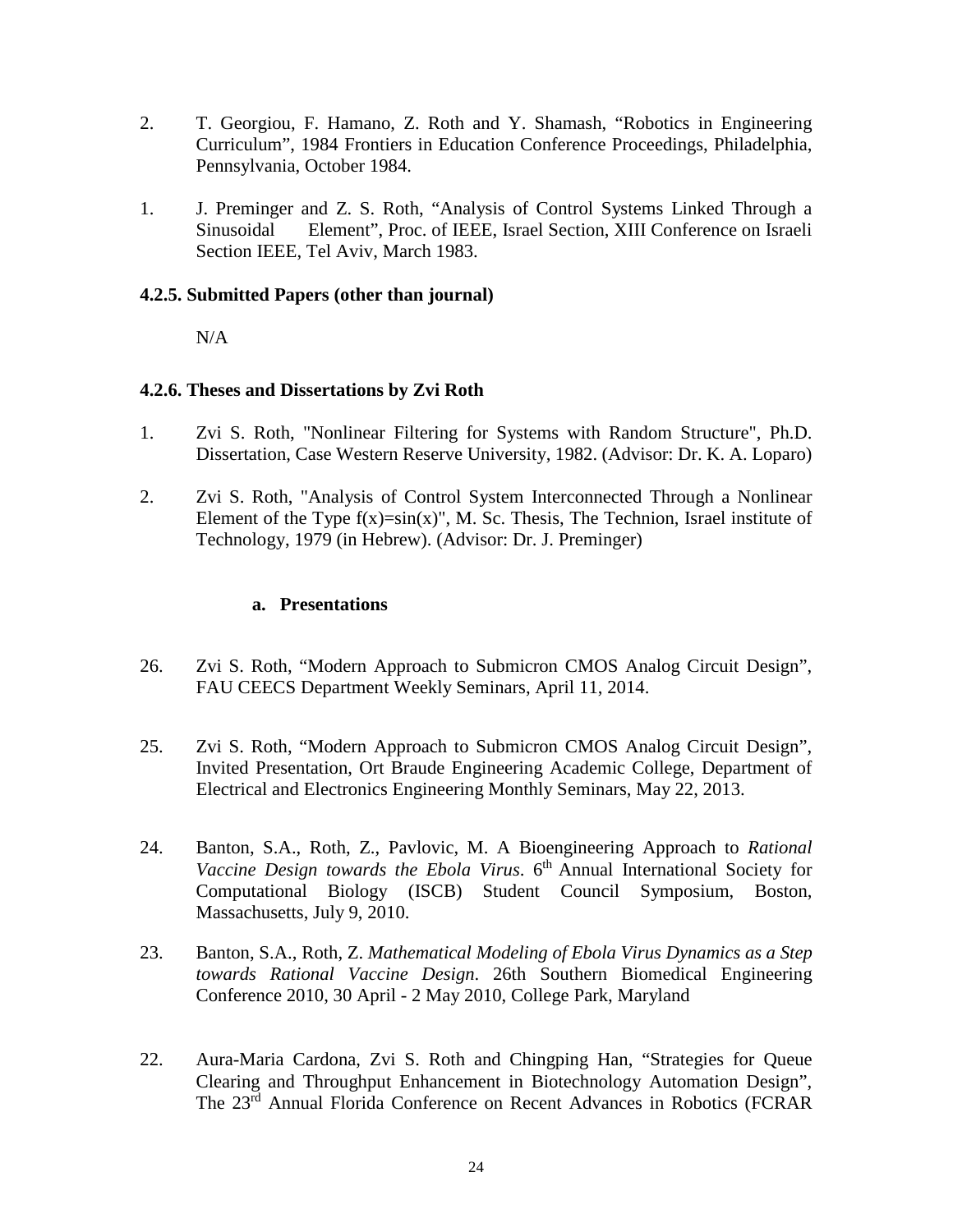2010), May 20-21, 2010, University of North Florida, Jacksonville, Florida. No paper in the proceedings. Presentation only: Zvi Roth presented the paper on May 20, 2010.

- 21. March 12, 2007, "Open Research Issues in Linear and Nonlinear Control of Biological and Physiological Systems", Invited Seminar in the Symposium on Academic Activities in Engineering: Exchange among International Affiliated Double-Degree Program Partner Institutions, Tokushima University, Japan.
- 20. May 14, 2006, "The Making of a "Bio-Systems Modeling and Control " Course", Invited Seminar at the Technion Israel Institute of Technology, Department of Science and Technology Education.
- 19. January 18, 2006, "The Florida-Israel Institute History, Mission and Joint Florida-Israel Research Collaboration Opportunities", Invited seminar at Holon Academic Institute of Technology, Holon, Israel.
- 18. May 8, 2001, "Development of an Interdisciplinary Hands-on Freshmen Engineering Course", Invited lecture at the Department of Science and Technology Education, Technion, Israel Institute of Technology.
- 17. August 22, 1995, "Robotics Today", Invited Lecture at the Platina Club, Boyton Beach, Florida.
- 16. February 10 and 17, 1995, "Sliding Mode Control -- A Two-Part Tutorial" Presented at the FAU Robotics Center Seminars.
- 15. July 26, 1994, "Calibration of Laser Tracking Coodinate Measuring Machines", Invited Lecture at Technomatix Technologies, Hertzelia, Israel.
- 14. July 19, 1994, "Robot Calibration Workshop" at the Mechanical Engineering Department, The Technion, Israel Institute of Technology. Lecture 1: "Introduction of Robot Calibration and Kinematic Models" Lecture 2: "Kinematic Identification and Compensation"
- 13. July 14, 1994, "Camera-Aided Robot Calibration", Invited Seminar at the Computer Science Department, Hebrew University, Jerusalem, Israel.
- 12. January 28, 1994 "Robotics Research at Florida Atlantic University", 1993-1994 FAU Research Lectures Series.
- 11. December 3, 1992 "Robot Calibration--Recent Research Issues: Calibration of Laser Tracking Systems and Calibration of Stewart Platforms", Invited Mechanical Engineering Seminar, The Technion, Israel Institute of Technology, Haifa, Israel.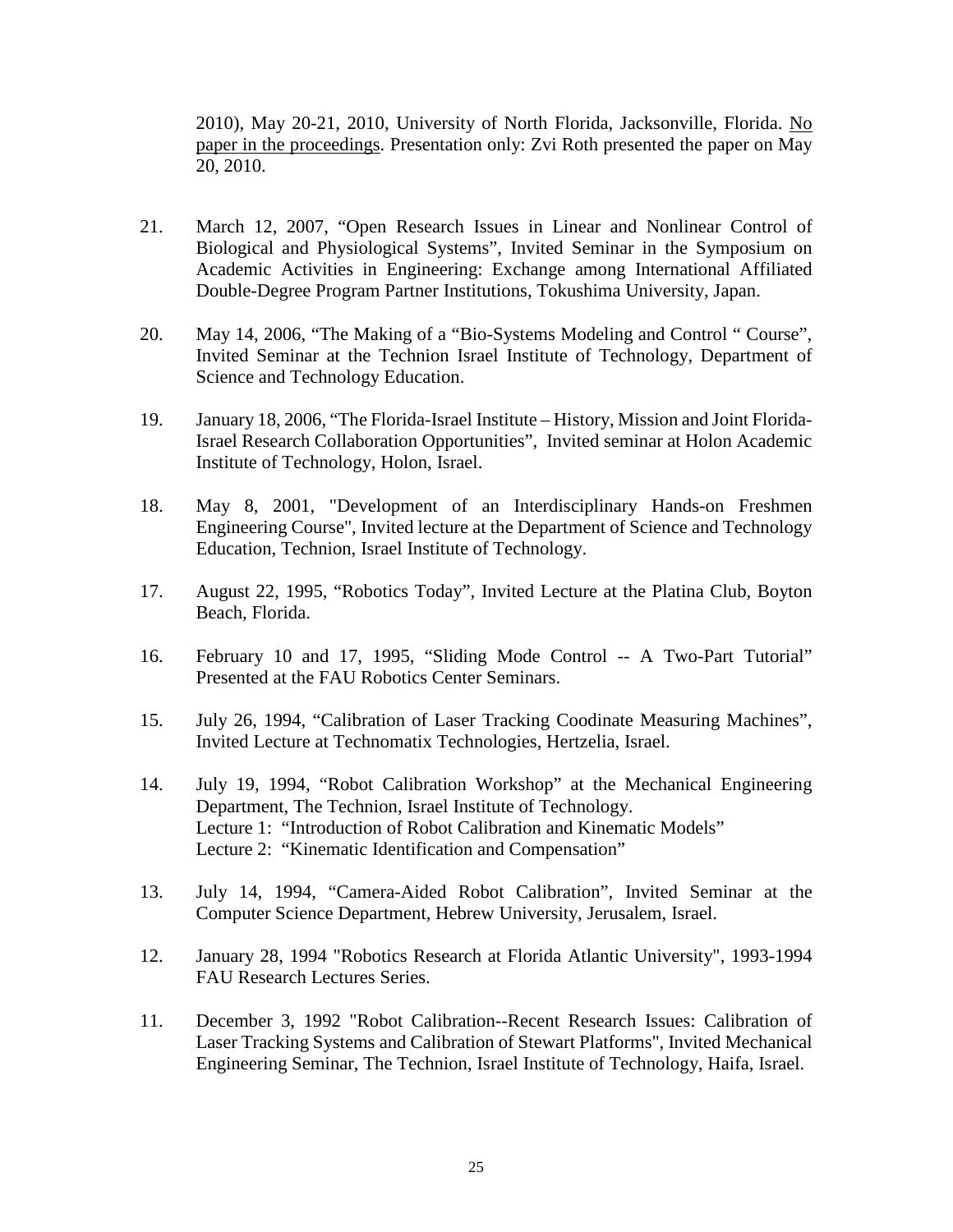- 10. December 1, 1992 "Vision-Based Robot Calibration" Invited Seminar at the Computer Science/Electrial Engineering Pixel Club, The Technion Israel Institute of Technology, Haifa, Israel.
- 9. April 27, 1992 "Self-Calibration of Laser Tracking Systems", Invited Lecture at Florida Atlantic University, Center for Complex Systems Workshop Honoring Professor Herman Haken.
- 8. February 18, 1992 "Research Issues in Robot Calibration", Invited Lecture at Florida State University, Department of Mechanical Engineering Weekly Seminars, Tallahassee, Florida.
- 7. October 1991 "Research issues in Robot Calibration", Invited Lecture at Florida institute of Technology, Department of MechanicalEngineering, Monthly Seminar Series, Melbourne, Florida
- 6. July 1990 "The FAU Laser Tracking System", Presentation at NIST, Gaithersburg, Maryland.
- 5. February 13, 1987 "Overview of Robot Calibration", Motorola Monthly Lecture Series.
- 4. June 22, 1987 "Nonlinear Filtering for Failure Detection Problem", Invited Lecture at Tel-Aviv University, Israel, Electrical Engineering Department.
- 3. June 15, 1987 "Overview of Robot Calibration", Invited Lecture at the Technion, Israel Institute of Technology, Department of Mechanical Engineering.
- 2. March 23, 1987 "Robotics Research at FAU", FAU Student Chapter IEEE Meeting.
- 1. March 5, 1987 "Robotics", Invited Lecture at CENTECH", West Palm Beach Center Village Technion Society.

# **b. Poster Presentations**

- 6. Mirjana Pavlovic and Zvi Roth, "Establishment of Bioengineering Teaching Lab", XV LACCEI International Multi-Conference for Engineering, Education & Technology, Poster, July 19-21, 2017, Boca Raton, FL
- 5. Banton, S.A., Roth, Z., Pavlovic, M. "*Novel Epitopes of the Ebola Virus Towards Rational Vaccine Design: Virus Evolution and Protein Conservation***.** 18th Annual International Conference on Intelligent Systems for Molecular Biology (ISMB). Boston, Massachusetts, July 11-13, 2010.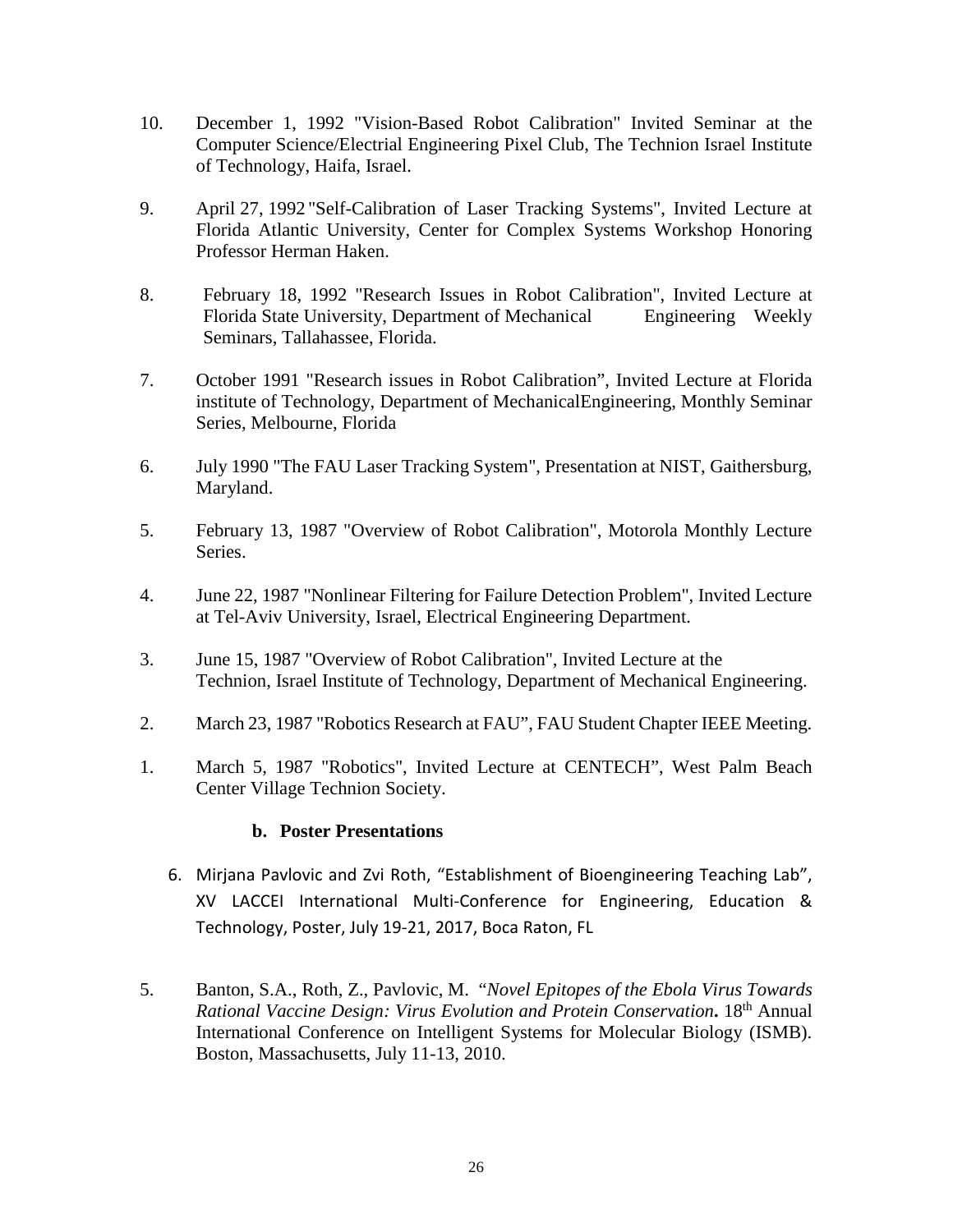- 4. Banton, S.A., Roth, Z., Pavlovic, M., Zhuang, H. *Mathematical Modeling of Ebola Virus Dynamics towards Rational Vaccine Design: The Humoral Immune Response*. 36th Northeastern Bioengineering Conference 2009 (Columbia University), 26 March – 28 March, 2010, New York, New York. (*Accepted*)
- 3. Banton, S.A. "*Identification of Novel Epitopes of the Ebola Virus Towards Rational Vaccine Design, Virus Evolution, and Protein Conservation***.** International Society for Computational Biology 2010 Latin America Conference. Montevideo, Uruguay, March 13-16, 2010.
- 2. Banton, S.A. "*Identification of Novel Epitopes of the Ebola Virus for Rational Vaccine Design.* International Society for Computational Biology (ISCB) 2009 Rocky Mountain Bioinformatics Conference. Aspen/Snowmass, Colorado, USA. December 10-12, 2009.
- 1. Banton, S.A., Roth, Z., Pavlovic, M. *Rational Vaccine Design of the Ebola Virus; A Bioengineering Approach*. FAU Graduate Student Research Day, April 9, 2010.

# **5. Research**

### **5.1.Sponsored Research**

### **5.1-1. Funded Projects**

| 21. | Principal Investigator:  | Ali Zilouchian (heading a FAU Faculty Team of<br>which Z. Roth is a member)                                                  |
|-----|--------------------------|------------------------------------------------------------------------------------------------------------------------------|
|     | Project Title:           | Development of Mechanical, Environmental and                                                                                 |
|     |                          | Biomedical Engineering Education Modules for                                                                                 |
|     |                          | <b>Middle School Students</b>                                                                                                |
|     | Funding Agency:          | <b>Broward County School Board</b>                                                                                           |
|     | Duration:                | 1 year (starting July 2011)                                                                                                  |
|     | Amount:                  | \$50,000                                                                                                                     |
| 20. | Principal Investigators: | Joseph Ouslander and Ruth Tappen (heading a<br>FAU Faculty Team of which Z. Roth is a member)                                |
|     | Project Title:           | Healthy Aging: Interdisciplinary research to<br>Improve the Quality of Life and Quality of Care to                           |
|     | Funding Agency:          | <b>Aging Americans</b><br>Florida Atlantic University Division of Sponsored<br>Research, FAU Research Priorities Competition |
|     | Duration:                | 3 years (starting August 2010)                                                                                               |
|     | Amount:                  | \$500,000                                                                                                                    |
| 19. | Principal Investigators: | Hanqi Zhuang, Oren Masory and Zvi Roth                                                                                       |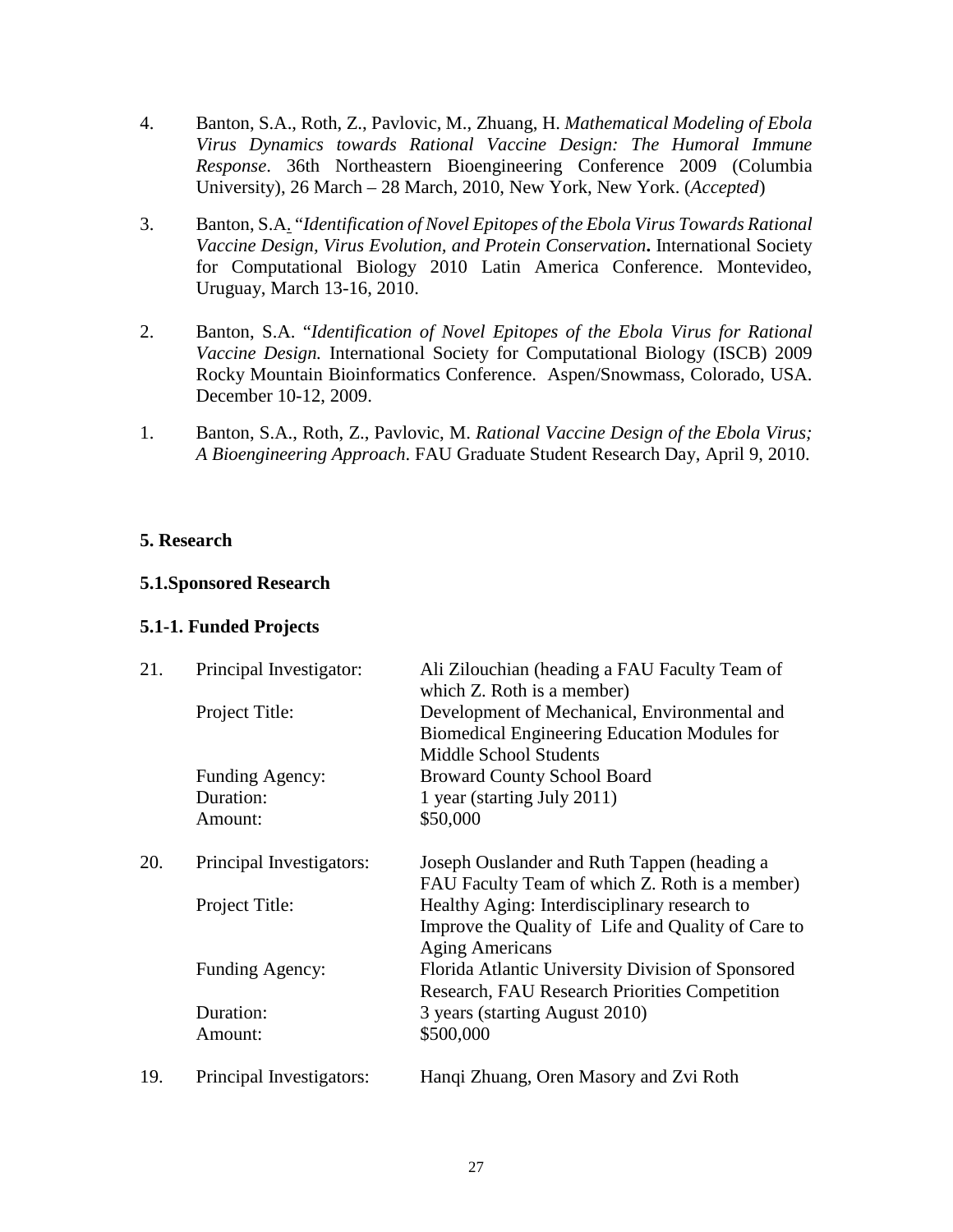|     | Project Title:          | Result-Oriented Multidisciplinary Capstone Design<br>to Aid Persons with Disabilities |
|-----|-------------------------|---------------------------------------------------------------------------------------|
|     | Funding Agency:         | National Science Foundation (RAPID Program,<br>Grant Number 1033815)                  |
|     | Duration:               | July 1 2011 – June 31 2016.                                                           |
|     | Amount:                 | \$125,000                                                                             |
|     |                         |                                                                                       |
| 18. | Principal Investigator: | Zvi Roth                                                                              |
|     | Project Title:          | Development of Control Models for Tool<br>Evaluation                                  |
|     | Funding Agency:         | T-VEC Technologies, Boca Raton, FL                                                    |
|     | Duration:               | January 2009 - May 2009                                                               |
|     | Amount:                 | \$11,715                                                                              |
| 17. | Principal Investigator: | Zvi Roth                                                                              |
|     | Project Title:          | Development of Control Models for Tool                                                |
|     |                         | Evaluation                                                                            |
|     | Funding Agency:         | T-VEC Technologies, Boca Raton, FL                                                    |
|     | Duration:               | August 2008 - December 2008                                                           |
|     | Amount:                 | \$11,085                                                                              |
|     |                         |                                                                                       |
| 16. | Principal Investigator: | Zvi Roth                                                                              |
|     | Project Title:          | Development of Control Models for Tool                                                |
|     |                         | Evaluation                                                                            |
|     | Funding Agency:         | T-VEC Technologies, Boca Raton, FL                                                    |
|     | Duration:               | January 2008 - May 2008                                                               |
|     | Amount:                 | \$11,658                                                                              |
|     |                         |                                                                                       |
| 15. | Principal Investigator: | Zvi Roth                                                                              |
|     | Project Title:          | Development of Control Models for Tool                                                |
|     |                         | Evaluation                                                                            |
|     | Funding Agency:         | T-VEC Technologies, Boca Raton, FL                                                    |
|     | Duration:               | August 2007 - December 2007                                                           |
|     | Amount:                 | \$8,673                                                                               |
|     |                         |                                                                                       |
| 14. | Principal Investigator: | Hanqi Zhuang and Zvi Roth                                                             |
|     | Project Title:          | Integration of a Telecommunication System                                             |
|     | Funding Agency:         | <b>Radisys Corporation</b>                                                            |
|     | Duration:               | August 1999 - April 2000                                                              |
|     | Amount:                 | \$23,500                                                                              |
|     |                         |                                                                                       |
| 13. | Principal Investigator: | Hanqi Zhuang and Zvi Roth                                                             |
|     | Project Title:          | Digital Interface for a Telecommunication System                                      |
|     | Funding Agency:         | <b>IMMIX TeleCom Inc.</b>                                                             |
|     | Duration:               | August 1999 - April 2000                                                              |
|     | Amount:                 | \$11,700                                                                              |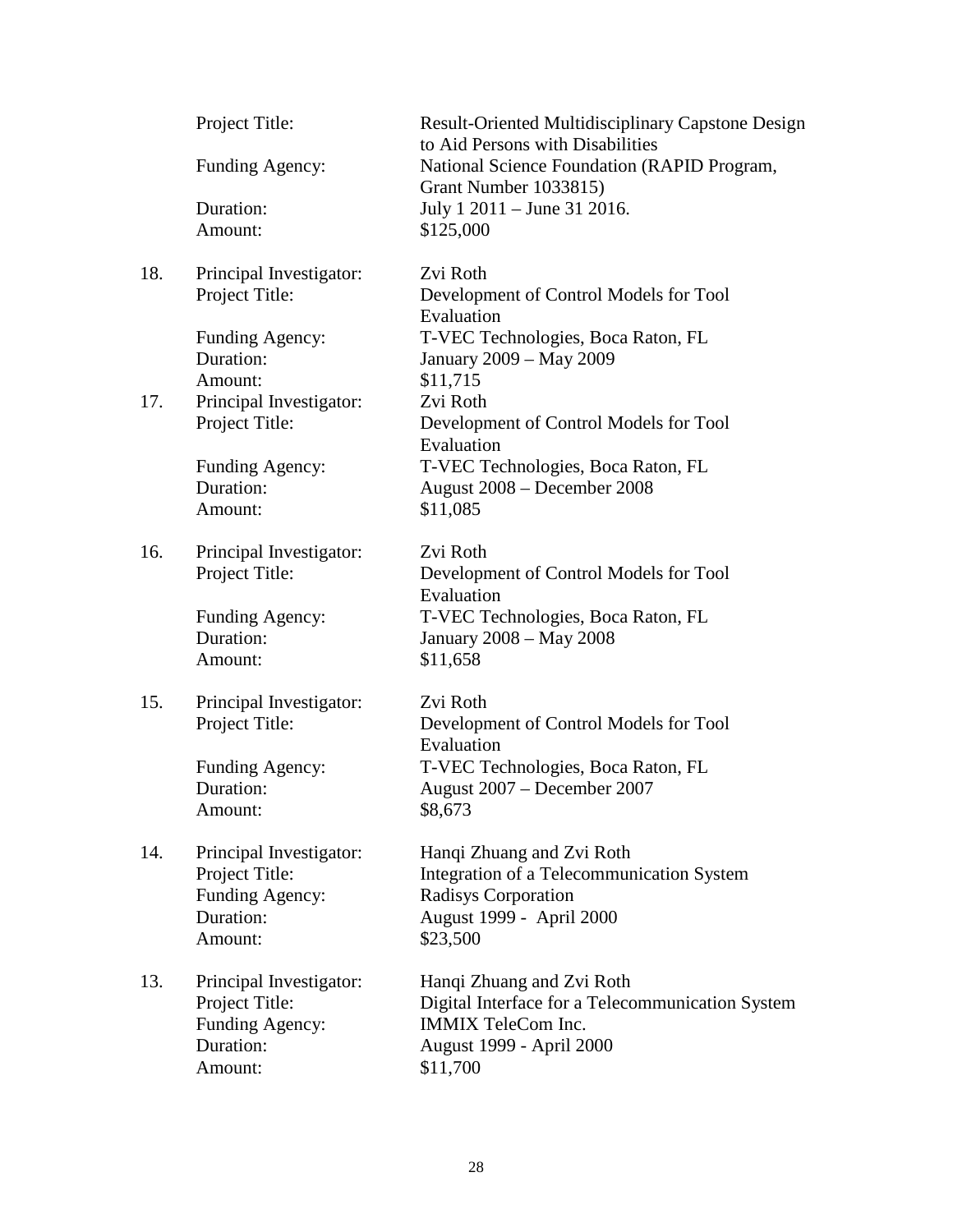| 12. | Principal Investigator:<br>Project Title:<br>Funding Agency:<br>Duration:<br>Amount: | Zvi S. Roth and Nurgun Erdol<br><b>Optical Defect Analyzer</b><br>IBM, Boca Raton<br>July 5, 1995-December 31, 1995<br>\$23,310                                                                   |
|-----|--------------------------------------------------------------------------------------|---------------------------------------------------------------------------------------------------------------------------------------------------------------------------------------------------|
| 11. | Principal Investigator:<br>Project Title:                                            | Zvi S. Roth and Hanqi Zhuang<br><b>Upgrade of a Laser Tracking Coordinate</b><br>Measuring Machine for Calibration of<br>Machine Tools and Robots, (Research<br>Equipment Grant), DDM-9310420 10. |
|     | Funding Agency:<br>Duration:<br>Amount:<br><b>Institutional Matching:</b>            | <b>National Science Foundation</b><br>September 1, 1993-August 31, 1995<br>\$40,745<br>\$40,746 (from FAU)                                                                                        |
| 12. | Principal investigator:<br>Project Title:                                            | Zvi. S. Roth<br>Development of Systematic Control Tuning<br><b>Methods for Robot Manipulators</b>                                                                                                 |
|     | Funding Agency:                                                                      | Sankyo Seiki (America), Inc., Robotics<br>Divsion, Boca Raton, Florida                                                                                                                            |
|     | Duration:                                                                            | January 27, 1993 - May 21, 1993                                                                                                                                                                   |
|     | Amount:                                                                              | \$12,413                                                                                                                                                                                          |
| 9.  | Principal Investigator:                                                              | Zvi S. Roth                                                                                                                                                                                       |
|     | Project Title:                                                                       | Controller Design for a SR5C Sankyo<br><b>SCARA Robot</b>                                                                                                                                         |
|     | Funding Agency:                                                                      | Sankyo Seiki (America) Inc., Robotics<br>Division, Boca Raton, Florida                                                                                                                            |
|     | Duration:                                                                            | June 1, 1992 - August 31, 1992                                                                                                                                                                    |
|     | Amount:                                                                              | \$6,547                                                                                                                                                                                           |
| 8.  | Principal Investigator:                                                              | Zvi S. Roth                                                                                                                                                                                       |
|     | Project Title:                                                                       | <b>Advanced Robotics Research</b>                                                                                                                                                                 |
|     | Funding Agency:                                                                      | Florida High Technology and Industry<br>Council                                                                                                                                                   |
|     | Duration:                                                                            | October 1986 - June 1987                                                                                                                                                                          |
|     | Amount:<br>Comment:                                                                  | \$260,000<br>This first year personal grant evolved later                                                                                                                                         |
|     |                                                                                      | into a state funded budget for the FAU<br><b>Robotics Center</b><br>1987-1988: \$400,000                                                                                                          |
|     |                                                                                      | 1988-1980: \$400,000                                                                                                                                                                              |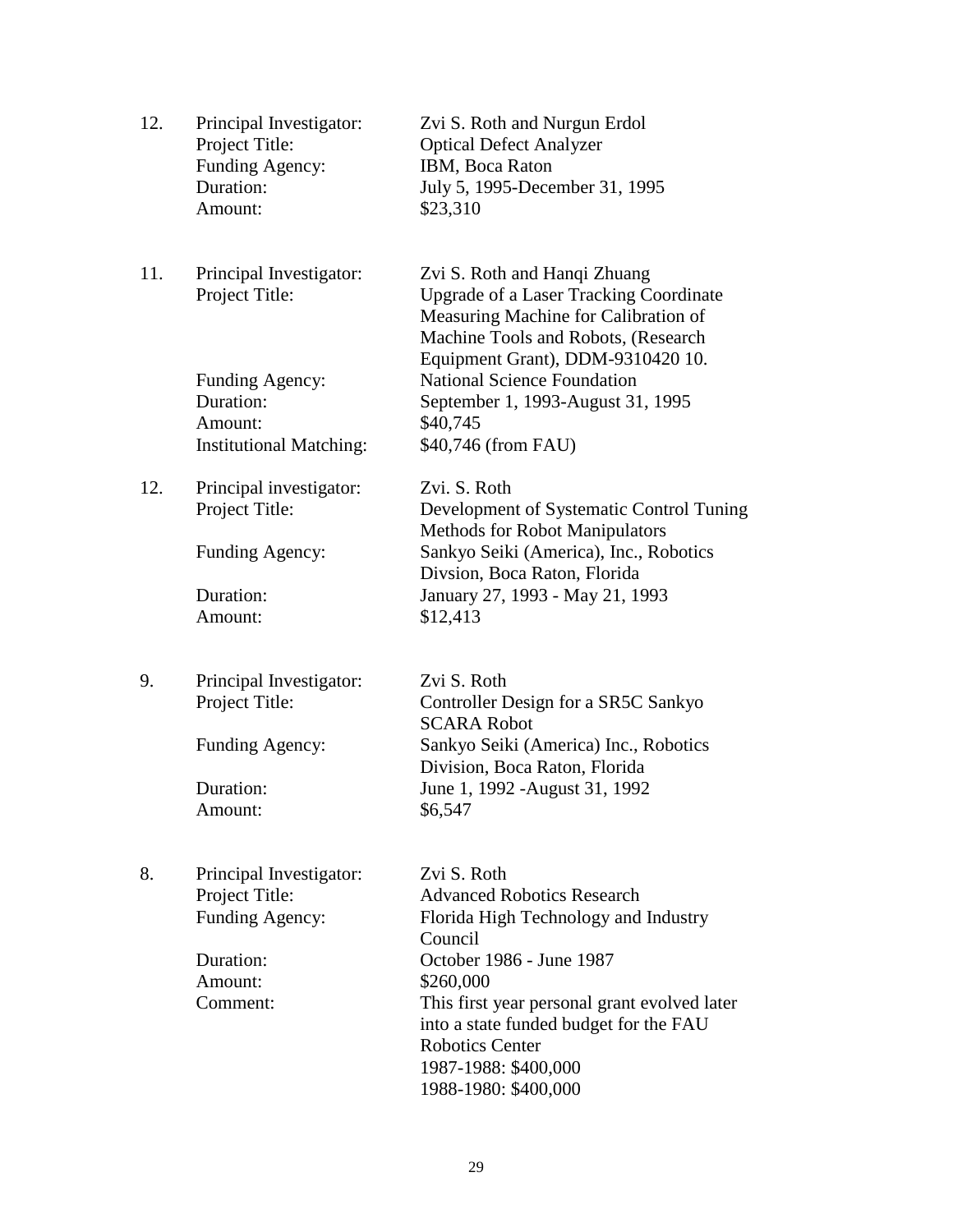| 1989-1990: \$400,000 |
|----------------------|
| 1990-1991: \$390,000 |
| 1991-1992: \$370,000 |
| 1992-1993: \$340,000 |
| 1993-1994: \$340,000 |

7. Principal Investigator: Zvi S. Roth

Amount: \$10,500

6. Principal Investigator: Zvi S. Roth

Amount: \$27,000

5. Principal Investigator: Zvi S. Roth Funding Agency: EIES, FAU Amount: \$3,500

Amount: \$20,000

Project Title: Development of Education Robotics Programs and Experiments Funding Agency: Technovate, Inc., Pompano Beach, Florida Duration: January 1986 - December 1986

Project Title: Calibration of the EDR Robot Funding Agency: IBM Corporation, Boca Raton, Florida, Process Automation Group, Manufacturing Systems Projects Duration: January 1985-December 1985

Project Title: Intelligent Motion of the Hero-1 Robot Duration: January 1984-December 1984

4. Principal Investigator: T. Georgiou, Y. Shamash;, Zvi S. Roth (involvement: 20%) Project Title: Development of a Robotic Instrumentation Laboratory Funding Agency: Technovate, Inc., Pompano Beach. Florida Duration: January 1984-December 1984

3. Principal Investigator: Z. Roth (involvement: 75%), Y. Shamash and F. Hamano Project Title: Modeling and Control of IBM EDR Robot Funding Agency: IBM Manufacturing Systems Projects, Boca Raton, Florida Duration: January 1983-December 1983 Amount: \$12,000

2 Principal investigator: Y. Shamash, F. Hamano and Z. Roth (involvement:20%), Project Title: Optimal Control of IBM Enterprise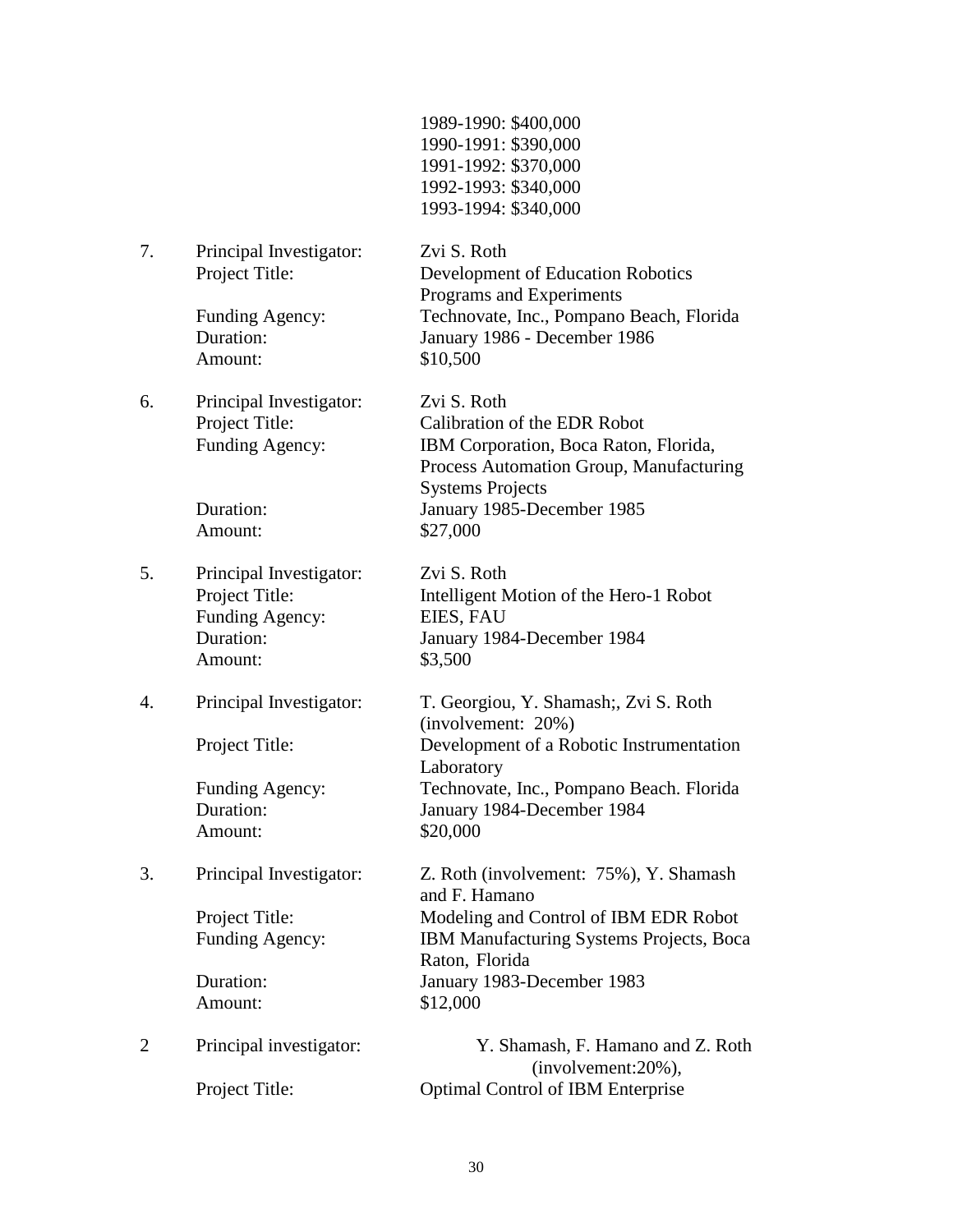| Funding Agency:         | <b>Robot IBM Manufacturing Systems</b>                        |
|-------------------------|---------------------------------------------------------------|
|                         | Projects, Boca Raton, Florida                                 |
| Duration:               | January 1983 - December 1983                                  |
| Amount:                 | \$15,000                                                      |
| Principal Investigator: | Y. Shamash, M. Shasavari and Z. Roth<br>$(involvement:33\%),$ |
| Project Title:          | <b>Investigation of Hierarchical Control System</b>           |
|                         | for the Integrated Communication System of                    |
|                         | the U.S. Navy                                                 |
| Duration:               | October 1982 - January 1983                                   |
| Amount:                 | \$7,000                                                       |
|                         |                                                               |

**Total: \$3,347,086** (of which **\$2.9 millions** count as State of Florida annual funding to the FAU Robotics Center, with Dr. Roth as PI, obtained from October 1986 till June 1994). The Robotics Center has graduated over 30 PhDs from the late 80's till the early 2000's period. [Items 20-21 are not counted]

## **5.2. Unsponsored Research**

Not applicable

## **5.3. Pending Proposals**

 $N/A$ 

### **6. Professional Service**

### **6.1. Membership in Professional Societies**

1. Senior Member of IEEE (Inactive Membership)

### **6.2. Professional Registration**

1. Professional Engineer Registered in the State of Florida Year Registered 1985 Present Status Non Active Certificate NumberPE 0036879

# **6.3. Dissemination of Technical Information**

1. Dr. Roth's full set of PowerPoint lecture notes and other course material (simulation projects with full solutions) for the "CMOS Amplifiers" course has been posted on the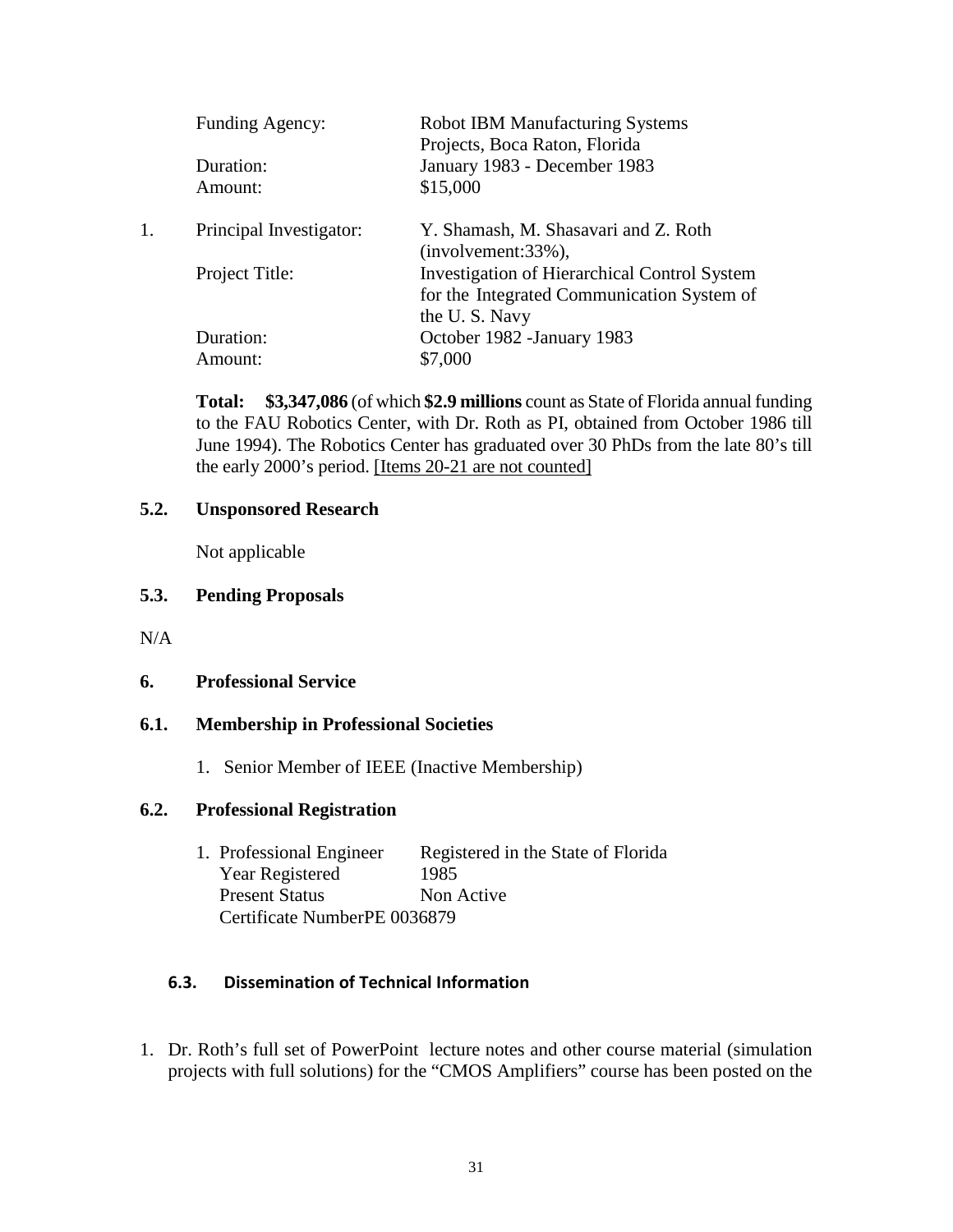McGraw-Hill web page for Behzad Razavi's "Design of Analog CMOS Integrated Circuits" since June 2003.

2. Links to full [www.vimeo.com](http://www.vimeo.com/) video courses can be found in Dr. Roth's Personal Web Page:<http://faculty.eng.fau.edu/rothz> including table of contents for all videos. Links are: [www.vimeo.com/album/226381](http://www.vimeo.com/album/226381) for EEE 3300 Electronics 1, [www.vimeo.com/album/166900](http://www.vimeo.com/album/166900) for EEE 4361 Electronics 2, [www.vimeo.com/album/1751862](http://www.vimeo.com/album/1751862) for EEL 4652 Control Systems 1 and [www.vimeo.com/album/1663456](http://www.vimeo.com/album/1663456) for BME 5742 Biosystems Modeling and Control (the latter has full set of posted PowerPoint lecture notes).

# **6.4. University Service**

### **6.4.1. Administrative Positions**

- 8/13-10/13 Acting Chair, Computer & Electrical Engineering & Computer Science Department
- 8/09-8/13 Associate Chair, Computer & Electrical Engineering & Computer Science Department
- 9/05-10/08 Interim co-Director, Florida-Israel Institute

The Florida-Israel Institute (FII) is a unique public organization administered jointly by Florida Atlantic University (FAU) and Broward Community College (BCC). Its primary purpose is to promote the development of enhanced economic, cultural, educational and social ties between the States of Florida and Israel. Implementation of this mission is achieved through the formation of cooperative initiatives in research, academic development, student and faculty exchange, cultural exchange, and technical assistance between FAU, BCC and cooperating Israeli institutions of higher learning, as well as with private sector commercial interests.

Two groups assist FII in carrying out its mission: an all-purpose advisory committee consisting of members from academics, government and private industry; and a faculty committee which focuses exclusively on the academic activities of FII.

FII was originally created by the state legislature as one of thirteen linkage institutes which paired public postsecondary institutions with selected foreign countries to enhance interactions between those countries and Florida.

As part of FII mission as a linkage institute, FII administers tuition exemption scholarships to Israeli students who study at the Florida public higher education system.

2005-2006 FII Budget - \$83,000 (provided jointly by FAU and BCC)

- 2006-2007 FII Budget \$200,000 direct appropriation by the State of Florida Legislature
- 2007-2008 FII Budget \$50,000 direct appropriation by the State of Florida Legislature, supplemented by \$37,000 from BCC.
- 2008-2009 FII Budget \$0 appropriation by the State of Florida, \$33,000 supplement by Broward College.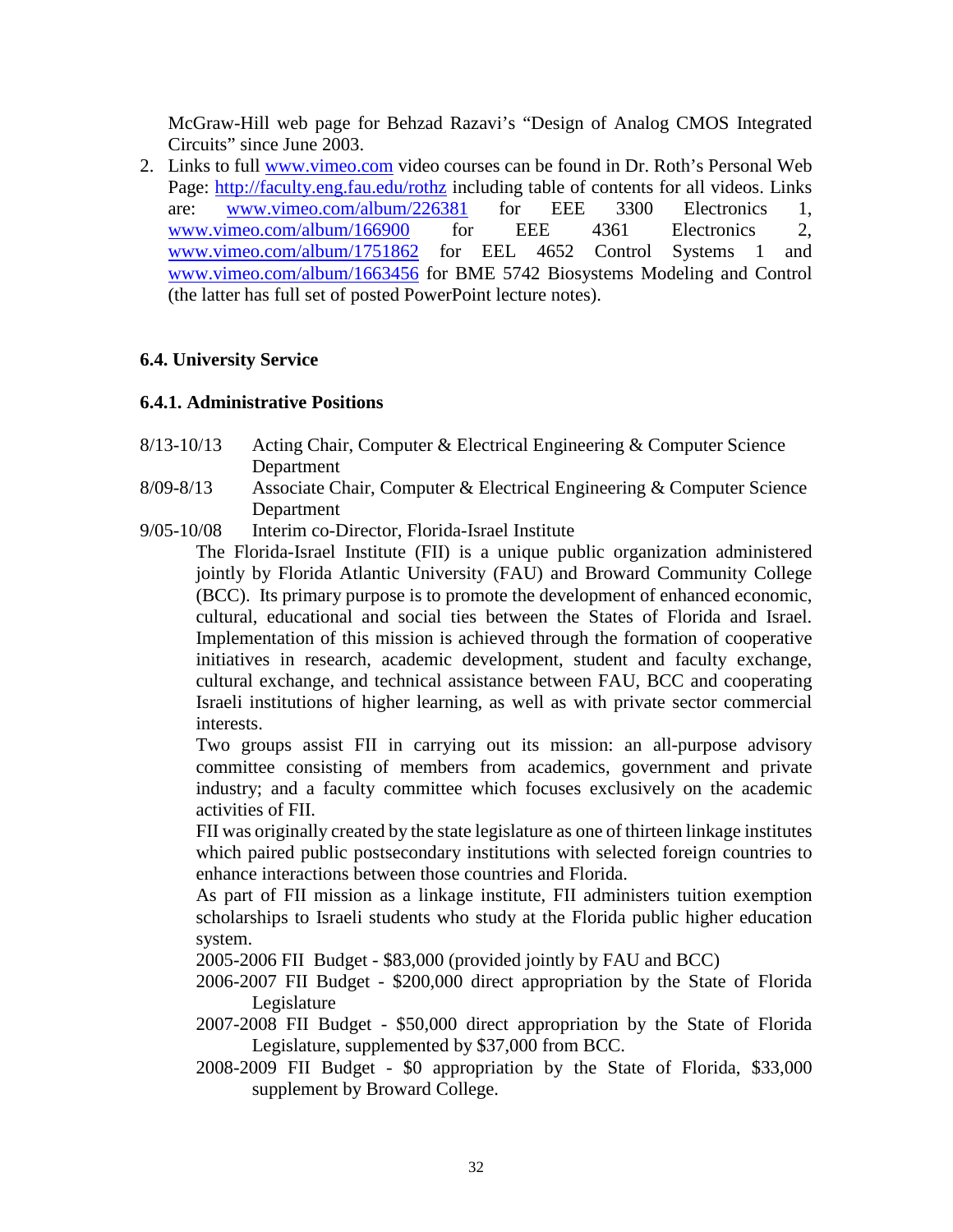#### 9/85-8/94 Director, FAU Robotics Center

The Center was a State funded Center. State funding: \$400,000 (1987- 1988), \$400,000 (1988-1989), \$400,000 (1989-1990), \$390,000 (1990- 1991), \$370,000 (1991-1992), \$340,000 (1992-1993), \$340,000 (1993- 1994). The Center employed 3 full-time faculty, 1 lab manager, 2-3 Visiting engineers and 10-15 graduate students annually. Total equipment value

in the Robotics Lab exceeded 2 million dollars. Over the years Center fully funded 30 Ph.D. students who successfully graduated. The Robotics Center main research areas were:

- (1) Accuracy enhancement of robots and machine tools
- (2) Active vision and its applications to intelligent control of vehicles
- (3) Space telerobotics
- (4) Neural networks and their applications to navigation and control of vehicles and to adaptive control of machine tools, and
- (5) Advanced mechanisms -- kinematics of hybrid and parallel manipulators.

### **6.4.2. University Committees**

- 6. Member, College of Science Academic Review Committee, Physical and Mathematical Sciences Sub-Committee (Spring 2001-Summer 2001).
- 5. Member, SACS Accreditation, Graduate Studies Sub-committee, (Fall 1999 Fall 2001)
- 4. Member, SACS Accreditation, Distance Learning Sub-committee, (Summer 2000 - Fall 2001).
- 3. Chairman, University Committee on Statistics (1990-1992) During Spring 1992 the Committee developed a comprehensive proposal for the formation of a new Department of Statistics within the College of Science at FAU. The Committee is presently assisting the Mathematics Department to develop a request to the Board of Regents for authorization to plan a M. S. Degree Program in Statistics.
- 2. Member, University Committee on Honorary Degrees (academic year 1989/1990)
- 1. Member, University Academic Freedom and Due Process Committee (1984-1986)

### **6.4.3. College of Engineering Committees**

- 21. Chair, College of Engineering & Computer Science Bioengineering Steering Committee (Spring  $2016 - 2017$ )
- 20. Member, College of Engineering & Computer Science ad-hoc Committee for the Revision of the EGN 1002 Fundamentals of Engineering course (Spring 2016)
- 19. Member, College of Engineering & Computer Science Graduate Studies Committee (Fall 2014 – 2017)
- 18. Member, Ocean & Mechanical Engineering Department Faculty Search Committee (Fall 2013-Spring 2014)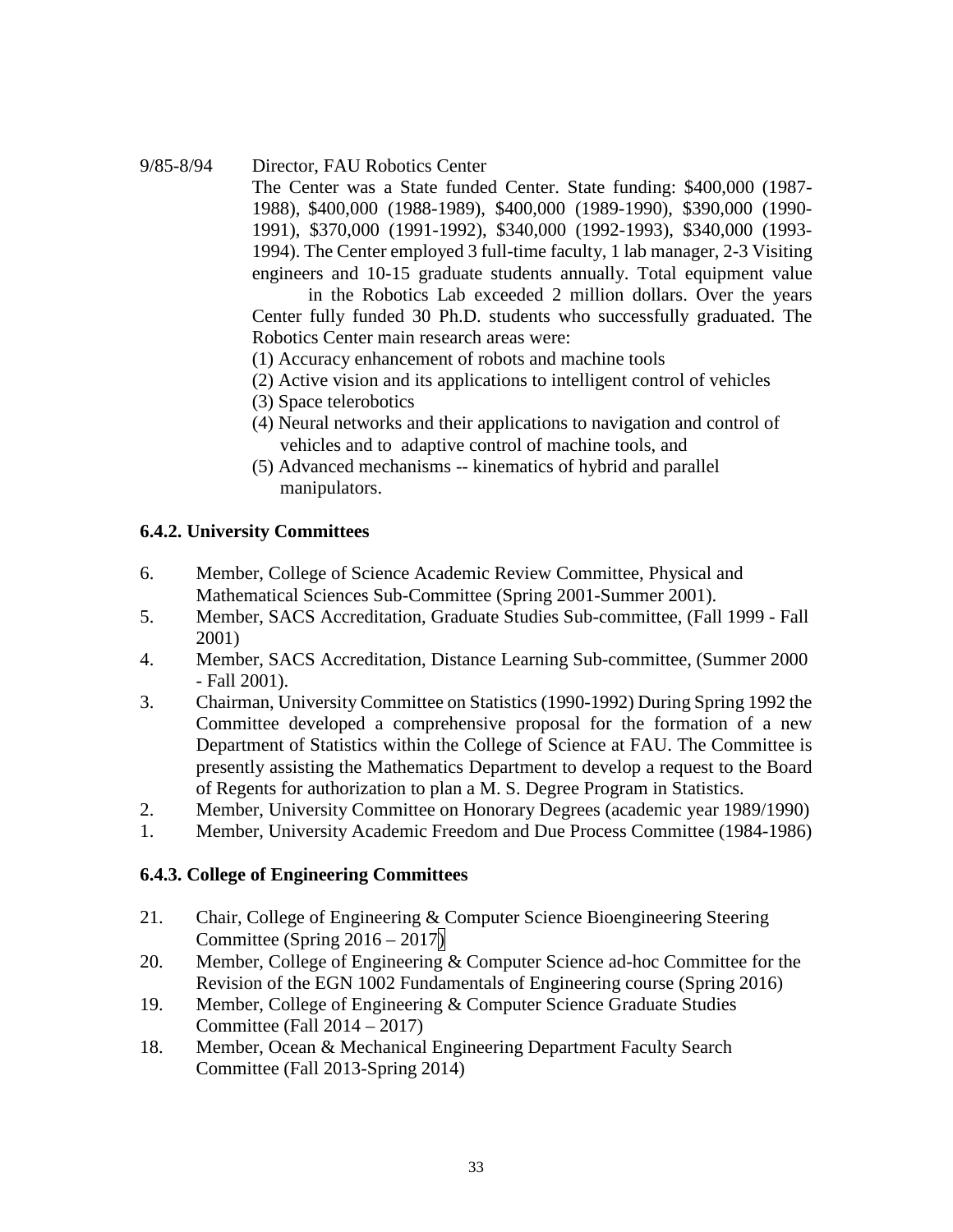- 17. Elected Member, College of Engineering & Computer Science ad-hoc Acting Dean Search Committee, Summer 2010.
- 16. Member, College of Engineering & Computer Science Enrollment Management Committee (Fall 2010 – Summer 2012)
- 15. Member, College of Engineering & Computer Science Undergraduate Petitions Committee (Fall 2010 – Summer 2013)
- 14. Member, College of Engineering & Computer Science Undergraduate Studies Committee (Fall 2010 – Summer 2012)
- 13. Member, College of Engineering Policy and Development Committee (Fall 2001- Summer 2002).
- 12. Chair, College Policy and Development Committee (Fall 1999 Summer 2001)
- 11. Member, College Policy and Development Committee (Fall 1991-Summer 1993)
- 10. Secretary, College Policy and Development Committee(Fall 1991-Summer 1992)
- 9. Member, Ad-hoc Committee on Long Term Planning 1993-1998 (February-March 1992)
- 8. Member, Search Committee for Associate Dean for Resource Development (Summer 1991)
- 7. Member, Ad-hoc Committee on Structure and Governance (Fall 1990), The Committee developed the first draft of the College By Laws.
- 6. Member, College Ad-hoc Committee Science and Engineering Building Equipment (1989)
- 5. Chairman, College Curriculum Committee (1987/1988) member (1988/1989)
- 4. Chairman, College Mathematics Committee (1988/1989)<br>3 Member. College Mathematics Committee (1987/1988.19
- Member, College Mathematics Committee (1987/1988,1989/1990)
- 2. Chairman, College Search Committee, Robotics Center Positions (1987-1988)
- 1 Organizer, College Distinguished Lecturer Series (1984-1987)

# **6.4.4. Computer & Electrical Engineering & Computer Science Departmental Committees**

- 22. Chair, CEECS Department Teaching Assistants and Graduate Assistants Committee (Fall 2015 – present).
- 21. Member, CEECS Department EE Faculty Search Committee (Fall 2015 Summer 2016)
- 20. Chair, CEECS Department Faculty Search Committee (Fall 2013 Summer 2014)
- 19. Member, CEECS Graduate Committee (Fall 2013 present)
- 18. Chair, Bioengineering Program Committee (2009-2014)
- 17. Chair, Electrical Engineering BS Program Committee (Fall 2009 Summer 2012)
- 16. Member, Electrical Engineering BS Program Committee (Fall 2013-Summer 2014)
- 15. Member, Bioengineering M.S. Degree Planning Forum (2005-2006).
- 14. Chair, Electrical Engineering Academic Affairs Committee (2003-2004)
- 13. Member, Department Chairman Three Year Comprehensive Evaluation Committee (Spring 2001-Fall 2001).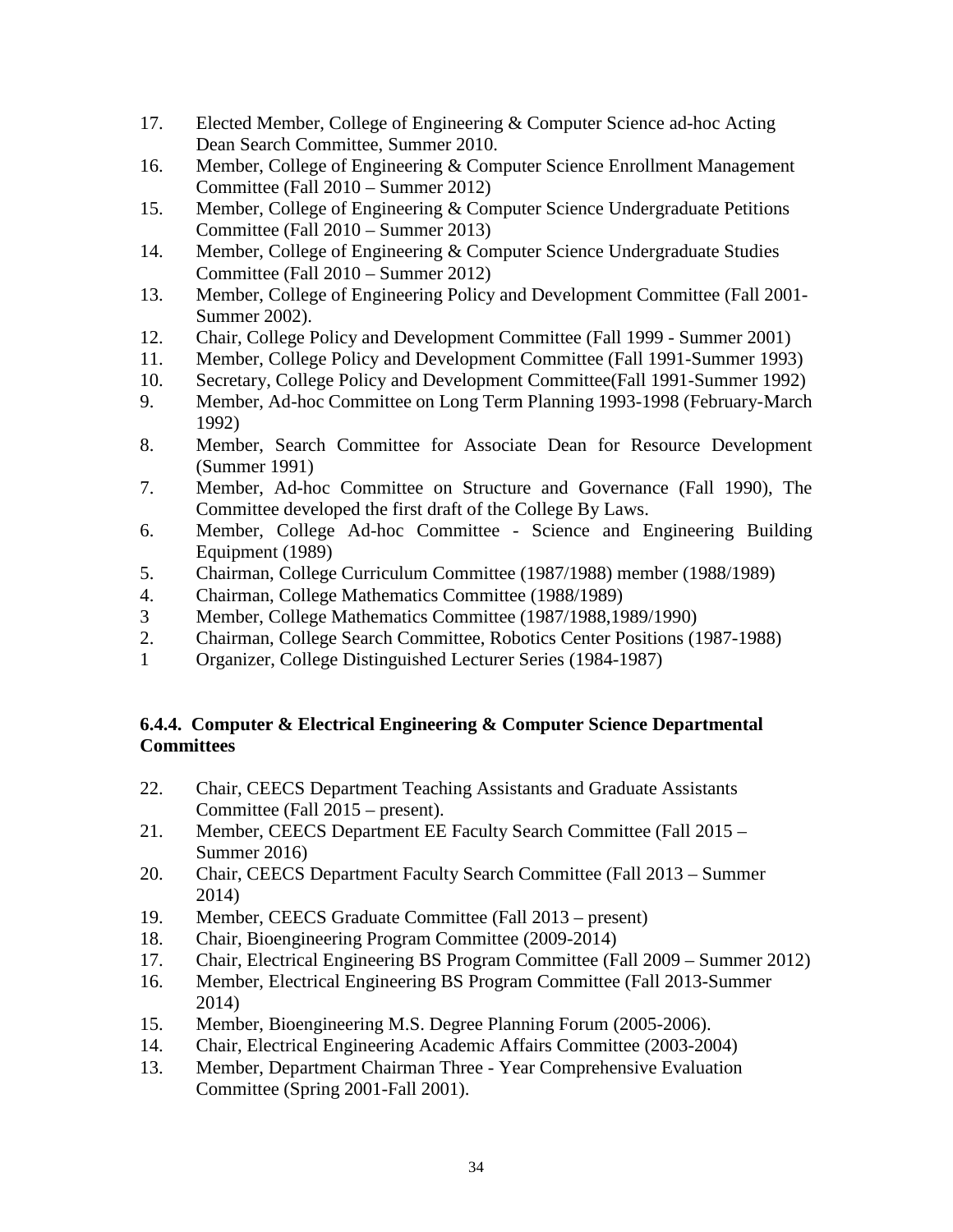- 12. Member, Electrical engineering Academic Affairs Committee (Fall 2001-Summer 2009)
- 11. Chair, Electrical Engineering Academic Affairs Committee (Fall 1998 Summer 2001). Also chaired all meetings of the Electrical Engineering ABET 2000 Preparation Team. (Fall 1999 – Summer 2009).
- 10. Member, Electrical Engineering Chairman Search Committee (Fall 1992-Fall 1993)
- 9. Secretary, Faculty Search Committee (Spring 1992)
- 8. Chairman, Graduate Policy Committee (Fall 1989-Fall 1993), member (1985-1986)
- 7. Member, Budget Committee (Fall 1991 -Fall 1993)
- 6. Chairman, Faculty Search Committee (academic year 1991-1992)
- 5. Organizer, Ph.D. Qualifying Exams (1985-1987)
- 4. Chairman, Broward Teaching Committee (1 986-1988)
- 3. Member, Equipment Committee (1984/1985,1988)
- 2. Member, Ph.D. in Electrical Engineering Planning Committee (1984)
- 1 . Member, Undergraduate Curriculum Committee (1984)

# **6.4.5 Student Advising**

- 2. FAU Bioengineering MS Degree Faculty Advisor, Member of Admissions Committee and Academic Program Coordinator (Spring 2007 – Present)
- 1. FAU Bioengineering Certificate Advisor (Fall 2003 Present)

# **6.5. Principal Consultancies**

- 1. Sankyo Robotics, Boca Raton, Florida (1997-1998)
- 2. Scientific Instruments, Inc., Riviera Beach, Florida (2001-2007)

# **6.6. Technical Service**

- 1. Co-organizer of the Fifth Annual Conference on Recent Advances in Robotics, Florida Atlantic University, June 1992.
- 2. Co-organizer of the Fourth Annual Conference on Recent Advances in Robotics, Florida Atlantic University, May 1991.
- 3. Co-organizer of the Third Annual Conference on Recent Advances in Robotics, Florida Atlantic University, May 1990.
- 4. Co-organizer of the Second Annual Conference on Recent Advances in Robotics, Florida Atlantic University, May 1989.
- 5. Organizer and Chairman of the First Annual Conference on Recent Advances in Robotics, Florida Atlantic University, May 1988.
- 6. Organizer of 9 one-day Robotics Workshops, Florida Atlantic University (1986- 1989)
- 7. Member, Organizing Committee, PROCIM'88.
- 8. Reviewer for (papers, book manuscripts, research proposals):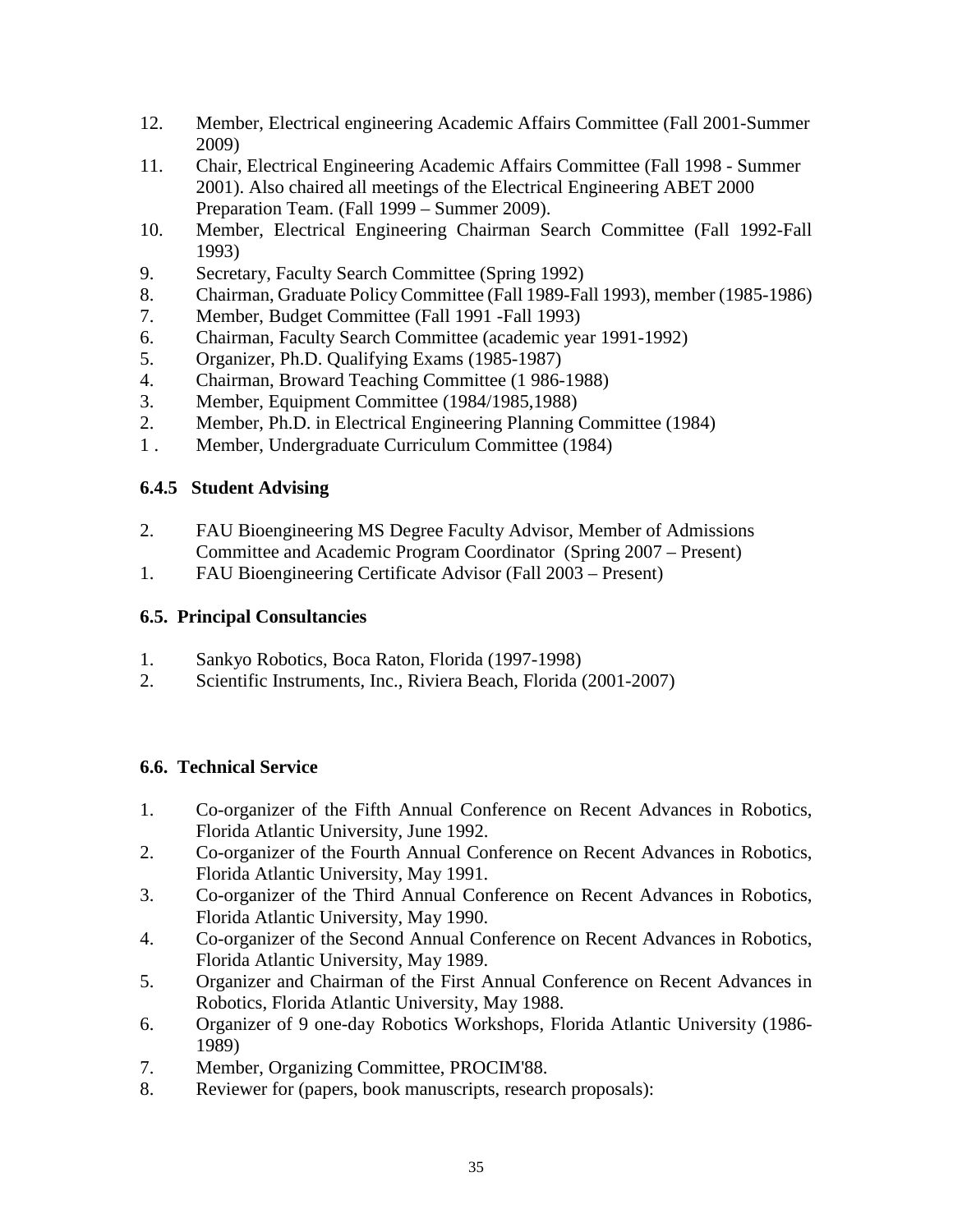- 1. IEEE Transactions on Robotics and Automation (4-5 papers/year)
- 2. IEEE Transactions on Information Theory
- 3. IEEE Transactions on Automatic Control
- 4. ASME Journal of Mechanisms, Transmission and Automation in Design
- 5. ASME Journal of Dynamic Systems, Measurement and Control (3-4 papers year)
- 6. Mechanism and Machine Theory
- 7. ASCE Journal of Engineering Mechanics
- 8. CRC Press, Inc.
- 9. 1989, 1990 and 1991 IEEE International Conference on Robotics and Automation
- 10. Springer-Verlag -- New York Publishers
- 11. Holt, Rinehart & Winston, Inc., New York
- 12. Prentice Hall, Inc., Englewood Cliffs, N. J.
- 13. Automatica
- 14. IEEE Control Systems Magazine
- 15. Journal of Robotic Systems
- 16. American Control Conferences 1989 and 1990
- 17. 1992 IEEE Decision and Control Conference
- 18. Transactions of NAM RC
- 19. The Israel Science Foundation
- 20. The Florida-Israel Institute
- 21. National Science Foundation
- 9. Session Chairman, Joint Conference on "Recent Developments in Solid Mechanics" September 11, 1992, Florida Atlantic University.
- 10. Member of the international Program Committee, Manufacturing Program, International Symposium on Robotics and Manufacturing, ISRAM'94, August 14- 18,1994, Maui, Hawaii.
- 11. Organizer and co-chair of the 2000 Florida Recent Advances in Robotics Conference, Florida Atlantic University, SeaTech, Dania Florida, May 4-5 2000.
- 12. Organizer and co-chair of a special session on Robotics Education in WAC 2002, Orlando Florida.
- 13. Organizer and co-chair of the 16<sup>th</sup> Florida Conference on Recent Advances in Robotics (FCRAR 2003), SeaTech, Florida Atlantic University, May 8-9, 2003.
- 14. Member of the Organizing Committee FCRAR 2004, Florida Conference on Recent Advances in Robotics, May 6-7 2004, University of Central Florida, Orlando Florida.
- 15. Member of the Organizing Committee FCRAR 2005, Florida Conference on Recent Advances in Robotics, May 5-6 2005, University of Florida, Gainesville Florida.
- 16. Organizer and co-Chair of FCRAR 2009, Florida Atlantic University, May 2009.
- 17. Member of the Organizing Committee FCRAR 2010, Florida Conference on Recent Advances in Robotics, May 2010, University of North Florida, Jacksonville Florida.